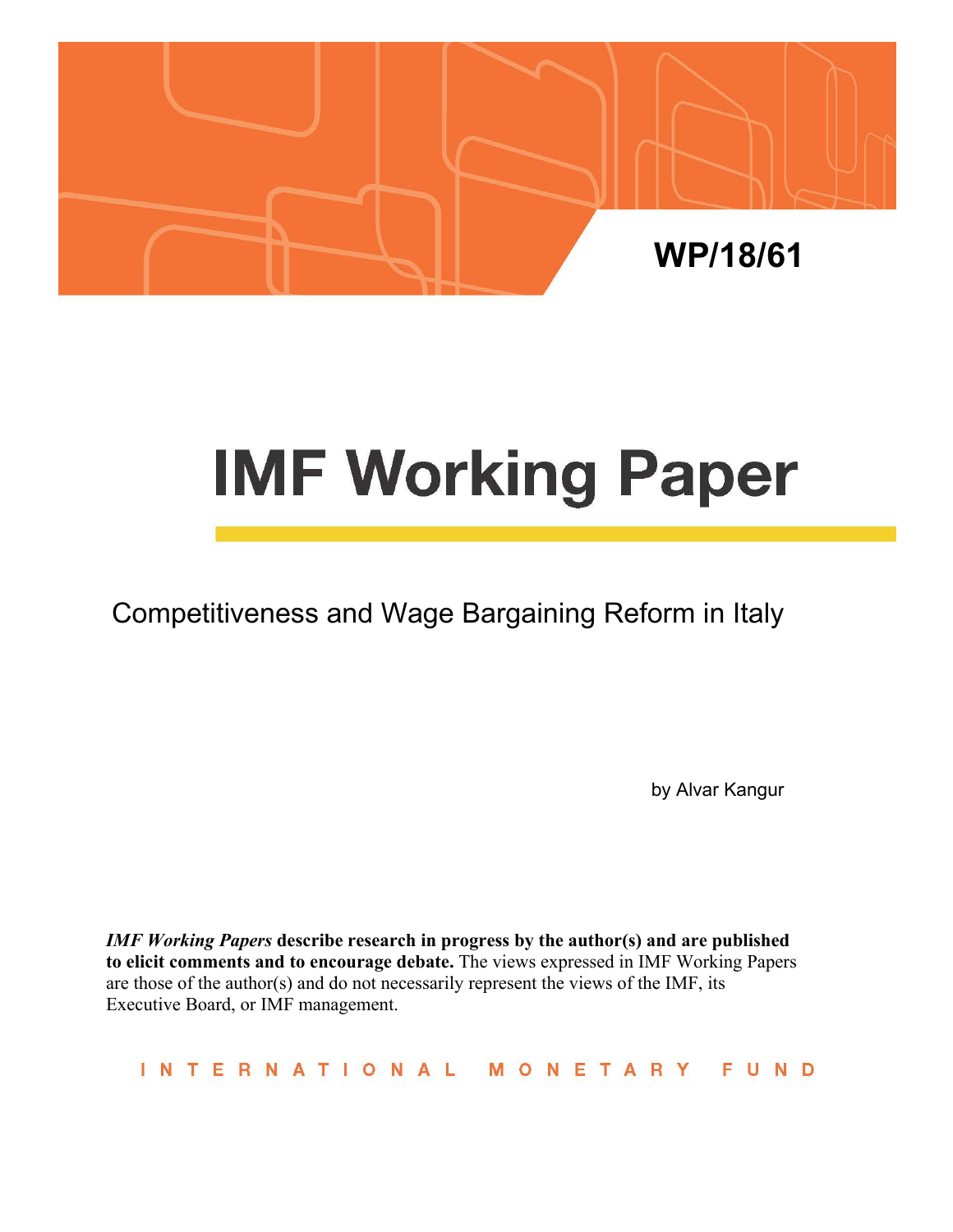#### **IMF Working Paper**

#### European Department

#### **Competitiveness and Wage Bargaining Reform in Italy1**

#### **Prepared by Alvar Kangur**

Authorized for distribution by Rishi Goyal

March 2018

*IMF Working Papers* **describe research in progress by the author(s) and are published to elicit comments and to encourage debate.** The views expressed in IMF Working Papers are those of the author(s) and do not necessarily represent the views of the IMF, its Executive Board, or IMF management.

#### **Abstract**

The growth of Italian exports has lagged that of euro area peers. Against the backdrop of unit labor costs that have risen faster than those in euro area peers, this paper examines whether there is a competitiveness challenge in Italy and evaluates the framework of wage bargaining. Wages are set at the sectoral level and extended nationally. However, they do not respond well to firm-specific productivity, regional disparities, or skill mismatches. Nominally rigid wages have also implied adjustment through lower profits and employment. Wage developments explain about 45 percent of the manufacturing unit labor cost gap with Germany. In a search-and-match DSGE model of the Italian labor market, this paper finds substantial gains from moving from sectoral- to firm-level wage setting of at least 3.5 percentage points lower unemployment (or higher employment) rate and a notable improvement in Italy's competitiveness over the medium term.

JEL Classification Numbers: C53, C54, E24, E31, F14, F16, F41, J31, J51, J52, J64

Keywords: Italy, competitiveness, exchange rate, labor costs, exports, labor market reforms, wage bargaining, search and matching, DSGE models.

Author's E-Mail Address: akangur@imf.org

<sup>&</sup>lt;sup>1</sup> The author is grateful to counterparts at the Bank of Italy and the Ministry of Economy and Finance, Romain Duval and the IMF Research Department for useful comments as well as to Juan Jimeno and Carlos Thomas for sharing their model codes. This paper first appeared as Chapter 1 in the IMF Country Report No. 17/238.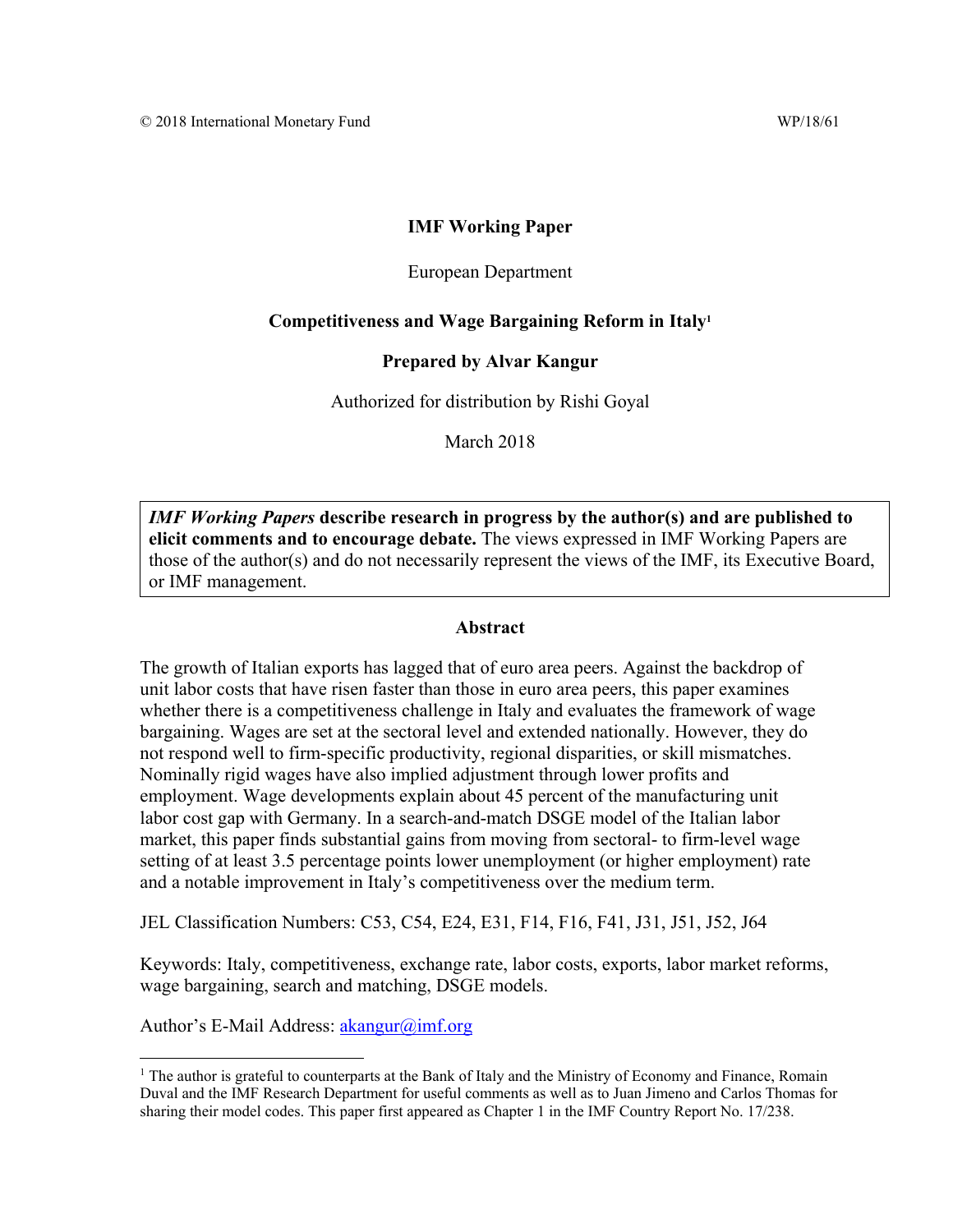# **TABLE OF CONTENTS**

| <b>CONTENTS</b>                                                                  | <b>PAGE</b>    |
|----------------------------------------------------------------------------------|----------------|
|                                                                                  | $\mathbf{2}$   |
| TABLE OF CONTENTS                                                                | $\overline{2}$ |
| I. INTRODUCTION                                                                  | $\mathbf{3}$   |
|                                                                                  | $\overline{5}$ |
|                                                                                  | <b>16</b>      |
| IV. CONCLUSION                                                                   | 24             |
| REFERENCES                                                                       | 33             |
|                                                                                  | 31             |
| <b>FIGURES</b>                                                                   |                |
| 1. Competitiveness Indicators                                                    | 25             |
|                                                                                  |                |
|                                                                                  |                |
| 4. The Dynamics and Structure of Exports 28                                      |                |
|                                                                                  | 29             |
|                                                                                  |                |
| <b>TABLES</b>                                                                    |                |
|                                                                                  |                |
| 2. Italy and Euro Area: Export Price Regression for Sub-Periods ________________ | 10             |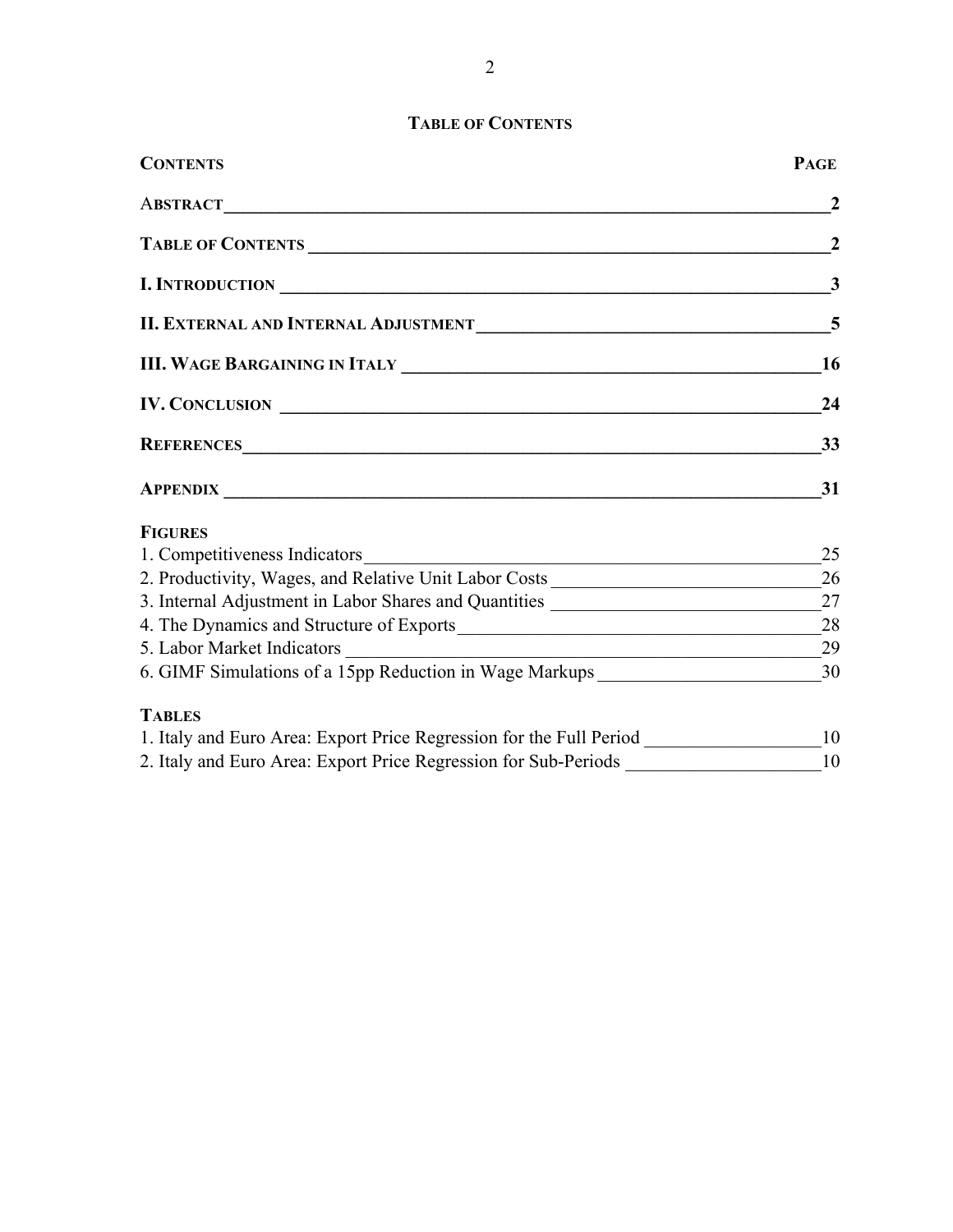#### **I. INTRODUCTION**

**Italy's growth and export performance has lagged in international comparison.** Over the past two decades, real GDP per capita, total factor productivity (TFP), and real export performance have lagged euro area peers. Although the economy has recently started to recover, real incomes per capita and TFP in Italy are below levels from more than two decades ago, whereas in Germany these have increased by about 20 and 12 percent over the same period, respectively. An issue in this context is whether Italy has lost some competitiveness and, if so, how might it be improved as part of a pro-growth strategy.



**Standard price-based competitiveness indicators paint a mixed picture.** CPI- or PPIbased real effective exchange rates (REERs) do not show Italy losing competitiveness, as they have returned close to the levels that they were when the euro was introduced (Figure 1). This is largely due to the depreciation of the euro: since the beginning of 2010 until end-2017, the euro depreciated by about 10 percent against a basket of currencies of its main trading partners and by 20 percent against the Chinese yuan. At the same time, however, Italy has maintained a price-based REER gap in the range of about 5–15 percent against the euro area and Germany, depending on whether the comparison is based on the CPI, PPI, or GDP deflator.

**Measured at factor costs, however, Italy's competitiveness losses are more evident.** When measured at unit labor costs (ULCs) in the total economy, Italy maintains an REER gap of close to 10 percent vis-à-vis the euro area (EA) average and almost 20 percent vis-à-vis Germany. The dynamics of ULCs themselves are more illustrative, especially for tradables as proxied by the manufacturing sector, where competitiveness matters the most. Following Blanchard and others (2013) in measuring ULCs on a national accounts definition—compensation of employees per real

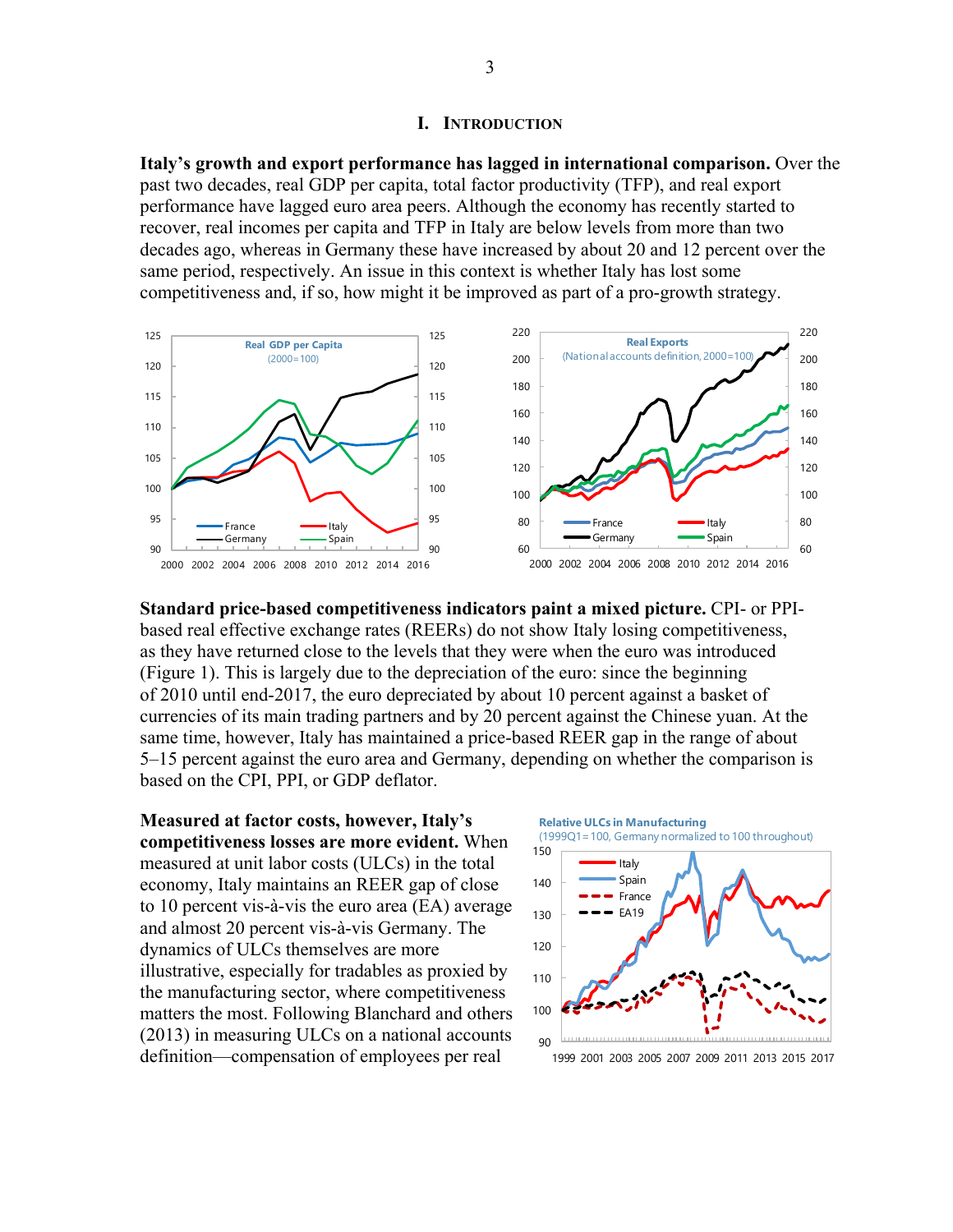output2 —it is evident that ULCs in Germany as well as in the rest of the euro area have followed each other rather closely around parity. Manufacturing in Italy, by contrast, has seen a secularly increasing average wage compared to productivity that has stabilized, but not reduced, in recent years (Figure 1).

**Competitiveness is a multi-dimensional concept where consideration should be given to a broad set of price- and non-price indicators.** This paper analyzes competitiveness in a broader context and examines potential reforms of wage bargaining in light of the persistent rise in ULCs:

- *External adjustment*. Two key issues relate to (i) the elasticity of exports to REERs, including intra- and extra-EA, and (ii) the relevant REER metric. A sustained competitiveness gap alongside higher elasticities of exports to REERs would suggest a lower contribution of exports to growth. Italy's external adjustment in this regard is briefly discussed in Section II (External Adjustment).
- *Internal adjustment.* Differences in elasticities and in the relevant REER metric in explaining export performance are also important because, within a monetary union, enhancing competitiveness requires adjusting relative prices and thus tackling nominal rigidities. A decomposition of the manufacturing ULC-based competitiveness indicator shows that, over the past two decades, the contribution of hourly wages to Italy's competitiveness gap vis-à-vis Germany has been around 45 percent. As illustrated in the text chart above, the wage-productivity differential has been sustained but not reversed. Thus, adjustment has occurred through lower profits in the pre-crisis period and reduced quantities since the outbreak of the crisis, such as employment and investment, as companies sought to retain some measure of labor productivity and not increase price differentials against foreign competitors. This is elaborated in Section II (Internal Adjustment).
- *Export and product structure.* Not all goods are equal substitutes but differ in value added content, type, and complexity. Italian exports have traditionally been associated with high quality and diverse but also labor intensive and lower technology products. Keeping up in the technology ladder requires innovation and economies of scale, whereas Italy has seen its product complexity gradually erode and productivity in frontier companies decline. Section II (Italian Exports) presents the story.
- *Productivity*. Experience suggests that internal devaluations are more likely to be maintained when accompanied by productivity-enhancing reforms (Blanchard and others, 2013). This is important, not least because the contribution of lagging labor productivity to the gap in Italian manufacturing unit labor costs compared to Germany is around 60 percent. Bluedorn and Lin (2017) show that both own wage and labor productivity are important in determining the external balance. Section II (Italian Exports) similarly reviews consequences for export potential. While wage adjustment can

 $\overline{a}$ <sup>2</sup> This national accounts definition, based on agreed conventions to allocate incomes, facilitates cross-country comparisons across different macroeconomic aggregates (e.g., the labor share). For an Italy-specific view, see Torrini (2016).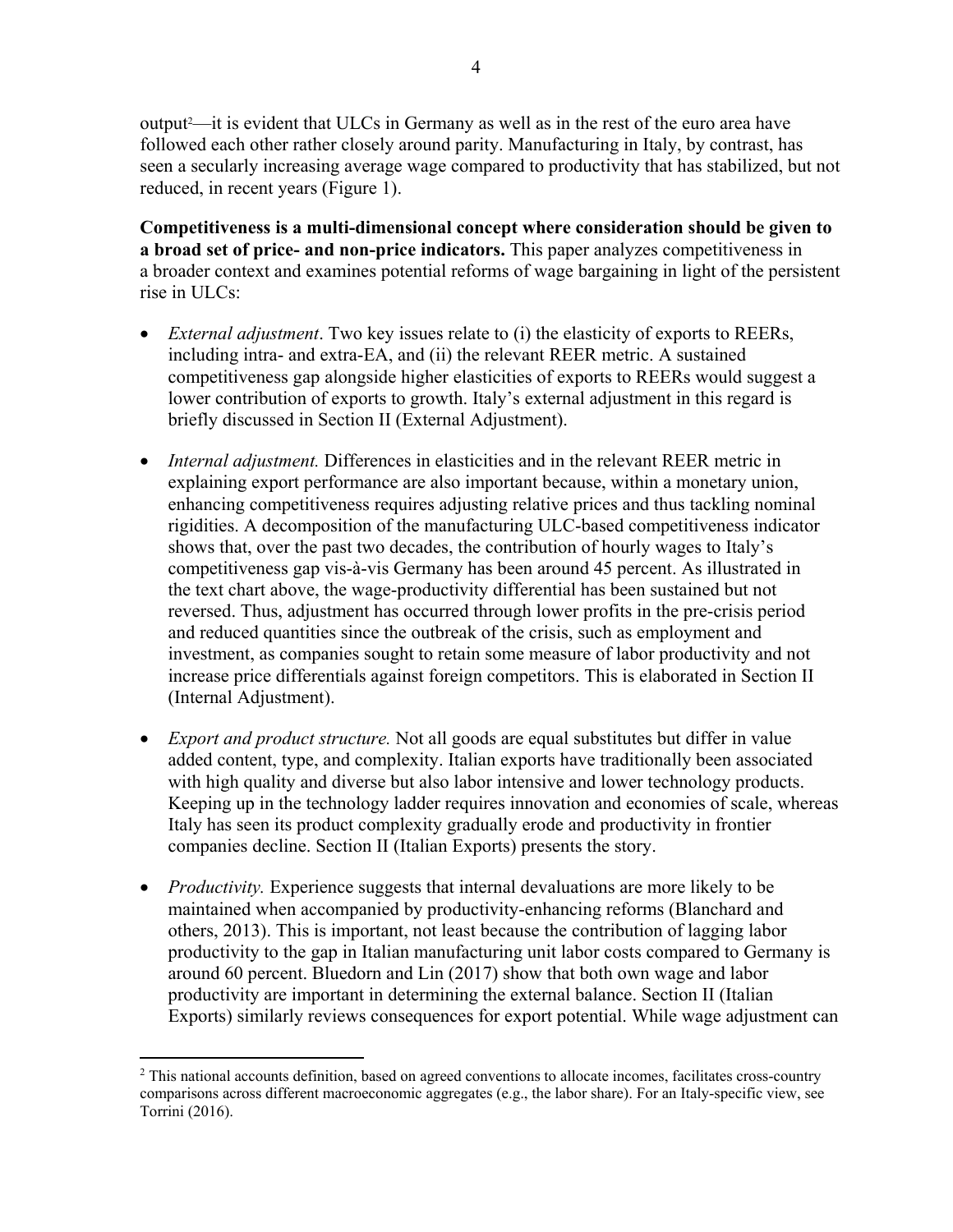improve competitiveness, the effect on output could be constrained by potential negative demand effects that is larger if other countries undertake wage adjustment simultaneously or if monetary policy is constrained from being accommodative (Decressin and others, 2015). Thus, supportive administrative, labor market and product market reforms, fiscal reforms, and cleaning bank balance sheets can play a vital role in raising productivity and growth (see Andrle and others, 2018a,b).

 *Wage setting.* Ensuring wage growth in line with productivity growth depends crucially on labor market institutions that can have substantial effects on competitiveness and labor market outcomes. Section III takes a closer look at wage bargaining in Italy and quantifies employment gains from reforms toward more flexible firm-level bargaining.

# **II. EXTERNAL AND INTERNAL ADJUSTMENT**

# **External Adjustment**

 $\overline{a}$ 

**International cost and price competitiveness is usually understood as the ability to sell products in foreign markets.** A proper indicator of competitiveness should represent sectors that are subject to international competition. For this reason, the emphasis of most of the literature—as well as of the current analysis—is usually on manufacturing sector. At the same time, the ability to sell internationally can also be affected by costs and prices of nontraded inputs. Therefore, the appropriate relative price concept is an important one. While the measurement differences in the most oft-used competitiveness indicators such as CPI-, PPI-, GDP deflator, and ULC-based REER is well understood (see ECB, 2003 for a good exposition), their relevance to external balances depends on a multitude of economic factors and is often left as an empirical question.

# **The estimated impact of REERs on export developments has been the subject of recent research, and points to the importance of ULC-based indicators.**

 $\bullet$  Bayoumi and others (2011) find in a sample of 11 euro area countries, including Italy, that ULC- and export unit value-based REERs are better indicators of competitiveness, while PPI-based REERs are insignificant and CPI-based REERs are insignificant and incorrectly signed. Christodoulopoulou and Tkačevs (2014) find that Italy's exports of goods are driven more prominently by PPI- and total ULC-based REERs, and exports of services by price-based REERs. They note that overall the absolute impact of ULC-based REERs might be higher, and conclude that Italy has been steadily losing competitiveness since euro adoption owing to weak productivity and rapid wage and price growth. Giordano and Zollino (2016) find that all REER indicators are significant at the 1 percent level in explaining Italy's goods exports, with generally higher elasticities than in other major EA countries, while based on encompassing test their preferred indicator is the PPI-based REER.<sup>3</sup> More recently, Bobeica and others (2016) based on similar encompassing test find that for Italy, as well as for most other euro area countries where significant, ULC-based indicators are empirically better in explaining export

<sup>&</sup>lt;sup>3</sup> At the same time, Giordano and Zollino (2016) show that the PPI for Italy forms a cointegrating relationship with the manufacturing ULC, suggesting it is difficult to disentangle the two.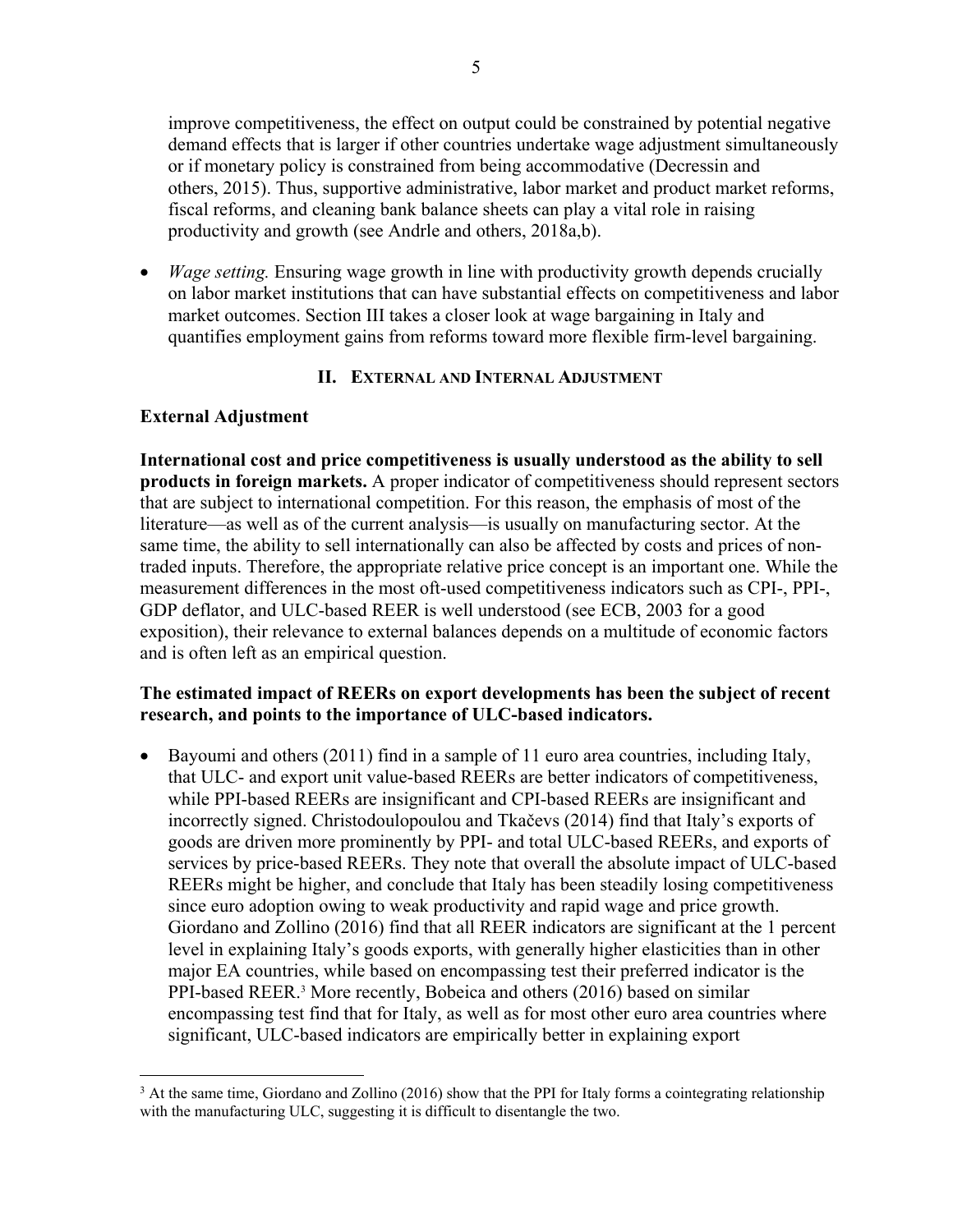performance. Amici and others (2017) also show that in a sample of 10 major euro area countries' manufacturing sectors, relative ULCs explain export shares whereas PPIs are insignificant. They further find, however, that a broader indicator of relative profit margins conveys statistically more information on export shares than ULCs, implying that other factors besides labor costs can be relevant as well. All in all, these results suggest that indicators of cost competitiveness can often be more informative in explaining export flows.

- The evidence is scarcer on the differential impact of competitiveness indicators on intraand extra-EA export flows. Bayoumi and others (2011) provide evidence that the elasticity of exports within the EA to ULC-based REERs is more than three times higher compared to that of exports outside the EA (WPI-based REERs show the highest sensitivity within the EA). Bobeica and others (2016) find that the effect of competitiveness indicators on exports is generally more evident outside the monetary union, although, where significant, the magnitude of REER elasticities is generally larger for intra-EA exports. The latter is also the case for Italy where the ULC-based indicator has a roughly two times higher (in absolute terms) long-term elasticity in explaining the intra- compared to extra-EA exports in full sample regressions. These differences in intra- and extra-EA elasticities imply that even relatively small REER gaps can have notable implications for exports. The evidence for Italy also points to persistently higher competitiveness gaps within the EA as opposed to trading partners outside the EA.
- Many studies look also at the direct relationship between competitiveness indicators and the external balance, traditionally finding a significant negative relationship (Leigh and others, 2015). Ahn and others (2017) in a panel of 35 major developed and emerging countries show that only ULC-based real exchange rates exert a significant impact on the external balance through the expenditure switching effect. Giordano and Zollino (2016) find that, contrary to three other major European countries covered, all REERs have a partial impact on non-energy imports of goods to Italy, emphasizing the high sensitivity of Italy's external balances to price or cost competitiveness. Bobeica and others (2016) largely confirm these results for non-energy imports, although they do not find a significant impact of REERs on total imports. Bluedorn and Lin (2017) show that, in a sample of 35 advanced economies, rising relative ULC is associated with a declining trade balance; the relationship is stronger for the EA countries. Further ULC decomposition assigns important roles to changes in own wages and employment (holding real output constant) in external adjustment.

**Prior to the crisis, the current account saw a steady deterioration.** Between 1995:Q1 and 2011:Q1, real imports grew by 75 percent compared to about 40 percent growth in real exports. As the ratio of exports to GDP (in real terms) increased by 4.7 percent of GDP over the same period, the ratio of imports to GDP increased by two times that of exports, 9.5 percent of GDP (or 10.9 percent of final consumption). The increase in imports is only



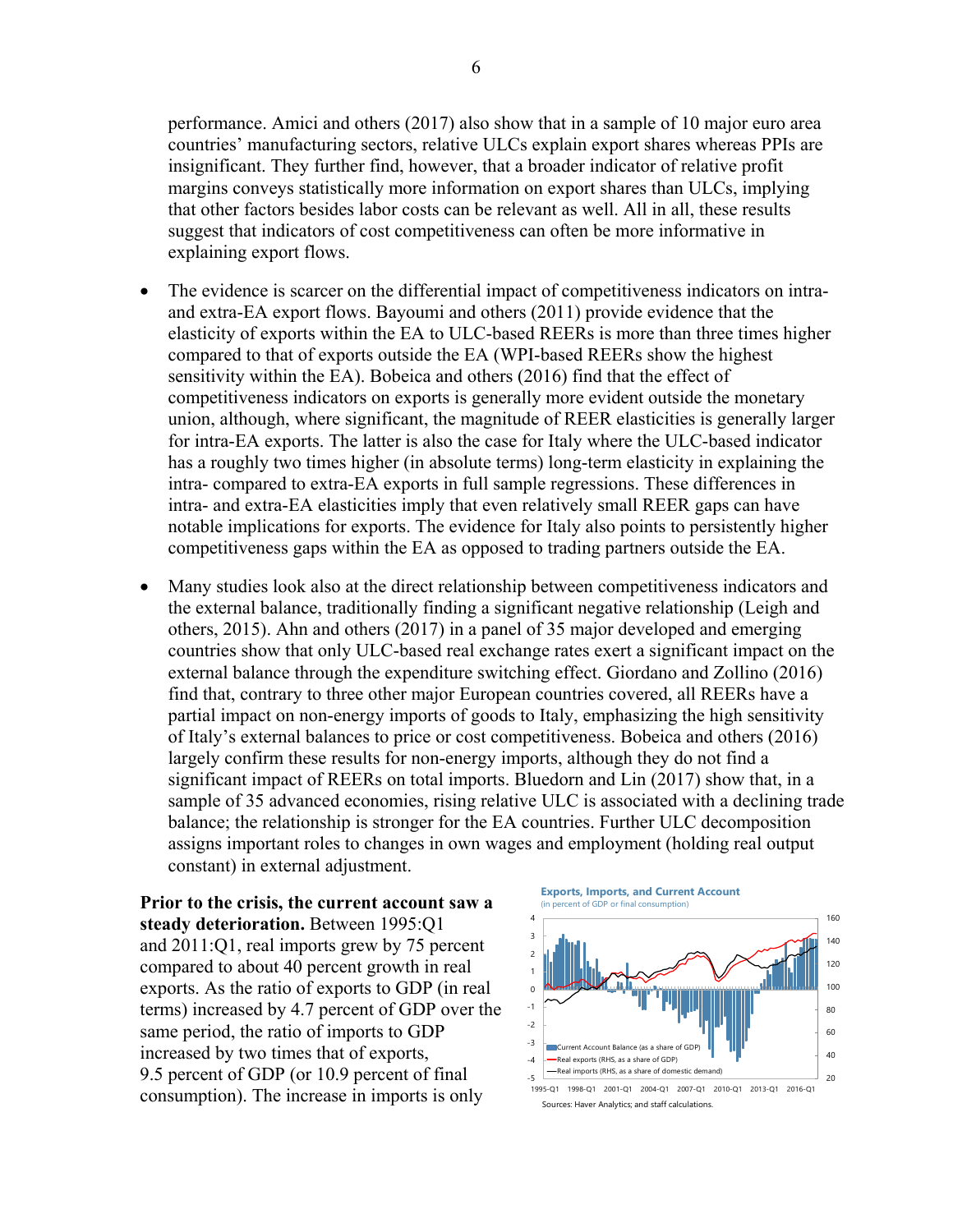partly reflective of domestic demand—in particular, investments in the 2000s—that, over the same period, grew by 19 percent, or 4 percentage points faster than real GDP. Italy's imports, unlike in peer countries, have been found to be strongly sensitive to relative price developments (Giordano and Zollino, 2016). Thus, the deterioration in the current account also reflected a shift toward foreign goods as domestic ULCs increased rapidly vis-à-vis trading partners, not least because export sensitivity to traditional competitiveness indicators increased within the monetary union (Bayoumi and others, 2011).

**Following the double-dip recession, the current account swung into a surplus,** initially mostly through import compression caused by a decline in investment, and followed by large

commodity terms of trade gains. All else equal, the surplus could therefore diminish as the output gap closes and the commodity terms of trade gains reverse. At the same time, desirable policy settings, including to reduce high public debt, as well as medium-term fundamentals, related for example to Italy's rapidly aging society, point to higher savings and a higher equilibrium current account balance (IMF, 2017). Thus, real depreciation on the order of 10 percent is estimated to be needed to realign Italy's current account with fundamentals.



#### **Internal Adjustment: Prices versus Quantities**

**While ULCs appear to be more informative of export and external balance developments, the diverging patterns of price-based competitiveness indicators need to be interpreted appropriately.** According to Walras' Law, the *values* of excess demand or supplies across markets must sum to zero. Any such imbalance is best understood in a general equilibrium context: while a disequilibrium such as excess ULC growth in Italy is not reflected in the price-based REERs, it must show up somewhere in the economy. For example, traded and non-traded prices can diverge owing to international and sectoral differences in productivity, implying that broad price-based indicators could be misleading indicators for tradables. Also, the ability to sell tradables internationally should not be affected by pricing strategies such as "pricing to market," whereby firms offset losses owing to cost or exchange rate movements by lowering profit margins. Similarly, changes in taxes and subsidies can distort many price-based indicators. Movements in ULCs in turn may reflect or cause changes in other cost components (R&D expenditure, capital costs etc.) or factor substitution. In this section, we explore these patterns of internal adjustment.

**A wide gap persists between nominal wages and labor productivity in manufacturing.**

Figure 2 plots the two components of the ULC—average wages and labor productivity in manufacturing in Italy against Germany. Nominal manufacturing wage growth in Italy has exceeded own productivity, which has been largely stagnant, as well as the productivity gains in Germany. This has led to a build-up of a wage-productivity differential—or an increase in ULCs—of about 30 percent since the inception of the EMU. The opposite pattern is observed in Germany where labor productivity growth has exceeded the growth in average wages. Overall, this has opened a ULC gap of close to 35 percent in Italy relative to Germany.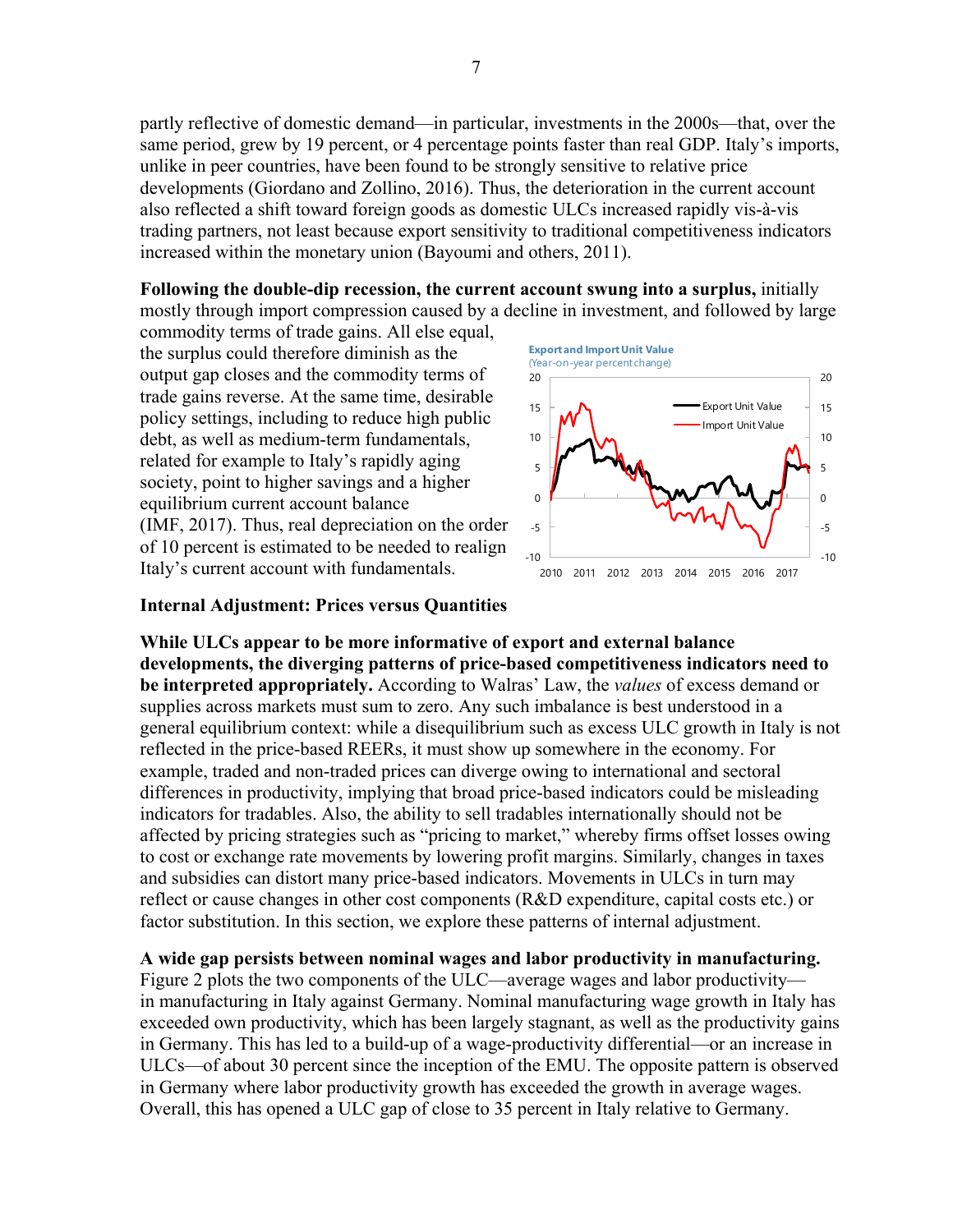**An even wider wage-productivity gap is evident in the services sector.** In a standard Balassa-Samuelson setting, the non-tradable sector is a source of real appreciation as wages follow those in the tradable sector where growth in labor productivity is generally higher. While this fits broadly the picture in Figure 2 (with some deceleration in wage growth in Italy starting 2011), there has been a secular decline in the labor productivity of services in Italy. Declining productivity may reflect, among other factors, regulatory and non-regulatory barriers to competition. Depending on the measurement of labor inputs, a gap in the order of 40–60 percent between wages and productivity has opened up in Italy compared to around 28–35 percent in Germany. At the same time, resources in Italy have been gradually reallocated from higher productivity manufacturing to lower productivity services (Figure 3) that may weigh on the long-term growth potential.

**About 45 percent of the ULC gap in manufacturing relative to Germany is due to the rising hourly wage rate.** Following Manasse (2013), the change in Italy's relative competitiveness against Germany over the past two decades is decomposed into four factors: the hourly wage rate, labor productivity, consumption taxes, and employers' social contributions. The first two refer to ULCs (in terms of wages per real value added, excluding social contributions) whereas the last two capture the effect of a fiscal devaluation. The

results point to a loss of competitiveness against Germany in excess of 40 percent over 15 years (1995–2010). The productivity gap with Germany accounted for roughly 60 percent of the overall competitiveness gap over the past two decades, whereas hourly wages alone added about 45 percent. During the last five years, Italy regained about 4.4 percent of the competitiveness gap supported mostly by higher productivity (by shedding labor see below) and some fiscal devaluation.



## **The prices of Italian exports do not appear to respond strongly to domestic ULCs, albeit with varying patterns pre- and post-crisis.**

 Mazier and others (1999) argue that Italy has historically had very low domestic cost elasticity of the export price, in contrast to German and U.S. exporters. Similarly,

Bussière and Peltonen (2008) provide evidence of a low pass through of domestic cost factors to export prices of Italy; by contrast, domestic cost factors matter notably (or even exclusively) for export prices of Germany. Rather, export prices in Italy appear to have followed import prices in the euro area more closely than domestic ULCs. This relationship is also illustrated in the negative correlation between changes in Italian export prices and ULCs in manufacturing.

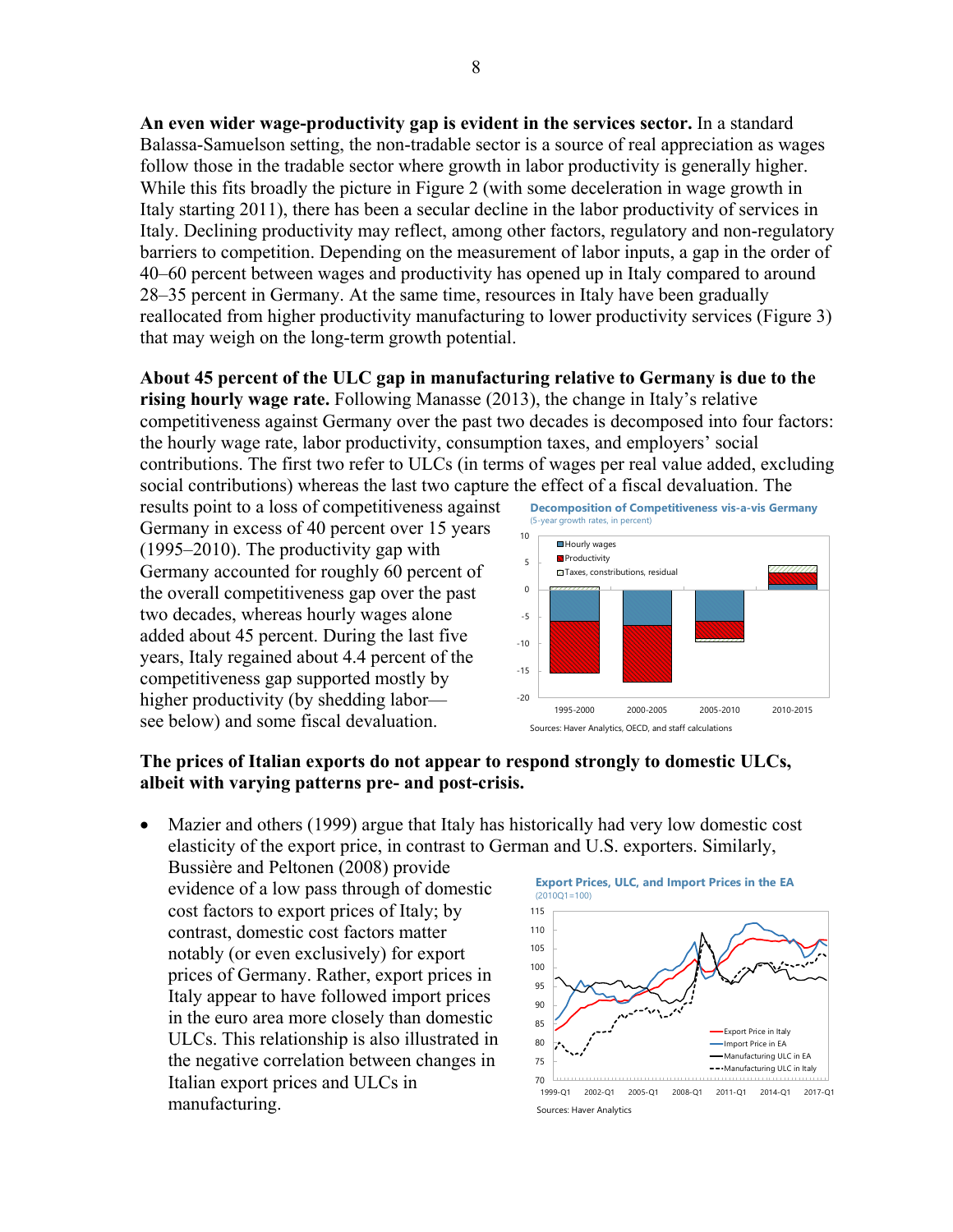- Table 1 presents empirical results on domestic cost and foreign price elasticities of export prices, estimated on quarterly data for the past 20 years.<sup>4</sup> In line with earlier studies, the table shows that Germany has passed domestic costs through to the export price, whereas smaller countries such as Belgium or Portugal have been pricing their exports to market. Italy has a very low pass-through of domestic costs to the export prices, with the latter being relatively sensitive to oil and energy prices. Such "pricing-to-market" behavior is consistent with the observed reduction in profit margins and weakens the interpretability of price-based competitiveness indicators, favoring cost-based measures (ECB, 2003).
- Indicative evidence suggests that the pattern of pass-through of domestic costs to export prices varies between the pre- and post-crisis periods. Table 2 presents the results of the export price regressions split indicatively into pre- and post-crisis periods from the beginning of 2008. Across most peer countries, a notable increase is observed in the domestic cost elasticity during the post-crisis period. Germany and Portugal pass the costs through at a one-to-one or higher ratio, but these countries have also gained export market share, including from lower or declining ULCs relative to their trading partners. The cost elasticity has also increased for Italy, but remains closer to France and two times lower compared to Portugal or Spain. Although indicative of somewhat improved pricing behavior, it remains notably weaker than peer countries and suggests a limited ability to enhance the profitability of exports.

**Before the crisis, manufacturing companies gradually absorbed part of the wage increases in lower profit margins.** When a country is unable to pass increases in domestic costs to export prices, other margins must adjust. A decline in capital share and thus profit margins in manufacturing is evident from ULCs increasing over and above the output deflator, in contrast to the developments in Germany (Figure 3) and consistent with "pricing to market" behavior. A gradually eroding profit share over a prolonged time horizon reallocates income toward households and can constrain business investment in areas such as innovation and R&D. Prior to the crisis, easy access to financing implied limited constraints to reducing employment, although there was a trend decline in output in several subsectors (Figure 2 of the IMF's 2016 Article IV consultation staff report for Italy).5

 $\overline{a}$ 

<sup>4</sup> All regressions relate export prices to measures of domestic costs and foreign competitors' prices; see Marazzi and others (2005) for a short overview of micro-foundations. The dependent variable is the total export deflator. Foreign prices are measures with HICP-based REER (an increase denotes appreciation), divided by domestic HICP. Domestic costs are measured by the domestic PPI excluding construction and energy. PPI oil and non-oil energy prices are added as additional regressors, together with the Brent oil prices in U.S. dollar terms to avoid multicollinearity. All data are quarterly and seasonally and/or working-day adjusted. As in most of the literature, in most cases, a cointegrating relationship cannot be found among the key variables of the model. Accordingly, the regressions are estimated in log-differences without an error correction term. All regressions include a lagged dependent variable as in Bussière and Peltonen (2008) that, in most cases, is found to deliver similar results to a distributed lag representation. Equivalent estimation results for the distributed lag representation can be found in the appendix, Tables A1 and A2. Similarly, instrumenting for the lagged dependent variable to address the potential endogeneity bias delivers qualitatively similar results for most countries, although often with reduced significance. Whereas this paper focuses on country-specific results, various panel data estimators point to a similar aggregate relationship.

<sup>&</sup>lt;sup>5</sup> Lissovolik (2008) estimates that, for the period preceding the crisis, the long-term elasticity of Italy's real exports to global demand, estimated in the order of 0.4, was about 2–3 times lower than for Germany or Spain.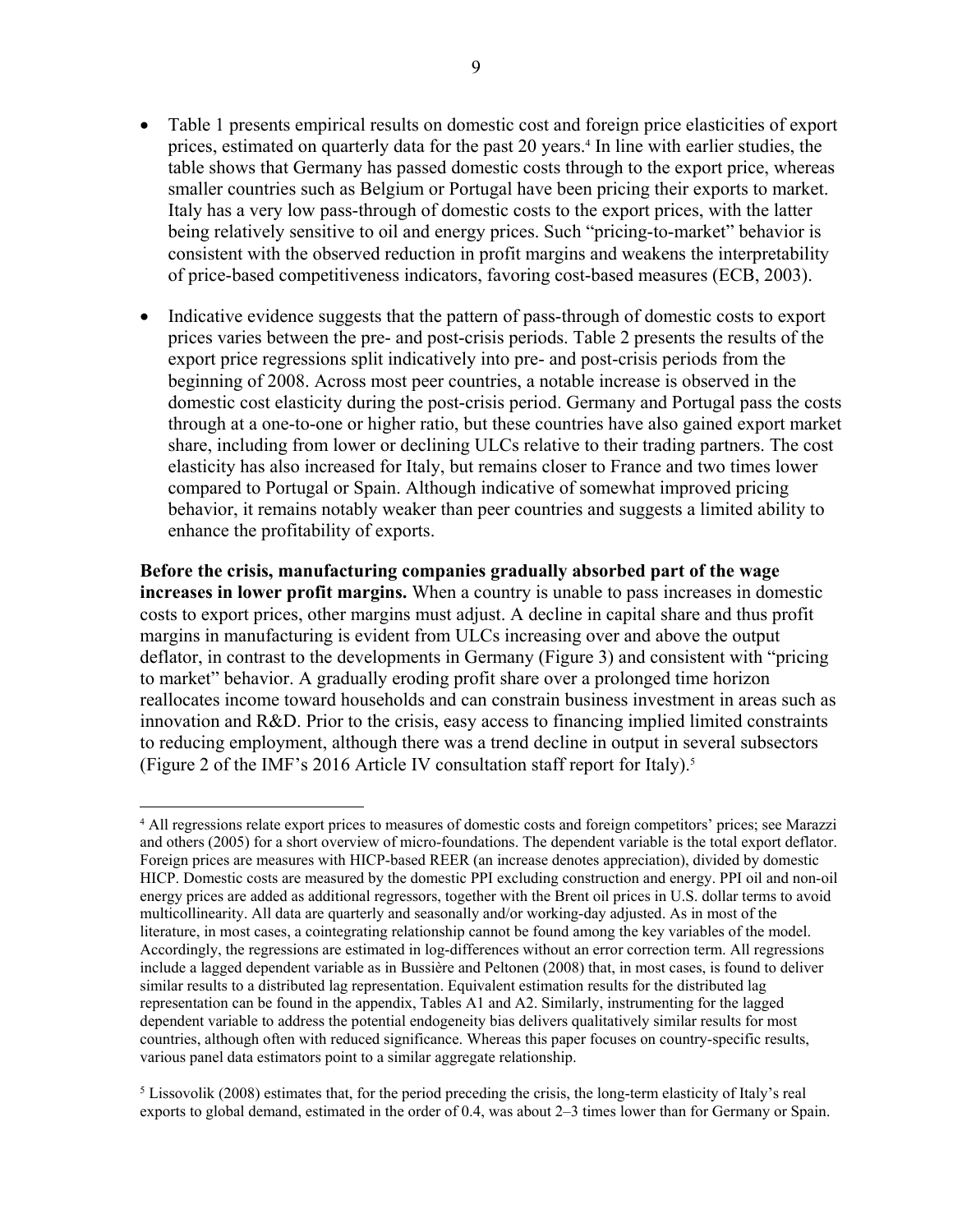|                    | <b>EA19</b> | Belgium    | France      | Germany     | Italy       | Netherlands | Portugal    | Spain       | Slovenia   |
|--------------------|-------------|------------|-------------|-------------|-------------|-------------|-------------|-------------|------------|
|                    | (1)         | (2)        | (3)         | (4)         | (5)         | (6)         | (7)         | (8)         | (9)        |
| Export prices (-1) | 0.048       | 0.118      | $0.231***$  | 0.075       | $0.267***$  | $-0.322***$ | 0.096       | $-0.141$    | $-0.057$   |
|                    | (0.06)      | (0.09)     | (0.08)      | (0.08)      | (0.08)      | (0.11)      | (0.10)      | (0.10)      | (0.11)     |
| Foreign prices     | $-0.085***$ | $-0.322**$ | $-0.107***$ | $-0.188***$ | $-0.138***$ | $-0.402***$ | $-0.559***$ | $-0.078$    | $-0.278**$ |
|                    | (0.02)      | (0.13)     | (0.04)      | (0.02)      | (0.04)      | (0.15)      | (0.09)      | (0.13)      | (0.13)     |
| Domestic PPI       | $0.611***$  | $0.377***$ | $0.322***$  | $0.668***$  | $0.225*$    | $0.619***$  | 0.467       | $0.657***$  | $0.532***$ |
|                    | (0.10)      | (0.14)     | (0.11)      | (0.11)      | (0.12)      | (0.16)      | (0.32)      | (0.19)      | (0.17)     |
| PPI energy         | 0.019       | 0.044      | 0.002       | $-0.013$    | $0.035*$    | 0.026       | 0.038       | $-0.003$    | $-0.068$   |
|                    | (0.02)      | (0.04)     | (0.02)      | (0.02)      | (0.02)      | (0.04)      | (0.03)      | (0.05)      | (0.04)     |
| PPI oil            | $0.040***$  | 0.021      | $0.035***$  | $0.018*$    | $0.037**$   | 0.053       | $-0.009$    | $0.125***$  | $0.136***$ |
|                    | (0.01)      | (0.02)     | (0.01)      | (0.01)      | (0.02)      | (0.04)      | (0.02)      | (0.02)      | (0.04)     |
| Brent oil price    | $-0.000$    | 0.017      | 0.002       | $-0.003$    | 0.001       | 0.001       | $0.031***$  | $-0.057***$ | 0.005      |
|                    | (0.00)      | (0.01)     | (0.01)      | (0.00)      | (0.01)      | (0.01)      | (0.01)      | (0.01)      | (0.01)     |
| Constant           | $-0.001***$ | $-0.002$   | $-0.001*$   | $-0.002***$ | 0.000       | $-0.002*$   | $-0.002*$   | 0.001       | $-0.001$   |
|                    | (0.00)      | (0.00)     | (0.00)      | (0.00)      | (0.00)      | (0.00)      | (0.00)      | (0.00)      | (0.00)     |
| R-squared          | 0.87        | 0.60       | 0.75        | 0.75        | 0.69        | 0.62        | 0.51        | 0.56        | 0.54       |
| Adj. R-squared     | 0.86        | 0.57       | 0.73        | 0.74        | 0.67        | 0.59        | 0.47        | 0.52        | 0.50       |
| Observations       | 82          | 85         | 86          | 86          | 81          | 81          | 85          | 82          | 74         |

|                    | <b>EA19</b> |             | France     |             | Germany     |             | Italy       |          | Portugal    |            | Spain       |           |
|--------------------|-------------|-------------|------------|-------------|-------------|-------------|-------------|----------|-------------|------------|-------------|-----------|
|                    | Pre         | Post        | Pre        | Post        | Pre         | Post        | Pre         | Post     | Pre         | Post       | Pre         | Post      |
| Export prices (-1) | 0.112       | $-0.006$    | $0.263**$  | 0.173       | $0.176*$    | $-0.033$    | $0.217*$    | 0.176    | 0.173       | $-0.148$   | $-0.049$    | $-0.287$  |
|                    | (0.09)      | (0.12)      | (0.10)     | (0.13)      | (0.10)      | (0.12)      | (0.11)      | (0.12)   | (0.14)      | (0.12)     | (0.13)      | (0.18)    |
| Foreign prices     | $-0.073***$ | $-0.109***$ | $-0.083$   | $-0.172***$ | $-0.177***$ | $-0.215***$ | $-0.203***$ | $-0.089$ | $-0.586***$ | $-0.207$   | $-0.051$    | $-0.142$  |
|                    | (0.02)      | (0.02)      | (0.06)     | (0.05)      | (0.03)      | (0.05)      | (0.04)      | (0.07)   | (0.17)      | (0.17)     | (0.17)      | (0.23)    |
| Domestic PPI       | $0.599***$  | $0.516**$   | $0.377**$  | $0.323*$    | $0.477***$  | $1.036***$  | 0.154       | $0.430*$ | $-0.051$    | $1.146***$ | $0.653**$   | $0.751**$ |
|                    | (0.14)      | (0.21)      | (0.18)     | (0.18)      | (0.10)      | (0.20)      | (0.16)      | (0.25)   | (0.39)      | (0.22)     | (0.32)      | (0.30)    |
| PPI energy         | 0.021       | 0.038       | $-0.018$   | 0.011       | 0.006       | $-0.059**$  | 0.051       | $0.038*$ | 0.051       | 0.067      | 0.065       | 0.003     |
|                    | (0.03)      | (0.03)      | (0.28)     | (0.02)      | (0.02)      | (0.03)      | (0.03)      | (0.02)   | (0.07)      | (0.05)     | (0.14)      | (0.05)    |
| PPI oil            | $0.033**$   | $0.057**$   | $0.037***$ | $0.030*$    | 0.011       | 0.011       | 0.009       | 0.037    | $-0.027$    | $0.063*$   | $0.146***$  | $0.093*$  |
|                    | (0.01)      | (0.02)      | (0.01)     | (0.01)      | (0.01)      | (0.02)      | (0.02)      | (0.02)   | (0.02)      | (0.03)     | (0.03)      | (0.05)    |
| Brent oil price    | 0.002       | $-0.002$    | $-0.001$   | 0.007       | $-0.000$    | $-0.005$    | $-0.000$    | 0.001    | $0.045***$  | $-0.003$   | $-0.068***$ | $-0.047*$ |
|                    | (0.01)      | (0.01)      | (0.01)     | (0.01)      | (0.00)      | (0.01)      | (0.01)      | (0.01)   | (0.01)      | (0.01)     | (0.01)      | (0.03)    |
| Constant           | $-0.002***$ | 0.000       | $-0.001$   | $-0.000$    | $-0.002***$ | $-0.001**$  | 0.001       | 0.000    | $-0.001$    | $-0.002$   | 0.001       | $-0.001$  |
|                    | (0.00)      | (0.00)      | (0.00)     | (0.00)      | (0.00)      | (0.00)      | (0.00)      | (0.00)   | (0.00)      | (0.00)     | (0.00)      | (0.00)    |
| R-squared          | 0.81        | 0.94        | 0.63       | 0.89        | 0.73        | 0.84        | 0.55        | 0.83     | 0.40        | 0.76       | 0.60        | 0.54      |
| Adj. R-squared     | 0.78        | 0.92        | 0.57       | 0.87        | 0.70        | 0.81        | 0.48        | 0.80     | 0.31        | 0.71       | 0.54        | 0.44      |
| Observations       | 47          | 35          | 51         | 35          | 51          | 35          | 46          | 35       | 50          | 35         | 47          | 35        |

h

# **Table 1. Italy and Euro Area: Export Price Regressions for the Full Period**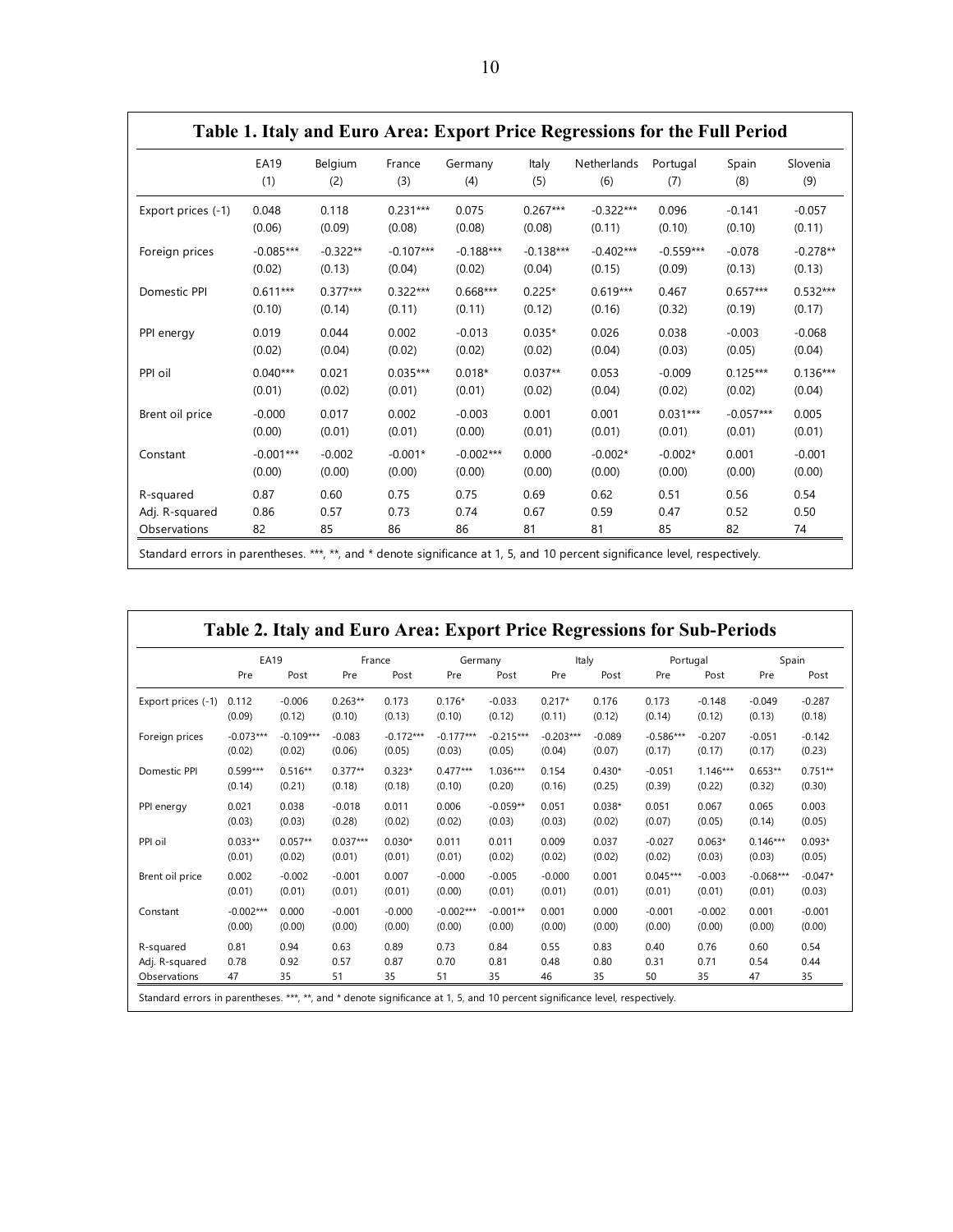**However, since the crisis, nominal wage rigidities have resulted in an adjustment through quantities such as employment and investment.** While some labor shedding was inevitable during the crisis as companies attempted to maintain productivity, the scale has been notable in Italian manufacturing—employment declined for eight consecutive years and has started to turn around recently, but remains 16 percent below its pre-crisis level (Figure 3). Real investment has been cut dramatically and by 2015 reached just above the euro introduction level. Business services have taken an even larger hit with 8 percent reduction in real investment compared to 1999, whereas in Germany both manufacturing and service sectors have expanded real investment between 1999 and 2015 by 15 and 10 percent, respectively. Export volumes have remained subdued against the backdrop of compressed profit margins and some pass-through of domestic costs to export prices. The adjustment in real quantities and persistence of low productivity contrasts sharply with the preservation of nominal wages, and with the textbook adjustment associated with a successful internal devaluation.<sup>6</sup>

## **Italian Exports: Lagging Productivity and Competitiveness**

**Product quality and related advances in labor productivity and TFP have gradually lost their ability to shield Italy against cost competitiveness.** Earlier we established that about 60 percent of the Manufacturing ULC gap between Italy and Germany is due to labor productivity. Bluedorn and Lin (2017) show that both own wages and own labor productivity are statistically associated with trade balance and external adjustment. The TFP growth in Italy has been negative for a prolonged period that is not conducive to export quality upgrades. Understanding these factors helps to explain the severity of observed internal adjustment as well as the multi-dimensionality of the Italian competitiveness puzzle.

**Italian exports are among the most diversified in the world, with high-quality products that have served as a comparative advantage.7** One measure often referenced in this context is the export unit values that historically have grown faster than the export deflator. This can suggest increasing quality, but also an internal shift in the product mix (toward higher value added goods without an improvement in quality of these goods), changes in production costs and thus overall loss of competitiveness, or pricing strategies. Henn and others (2013) adjust export unit values for changes in production costs and prices, and derive a quality index that confirms Italy's high position by placing Italy at or just below the

<sup>&</sup>lt;u>.</u>  $6$  The contrast with Spain is informative, where the 2012 structural labor market reforms, including a prioritization of more efficient firm-level wage bargaining, have contributed to bringing down the ULCs (see text chart on page 3) and avoided job losses in response to labor demand shocks (Dao, 2015).

 $^7$  In 2017, the authorities took a series of measures in the context of the "Industry 4.0" plan to stimulate investment and build export capacity. These include (i) temporary extension of super-amortization; (ii) temporary introduction of a hyper-amortization for "Industry 4.0" goods; (iii) more attractive R&D tax credit; (iv) tax incentives for start-ups and innovative SMEs; (v) reduction in the corporate tax rate (IRES) from 27.5 to 24 percent; (vi) reduced 10 percent tax rate on productivity-related wage bonuses at the firm level; (vii) refinanced guarantee fund to facilitate credit to SMEs; (viii) newly created Digital Innovation Hub and the "Industry 4.0" Competence Center; (ix) measures to reinforce technological clusters and the Ultra Broadband Plan; and (x) public investment toward "Industry 4.0" related education and research. Several measures were extended or adapted in the 2018 budget, including the incentives for private investment ('super-amortization') differentiated across innovative industries, R&D tax credit, and SME financing.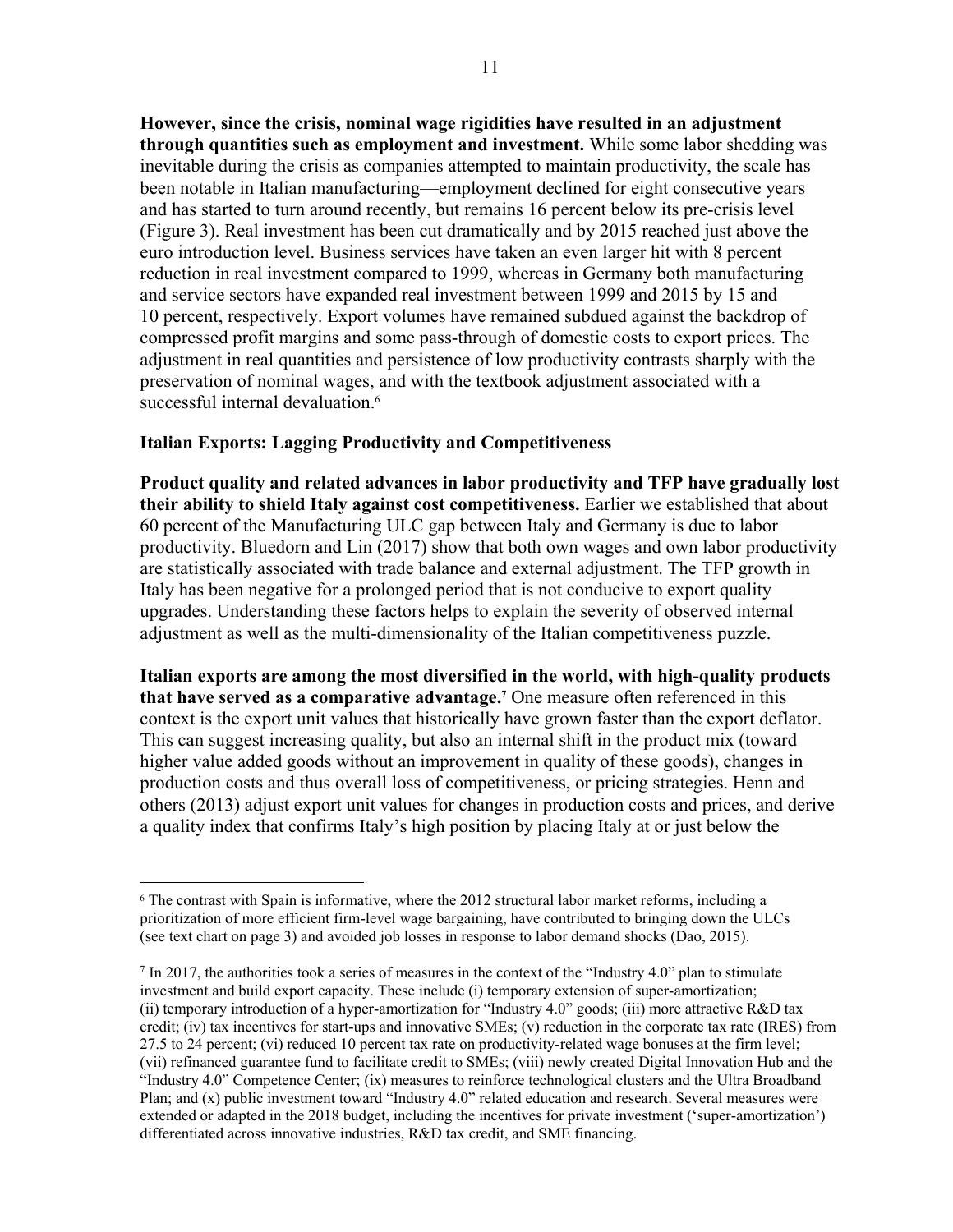ninetieth percentile of 178 countries covered, although they also point to a steady deterioration in the quality since the late 1990s. Bugamelli and others (2017) compute "export quality" as a CES demand shifter that has grown more rapidly than in most peer countries, although it cannot be fully differentiated from other demand shifters and cross-country variations in prices or production costs, and do not capture firms' quality choices.

**However, Italy has been gradually losing export market share.** Along with other advanced countries, Italy has been losing its market share at the time that marks the rise of China (Figure 4 and text chart). However, when most other euro area countries have reversed the trend alongside a weaker euro in recent years, Italy has not managed to do so. Against the backdrop of increasing export unit values, a declining relative market share means that exports in Italy have not led the recovery, unlike in the 1992 recession and devaluation (Figure 4; OECD, 2017).



Italy: Export Deflator

**Export Prices and Unit Values**

(2008Q1=100)

19901992199419961998200020022004200620082010201220142016

Sources: Haver Analytics, and staff calculations

**Italian exports are specialized in lower-technology and labor-intensive products.** Wolff (1999) showed that already historically among the advanced countries Italy had the highest relative production shares in textiles, wearing apparel, footwear, and motorcycles and bicycles—sectors that are mostly classified as low-tech. More recently, Tressel (2017) shows that while Germany's exports have Balassa Revealed Comparative Advantage (RCA) in high-and medium-tech sectors, exports of Italy (and even more so of France) have persistently concentrated in low-technology or less knowledge intensive sectors. For Italy, despite some balancing in the export mix over time, the calculated RCA is the highest in textiles, real estate, hotels and restaurants, and postal services while it is lowest in mining, other machinery and equipment, energy and construction. The RCA for high-technology sectors such as computers and related activities, or electrical and optical equipment is around 0.8, showing revealed disadvantage (an RCA value above/below unity indicates a revealed comparative advantage/disadvantage in the product or sector).

30

# **Productivity growth in Italian manufacturing has been substantially lagging the euro area:**

 $\bullet$  OECD (2017) finds that, during 2000–13, the negative contribution to growth arising from a shift in economic activity *across* Italian industries—and toward low productivity growth industries—has been of the same magnitude observed in other euro area countries (the annual average contribution of a shift across industries to productivity growth is estimated at -0.48 percent in both Italy and the euro area).

130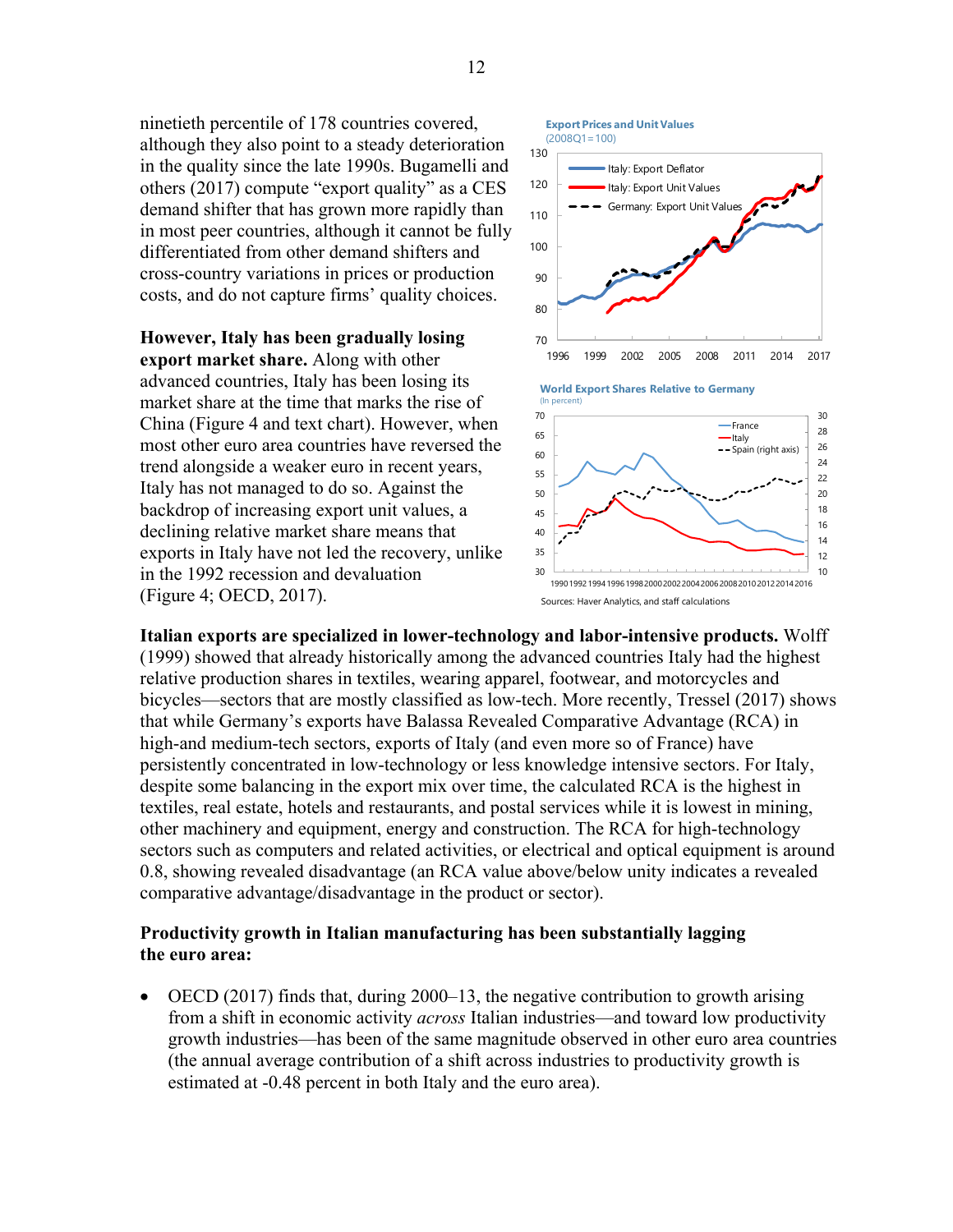However, what has been holding Italian industries back relative to peers is slow productivity growth *within* industries; the contribution of within manufacturing growth has been three times higher in the euro area than in Italy, at 0.42 compared to 0.17 percent. Manufacturing in Italy is also the sector with largest within-industry productivity-growth differential in the euro area. Similar results are found by Pellegrino and Zingales (2014). While specialization in sectors affected labor productivity negatively in earlier decades, the productivity slowdown within industries in more recent decades suggest contributing factors are probably common to most industries. Several of these are discussed in the next paragraphs of this section.

## **Italy's integration into global value chains has been generally low** (Figure 4).

- Trade and related integration into global value chains  $(GVCs)^8$  has been shown to enhance the gains from trade liberalization, including through increased specialization and scale of production by exploiting comparative advantages, improved resource allocation, transfer of knowledge and innovation, favoring more productive firms, and fostering exit of the least productive firms (see Haugh and others, 2016).
- While the domestic value added content of exports (forward linkage) in Italy is generally high, it is lagging its peers in terms of foreign value added or import value of intermediate goods in final demand (backward linkage). However, it is the backward linkage that is particularly relevant for the manufacturing sector as services have lower import content and do not use much foreign value added. Ignatenko and others (2018) provide evidence on the productivity-enhancing effects of GVC participation. They also show that higher quality of institutions and infrastructure as well as lower labor costs could enhance possibilities to participate in GVCs. Not being able to share fully these gains has constituted a missed opportunity for Italy's manufacturing export performance. Its low participation in GVCs is also an example of negative complementarities: lack of decentralized firm-level wage bargaining weighs on exports as, in the GVCs, production is optimized on a plant-by-plant basis that in turn requires simultaneous negotiation of all aspects of production (Boeri, 2015).

**Italy has the highest export similarity with China** (Figure 4). Export similarity between countries, which denotes the similarity of relative shares of each good in countries' total exports, is a metric of potential competitive pressures. By this metric, Italy's exports are very similar—and increasingly so—to the export structure of China (Figure 4), even more so than countries like Korea, Japan, and Germany. This points to potentially notable adjustment challenges for Italian exports, even more so as the share of high-technology exports in China increases rapidly (IMF, 2011). Similarly, Bugamelli and others (2017) find that, compared to European peers, Italy's export structure is the most exposed to competition from China. They classify 67 percent of Italy's exports in 1999 as facing high or medium competition from China, falling to about 59 percent in 2015, still far above 44 percent in Germany or 36 percent in France. While a falling share of exports exposed to high competition from China necessarily implies some rebalancing in the export structure, by itself this does not make Italy's exports more competitive; also, as noted above, the frontier manufacturing firms have not been able to support growth.

 $\overline{a}$ 

<sup>8</sup> Global value chains capture vertical integration in production processes through trade in intermediate products, where each fragmented production stage is carried out in the most cost-efficient location.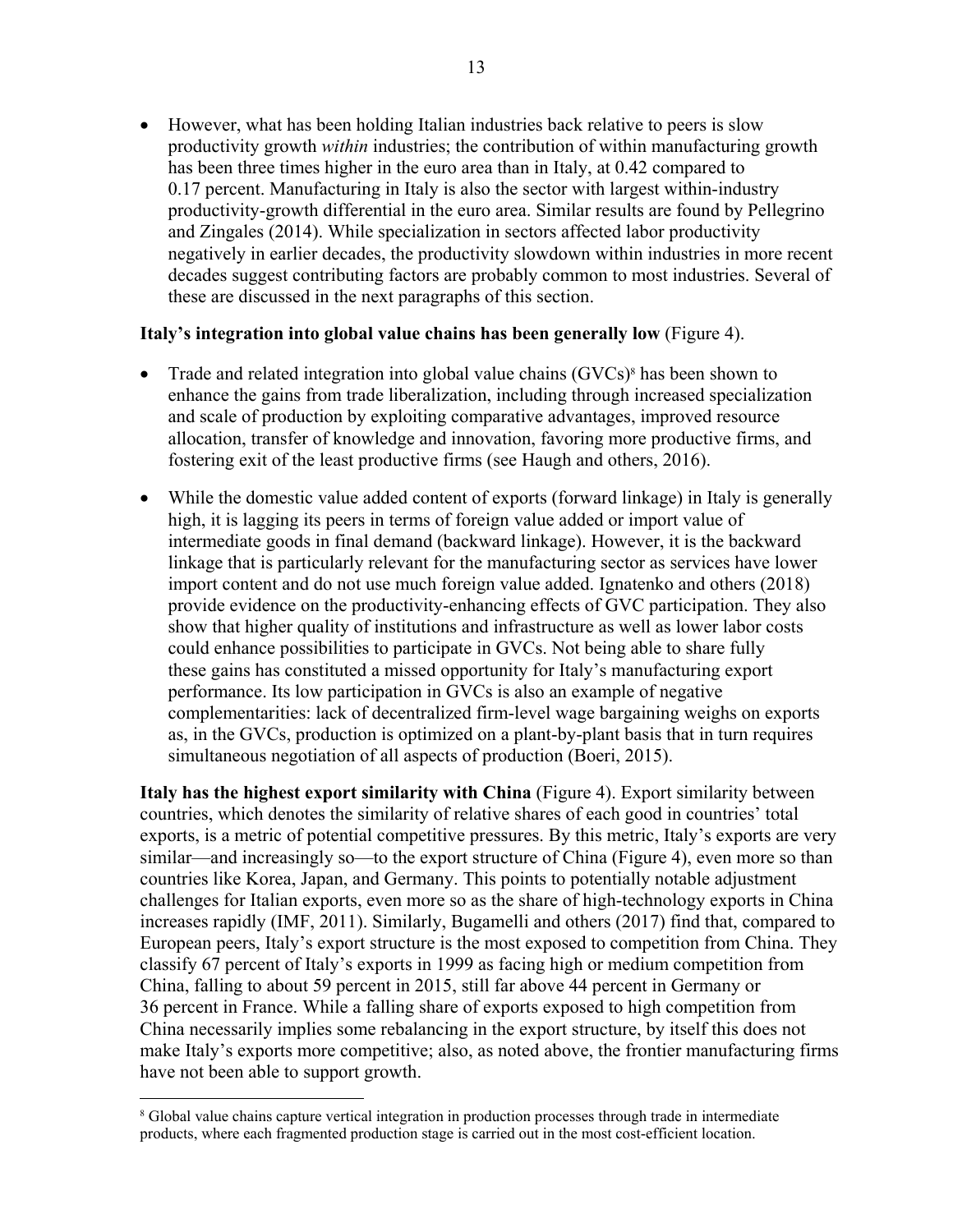## **Italy's product mix has been moving away from technological frontier** (Figure 4).

- While export similarity may not adequately capture differences in quality within product categories, a metric closer in nature to quality differences is Hidalgo and Hausmann's (2009) "Economic Complexity Index" (ECI) that was shown by Hausmann and others  $(2007)$  to have predictive power for economic growth.<sup>9</sup> As illustrated in Figure 4, the product structure in Italy has over time become less and less "complex". Compared to 1991 when Italy was at par with Germany and France and was not far from the technological frontier, it has lost 40 percent in terms of the economic complexity index, gradually falling in the rankings. Similar trends are evident in Spain and Portugal, whereas China has gained considerable ground. Similar country rankings are observed in other studies of export complexity (e.g., Felipe and Kumar, 2011).
- Furthermore, and in sharp contrast to the rest of the OECD, declining productivity in Italian manufacturing appears to be concentrated in firms at the technological frontier. OECD (2017) estimates that between 2001 and 2012 the productivity in the top 10 percent of Italian manufacturing firms *declined* by almost 15 percent, whereas over

the same period the productivity of OECD top five frontier firms *increased* by more than 30 percent. Their estimates also show that increasing the productivity and size of Italian frontier firms to global frontier would expand the manufacturing sector by about one-fifth. Anderson and Raissi (2018) similarly find that the average TFP level in the top five percent of Italian firms, as measured by the TFP level in 1999, declined between 1999 and 2015 by 13 percent whereas the TFP in non-frontier firms declined by 2 percent (see text chart).

 $\overline{a}$ 



1/ Frontier firms are defined as those in top five percent of TFP distribution in 1999. Andersson and Raissi (2018).

# **Slow adoption of new technologies combined with familyism, cronyism, and lack of meritocracy in selecting managers have also been identified as important problems.**

 A gradual decline in the ECI and general as well as frontier firm TFP levels is indicative of insufficient innovation and R&D investment to keep pace with the productivity frontier. The overall scale of innovative activity in Italy is low by EU or OECD standards (OECD, 2017)—as measured, for instance, by the number of researchers and patents, public and private spending on R&D as a share of GDP, and private investment in fixed and knowledge-based capital—even though research productivity (patent applications per researcher or R&D expenditure) is relatively high.

<sup>9</sup> The ECI is a measure that captures both countries' production sophistication and export diversity. Countries at the productivity frontier export goods that tend to be unique and produced only by highly diversified countries. Countries further away from the frontier lack capabilities to produce such specialized or exclusive products.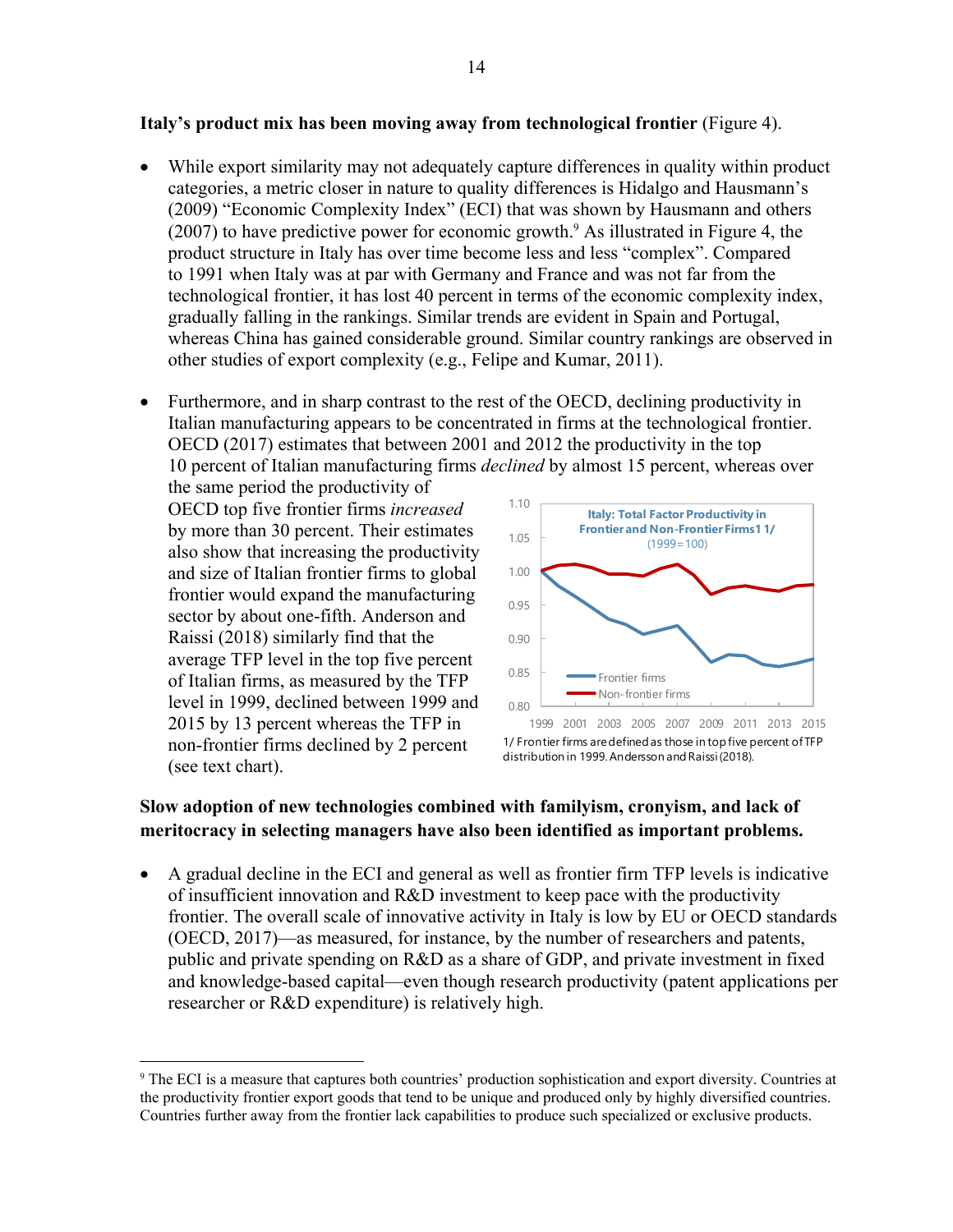Pellegrino and Zingales (2017) document the failure of Italian firms with prevalently loyalty-based management to take advantage of the ICT revolution, relating Italy's productivity problem to utilization of ICT capital. These authors show that TFP growth and ICT usage is higher in firms with more meritocratic (as opposed to loyalty-based) managers, especially in sectors where the contribution of ICT capital to value added growth is higher. Importantly, these authors also show that while among European firms in general more meritocratic firms face fewer external constraints (such as financial, labor regulation or public administration), the loyalty-based firms in Italy face only labor market constraints. Thus, loyalty-based management systems have been able to overcome distortions due to financial or bureaucratic distortions, but not constraints from labor regulations and have failed to translate ICT investments into productivity growth. The latter is estimated to cost Italy about 13–17 percentage points in TFP growth.

# **Without investments in upgrading skills and knowledge-based capital, a continued shift from manufacturing towards services would likely bear more heavily on long-term**

**growth.** Rodrik (2013a) shows elegantly that the "lost" unconditional convergence can be found in manufacturing with a baseline convergence rate of 2.9 percent a year estimated in a sample of 118 countries. Among his stylized facts, Rodrik (2013b) points out that historically manufactured exports have been the source of sustained growth as was experienced also in Italy during 1945-75. While deindustrialization is a normal process in advanced countries

and Italy's manufacturing share is still relatively high (reflecting relatively more laborintensive production), over the past two decades TFP in services has been on a secular downward trend (see text chart), pointing to unfavorable compositional effects of deindustrialization. As the process continues, care should be taken in that policies would allow for the manufacturing sector to mature technologically to sustain innovation-led growth as well as create conditions to facilitate skill-intensive services-led (such as IT) growth.



# **Other factors add to Italy's productivity and competitiveness challenges.**

- The small size of Italian firms has often been highlighted as an impediment to economies of scale and technology spillovers. This is especially evident in manufacturing where the correlation between market size and productivity is very low compared to other advanced countries in Europe. Andrews and Cingano (2014) attribute about three-fourths of the productivity gap with the global frontier to the small size of the Italian frontier firms.
- Adalet McGowan and others (2017) find evidence of increasing prevalence of zombie firms in OECD economies that not only lock in sizeable resources, but crowd out resources from heathy firms and create barriers to entry. These effects are especially prevalent in Italy where zombie firms are found to hold almost one-fifth of capital and account for almost one-quarter of the decline in business investment. Schivardi and others (2017) argue, however, that there is no crowding out effect of the presence of zombie firms, although bank weaknesses contribute to misallocation of resources and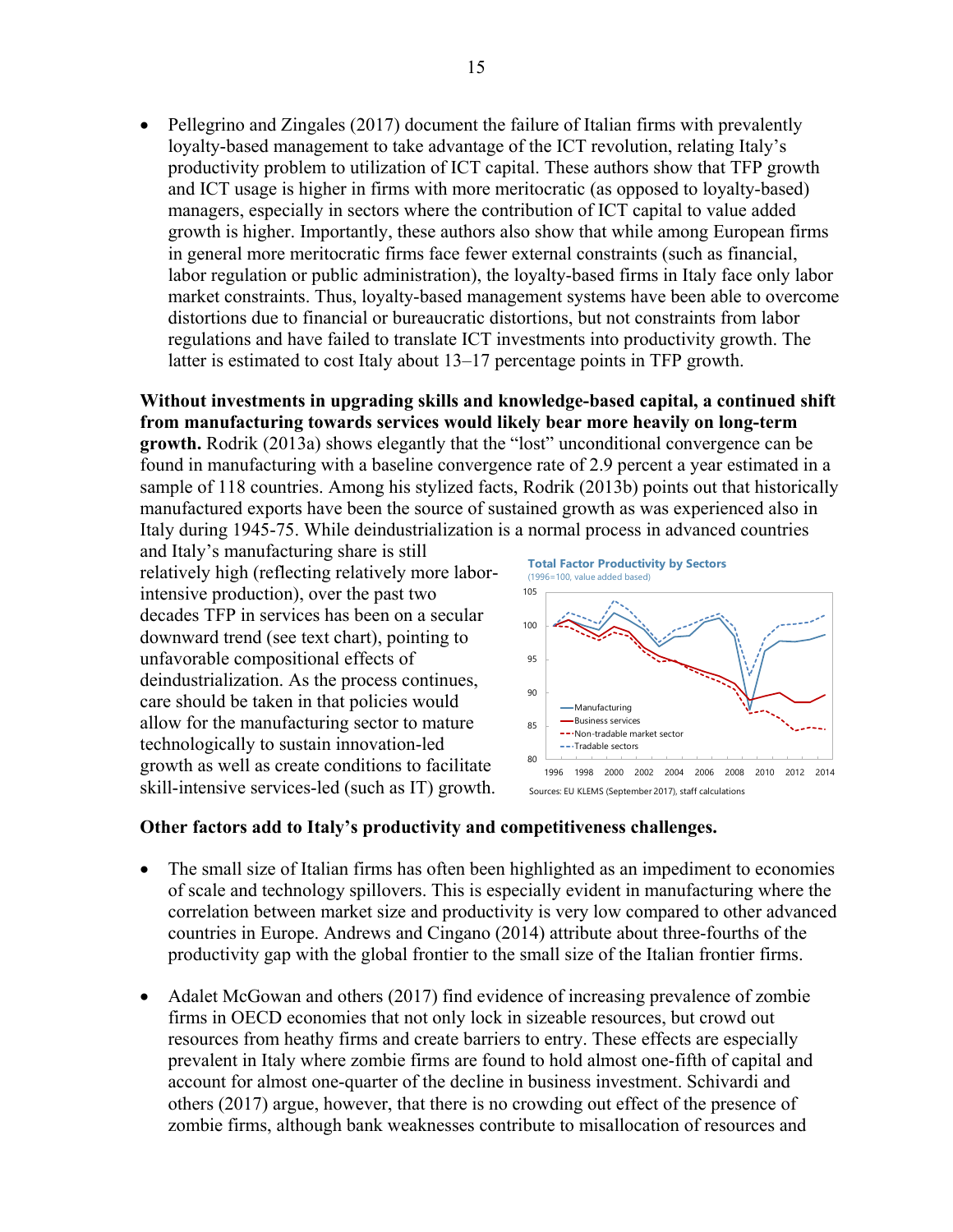production efficiencies, including by allowing zombies to grow faster or contract less. In this regard, the cleanup of bank balance sheets would boost bank profitability and stability and allow the banking system to fully support the economic recovery.

 Moreover, impediments to competition are still prevalent, whereas decisive reforms in public administration are crucial for both direct effect on firm productivity (Giordano and others, 2015) as well as to unlock potential gains from product market reforms (Lanau and Topalova, 2016).

## **III. WAGE BARGAINING IN ITALY**

#### **Institutional and Economic Context**

 $\overline{a}$ 

**Wage setting in Italy is conducted through centralized wage bargaining at the sectoral level, where sectoral wage agreements are extended to the whole country.** The underlying framework as defined by the 1993 social pact is that of a two-tier wage bargaining that was growing in popularity around that time in many countries. The secondor firm-level bargaining was subordinated to the national sectoral contract and applicable in "non-repeatable" areas with an aim to provide productivity-related wage increases. This was the consensus in many countries: the social partners to the wage setting, rather than moving toward the extremes of fully centralized or fully firm-level wage setting, opted for operating in the middle (Boeri, 2015). This was despite the finding of Calmfors and Driffill (1988) that such intermediate bargaining schemes have the lowest power to restrain wages and are considered to deliver labor market outcomes such as higher unemployment that are inferior to both firm-level and national bargaining.

**Since 2009, there have been several, albeit limited, attempts in Italy to facilitate firm- or second-level bargaining.** Most dominantly, the 2011 decree law (138) set conditions for firm-level and local wage agreements to prevail over the industry-wide national collective agreement.<sup>10</sup> However, the legal standing of such conditions remains weak and restrictive (e.g., requiring a majority representation of trade unions for contract discussions at the firm level with restrictive or unclear criteria such as the aim to foster employment, increase in salary and competitiveness etc.), and the rules on wage bargaining and the structure of contracts are set by social partners in framework agreements (rather than by law). The favorability principle thus remains deeply rooted in wage setting; Jin and Lenain (2015) report that the role of firm-level negotiations remains subject to fields specified within collective agreements and usually allowed for productivity-related incremental adjustments to collective terms. The empirical evidence cited by D'Amuri and Giorgiantonio (2015) shows a very small—12 percent of companies—and declining interest by companies to resort to the derogative principles of the 2011 law, owing to the prevailing legal uncertainty.

**Wage-setting institutions in Italy thus impose strong wage rigidities.** According to WEF (2016) indicators, both the flexibility of wage determination as well as the degree of cooperation between social partners are among the lowest in the euro area (see text chart).

<sup>10</sup> See Schindler (2009) and D'Amuri and Giorgiantonio (2015) for descriptions of other reform initiatives.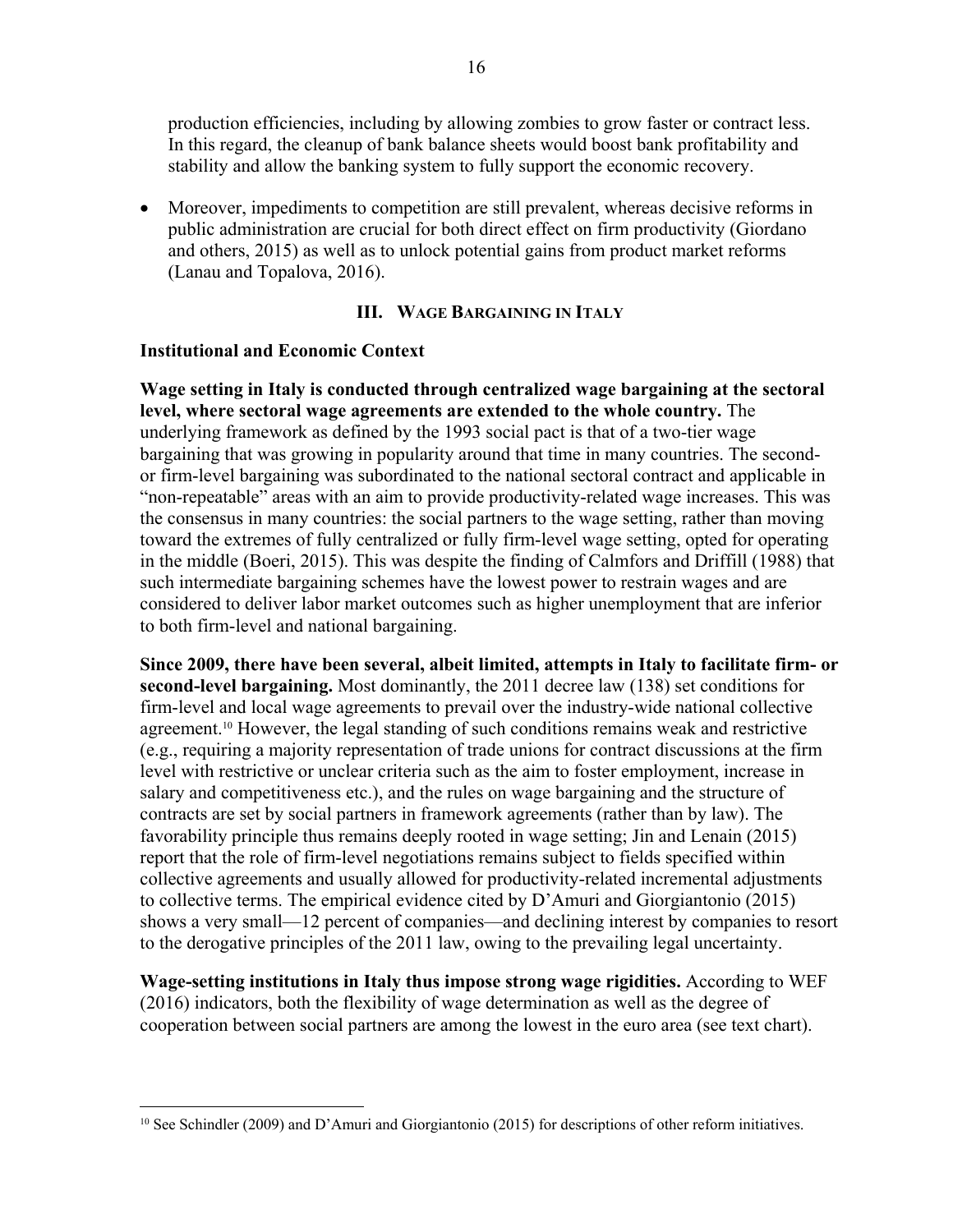So is a supplementary indicator of bargaining governability—the ability of employer associations and trade unions to control their constituencies (OECD, 2004).<sup>11</sup> Coordination in particular has been found in many studies to be a key factor for macro flexibility and the ability to adjust to macroeconomic shocks (see OECD 2017 for a recent review). Sectorallevel bargaining with low flexibility and low coordination performs the poorest in internalizing negative wage externalities—the main argument in favor of centralization which is effective only with a high degree of cooperation and at the national or possibly regional level. For this reason, it is advisable to avoid the third quadrant on the left text chart, in which Italy is placed.



#### **The outcome has been persistent wage growth above labor productivity growth.**

The coverage of the national wage contracts in practice is very high, exceeding 90 percent, owing to constitutionally-provided administrative extension to the entire workforce, whether covered by unions or not. The negotiated wage limits are effectively binding. The survey evidence in D'Amuri and Giorgiantonio (2015) reveals that the portion of wages exceeding the minimums in the national collective agreements is only around 10.5 percent. Thus, the wage distribution is highly compressed (see text chart), even though regional firm-level productivity differentials are pervasive and the mismatch of the supply and demand of skills is one of the largest in Europe (see OECD, 2017). Such low productivity and pay correspondence is strongly associated with the low degree of coordination in labor-employer relations (see text chart), which is in line with empirical studies finding a strong effect of the

degree of "corporatism" on unemployment (Bassanini and Duval, 2009). Industry agreements that are in place for three years link the contractual wages to CPI forecasts excluding energy, where adjustments can be made only at the next round of negotiations, contributing to high persistence and sluggish adjustment (Jin and Lenain, 2015). All these factors point to potentially large employment gains from decompressing the wage distribution to reflect productivity differentials.

 $\overline{a}$ 



<sup>11</sup> In OECD (2004), bargaining governability as an indication of vertical control is measured by legal enforceability of collective contracts and whether a peace obligation prohibits industrial action.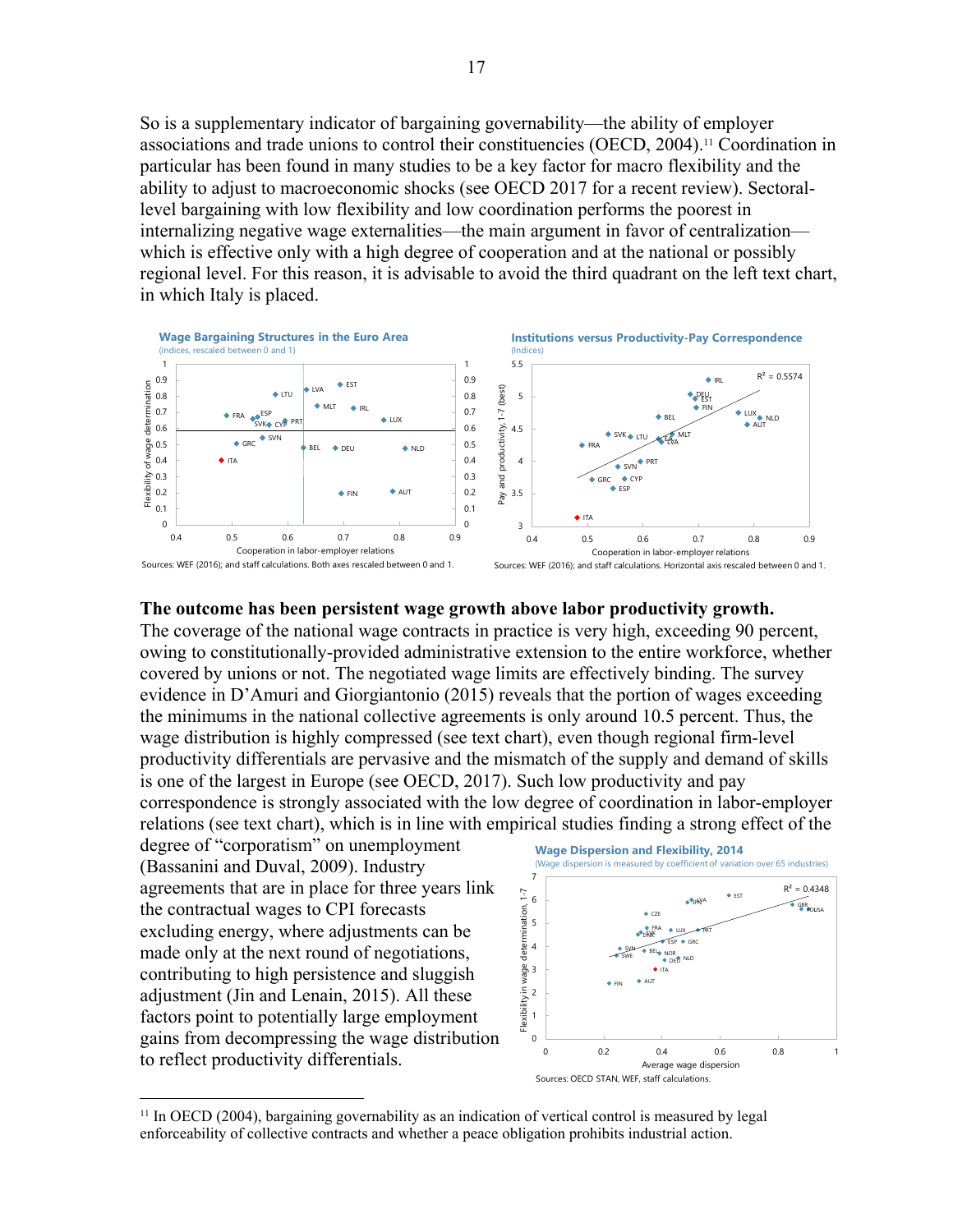**Large regional disparities and a low-inflationary environment can hinder real wage and ULC adjustments in the context of rigid wage setting.** As downward rigidity concerns more often wages, especially in countries with rigid wage settings, low inflation observed in recent years is not conducive to downward adjustments in real wages and ULCs. In Italy, adjustment difficulties are even more pronounced at the regional level where Northern regions exhibit higher productivity but also higher housing prices. However, as nominal wages equalize due to national contracts real wages are higher in the Southern regions (Boeri and others, 2014). As real wage adjustment in the South is much more difficult, adjustment occurs through quantities as evidenced by high unemployment rates in the Southern regions. The current wage bargaining system thus creates large mis-allocations of human resources.

**Discontent with the current wage setting among firms appears to be high.** D'Amuri and Giorgiantonio (2015) find that companies that had some form of second-level bargaining tended to provide wage increases related to productivity and were more likely to adopt innovative practices. Roughly one-third of surveyed businesses and 44 percent of those with supplementary firm-level agreements declared their dissatisfaction with national agreements. More importantly, almost two-thirds of firms expressed interest in more flexible working hours in exchange for employment guarantees or even wage increments. The need to keep wages down in exchange for concessions was especially strong for companies with an international orientation (exports accounting for more than one-third of turnover).

**Two-tier bargaining schemes have not lived up to the expectations also elsewhere in Europe.** More broadly, the evidence summarized in Boeri (2014, 2015) suggests that, contrary to expectations, two-tier bargaining structures have not delivered enhanced wage flexibility. Three empirical findings stand out. First, firms under two-tier bargaining structures adjust mainly employment in response to adverse shocks, whereas firms with decentralized firm or plant level bargaining adjust mainly wages. Second, firms' wage share linked to an individual's performance is about the same as in firms applying only higherlevel agreements. It is higher in firms applying firm-level agreements. Third, compression of nominal wages does not necessarily imply a reduction in real wage inequality, especially in countries with large productivity dispersions across firms and regions such as Italy. Such findings are not supportive of the hoped for micro-economic wage flexibility, pointing to the need to adjust the institutional setting.

**Several countries have sought solutions to overcome difficulties associated with centralized bargaining.** Germany's success in keeping wages more aligned with productivity has been at least partly attributed to a system of shared responsibility, whereby employees' representatives participate in the management of companies. This has fostered coordination that is so critical to internalizing negative wage externalities. In Belgium a creation of competitiveness councils serves a similar purpose. Other countries have directly sought to enhance firm-level bargaining. The Spanish extensive 2012 Labor Market reforms, among other things, sought to increase bargaining flexibility by easing opt-outs.

# **Employment Effect of Firm-Level Bargaining**

**To quantify the potential benefits of a more competitive wage setting, the steady-state unemployment outcomes under sectoral-level and firm-level wage bargaining are compared in a search-and-match framework.** The model economy of Jimeno and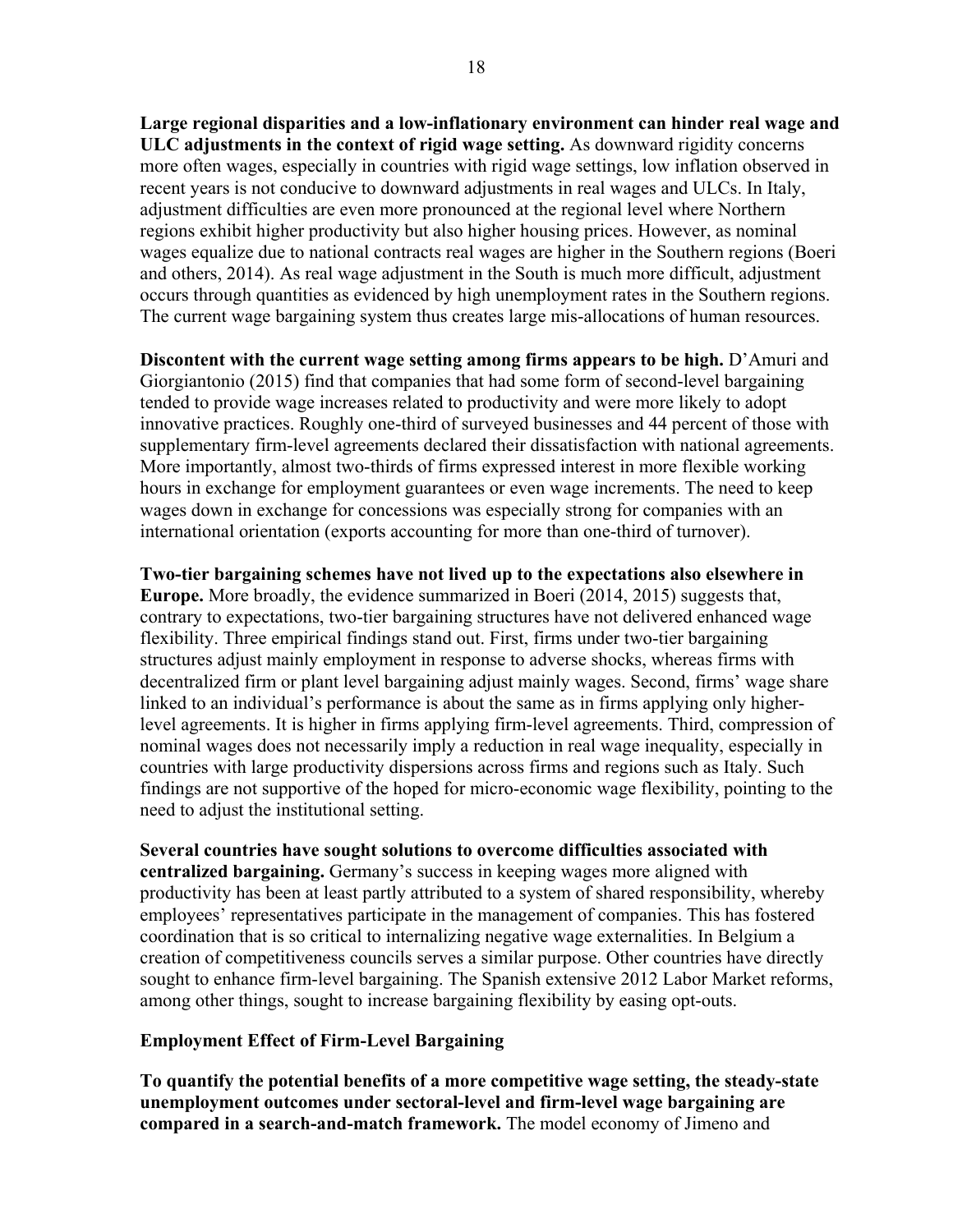Thomas (2013) is used who, in a standard Mortensen-Pissarides economy, depart from the otherwise common assumption of symmetric firms, differentiated only by the sector that they belong to. In their extended framework, relative wages respond to both firm- and sector-specific factors (productivity shocks) that allows for a more meaningful comparison of the two bargaining regimes. In this model economy, wages react to firm-specific productivity shocks in the case of firm-level bargaining and to sector-wide average productivity shocks under sector-level bargaining.

**The model is parameterized to the Italian labor market, with the currently prevailing sector-level bargaining regime as a baseline** (Figure 5 and Table A3). The steady-state quarterly real interest rate is set to 0.01 and the long-term unemployment rate to 10 percent (Italy's average unemployment rate over the long term is about  $9\frac{1}{2}$  percent, which is above the average rate in many OECD economies). The quarterly job finding rate is set to 0.075, following Hobijn and Şahin (2007), who estimate the monthly job finding rate for Italy at 0.026, the lowest among the OECD countries.12 For comparison, the standard parameterization of the quarterly job finding rate in the literature is 0.7 for the U.S. and 0.25 for the "more rigid" continental European labor market (see Blanchard and Gali, 2010). Combined with the probability of filling a vacancy of 0.7 that is at the lower end of commonly found empirical values (see Raissi, 2015), labor market tightness is set at 0.11; both parameters also reflect the average values observed in the available data. The job finding rate and the unemployment rate yield 0.8 percent for the separation rate that is lower compared to the usual values of around 2 percent. The share of exogenous separations is set at 0.7, following Jimeno and Thomas (2013) and Den Haan and others (2000) that implies an exogenous separation rate of 0.6 percent. The matching function is assumed to be a standard Cobb-Douglas specification with constant returns to scale, where the elasticity of unemployment is 0.4 that is toward the lower end of the usually found empirical range.<sup>13</sup> Idiosyncratic productivity shocks follow a log-normal distribution with mean logproductivity  $\mu$  normalized to  $\sigma^2/2$  such that the expectation of idiosyncratic productivity E(z) is unity. While evidence on the standard deviation of intra-sectoral productivity is lacking, the standard deviation of productivity  $\sigma$  is set to 0.2 that is at the higher end of values tested by Jimeno and Thomas (2013).<sup>14</sup>

**The baseline simulation indicates that moving from sector- to firm-level bargaining results in potentially significant employment gains that are larger than similar gains expected for continental Europe.** The text chart shows the steady-state unemployment rate, together with other key labor market statistics under different wage setting regimes, against the payoff of being unemployed. Results are shown for sector level, firm level, and an alternative "right-to-manage" wage bargaining; in the latter case, instead of taking the number of jobs as given, the bargaining parties internalize their wage agreement on

 $\overline{a}$ 

<sup>&</sup>lt;sup>12</sup> The standard expression  $X_m + (1 - X_m)X_m + (1 - X_m)^2X_m$ , is used, where  $X_m$  is the monthly job finding rate.

<sup>&</sup>lt;sup>13</sup> Peracchi and Viviano (2004) estimate the aggregate unemployment elasticity for Italy as low as 0.23, increasing to 0.488 in the North-Eastern Italy. Petrongolo and Pissarides (2001) in an extensive survey find support to CRS that in general estimate the coefficient on unemployment in the range of 0.5–0.7, although some estimates that use total hires instead of hires from unemployment as a dependent variable find lower coefficients on the unemployment in the range of 0.3–0.4.

<sup>&</sup>lt;sup>14</sup> The authors also show that changes in the dispersion of firm-specific productivity shocks have little impact.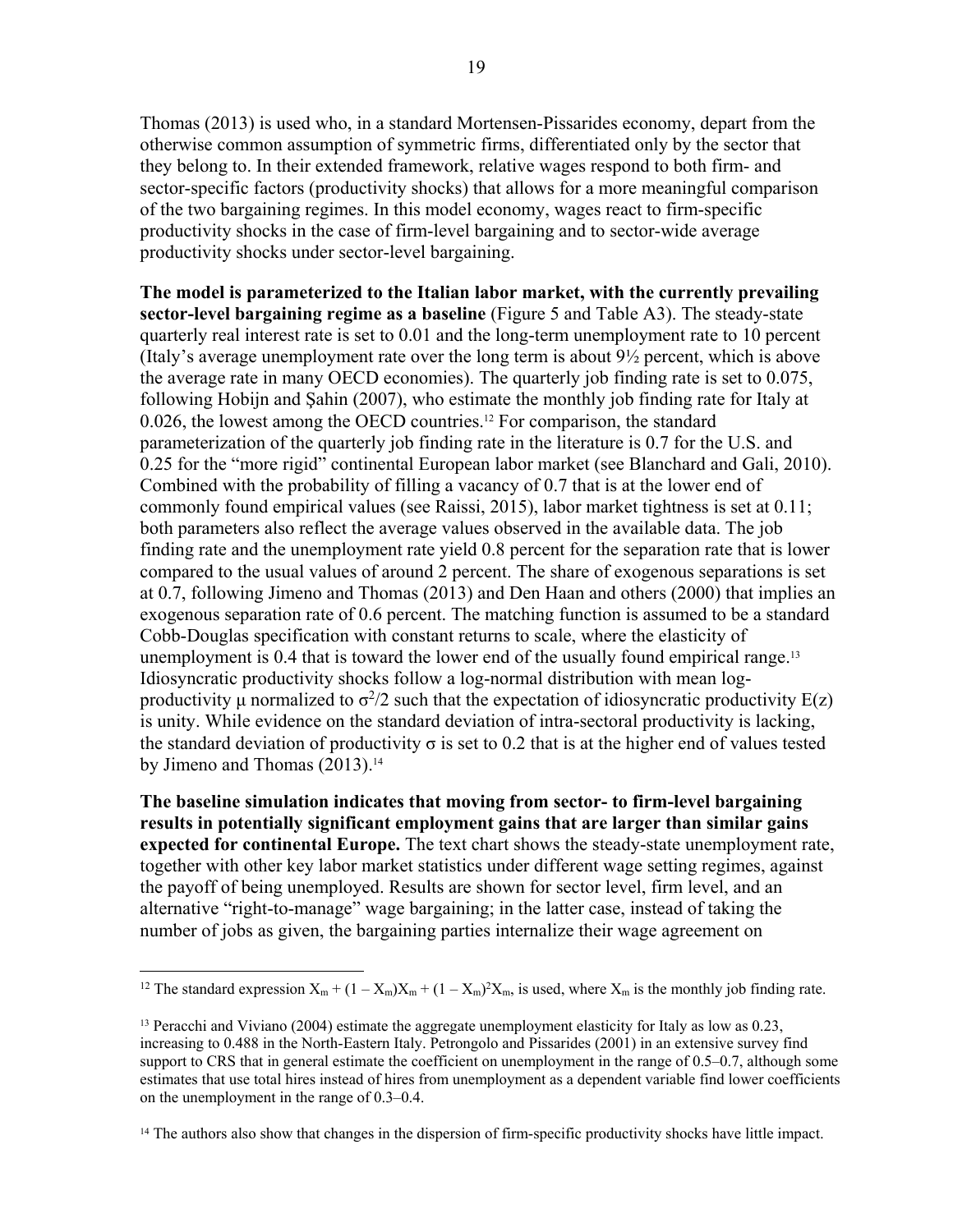employment at the firm level, once the sector-level wage agreement is reached. Unemployment is lower under firm-level bargaining compared to sector-level bargaining, which is also the main theoretical result of Jimeno and Thomas (2013). This reflects the key argument for decentralization: letting wages of individual and heterogeneous firms / plants to respond to their specific conditions would save jobs—through a lower separation rate—that would otherwise be destroyed, and would create new ones—through a higher job finding rate—that would otherwise not have been economical owing to higher wages. Calibrated to the labor market conditions of Italy, the model predicts a fall in the equilibrium unemployment rate from 10 percent to 6.5 percent, with a corresponding 3.5 percentage point (or 4 percent) increase in the steady-state employment.<sup>15</sup> This points to potentially significant real gains that exceed the 3 percentage points decline in the unemployment rate for an average continental labor market found by Jimeno and Thomas (2013).



#### **Robustness tests point to potentially even larger employment gains:**

 $\overline{a}$ 

 There are at least three possible limitations to the baseline calibration (see text charts): (i) the available data for Italy presented on Figure 5 only concerns companies with 10 or more employees, covering industry and services; (ii) a large share of vacancies in Italy is likely not advertised but rather filled through short-term work arrangements; and (iii) the data available are dominated by the crisis followed by a prolonged adjustment period of high unemployment that might not reflect well the equilibrium conditions. To address these limitations, two robustness tests are performed. First, a labor market tightness of 0.2 is targeted that is at the higher end of Italy's pre-crisis period. As it is closer to values observed in the continental Europe, this could be considered a "medium tightness" scenario. With unchanged probability of finding work (0.7) and long-run unemployment

<sup>&</sup>lt;sup>15</sup> The size of the labor force is normalized to 1, so that a reduction in the unemployment (rate) translates into an equivalent increase in employment.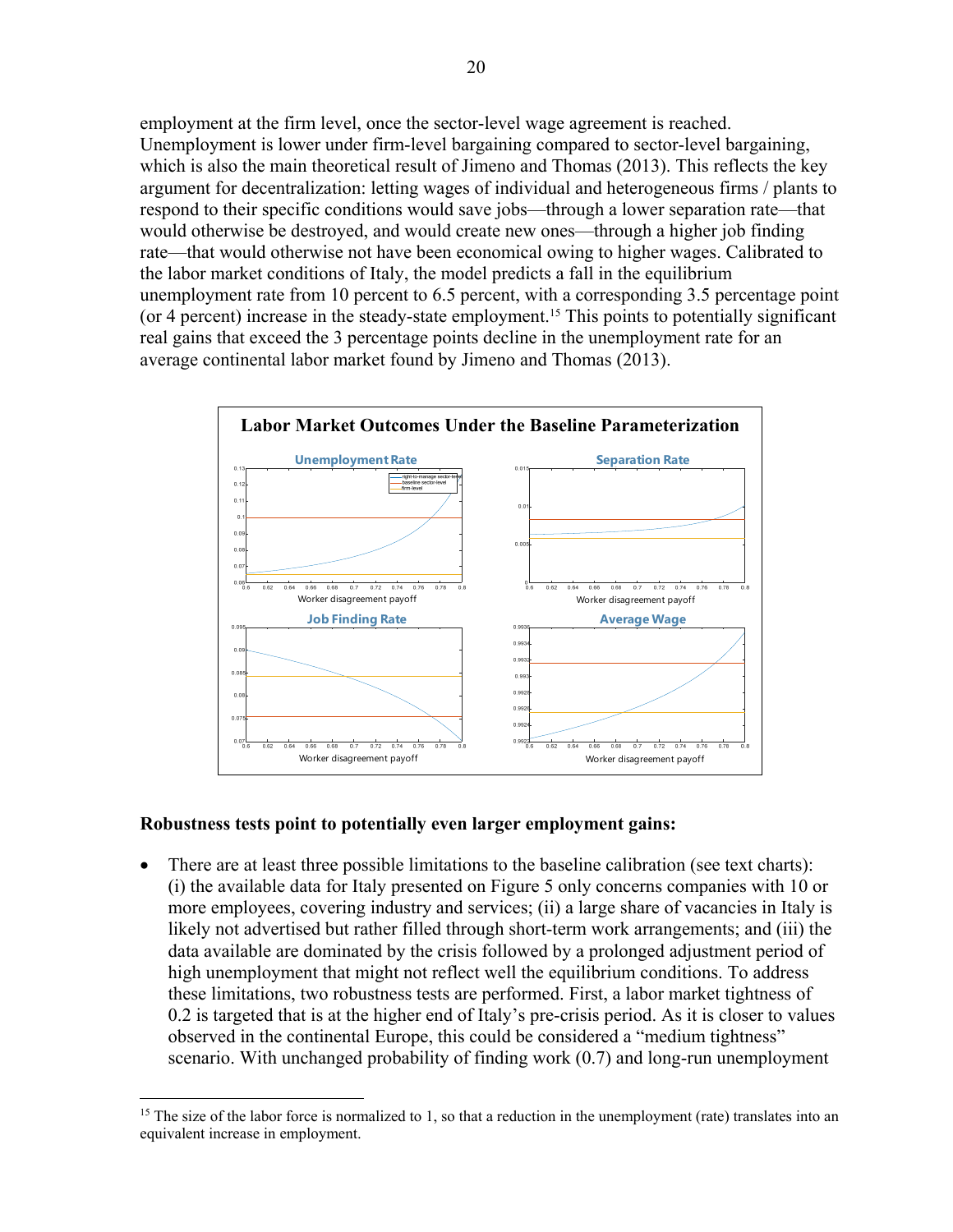rate (0.1), a job finding rate of 14 percent and a separation rate of 1.6 percent are implied. Second, a more extreme "high tightness" scenario is tested for, targeting labor market tightness of 0.445 and reducing the unemployment elasticity of the matching function to 0.23—both reflecting point estimates obtained by Peracchi and Viviano (2004)—while increasing the vacancy filling rate to 0.8. With this parameterization, the job finding rate increases to 0.36 that is in between Blanchard and Gali's (2010) treatment of the U.S. and continental European labor markets.



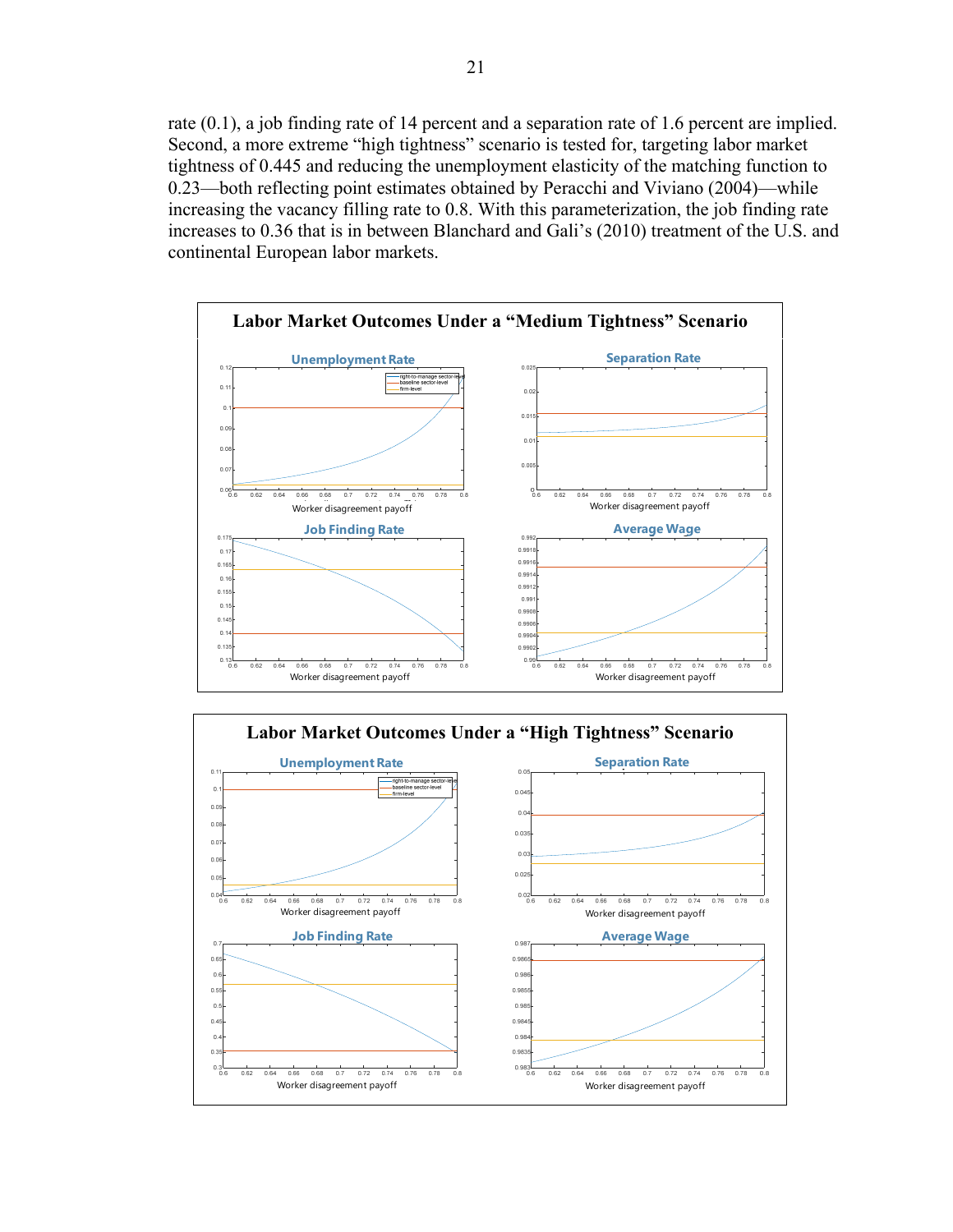Employment gains are larger as the parameterization reflects a more fluid labor market. In the first alternative scenario, the equilibrium unemployment rate under firm-level bargaining falls to about 6¼ percent because of an almost two times higher job finding rate compared to the baseline calibration. The second "high tightness" scenario is designed to test the limits of the expected efficiency gains through an even higher probability of finding a job, a higher probability for the firm of filling the vacancy, and a matching technology that gives a higher positive externality by firms on searching workers (with consequently lower positive externality from workers to firms). With this parameterization, the unemployment under the firm-level wage setting falls further to just below 5 percent. Thus, while the baseline scenario is firmly rooted in the available data, it is likely to be a conservative lower bound parameterization.<sup>16</sup>

## **Policy Considerations**

**The prevailing institutional structures suggest moving toward firm-level rather than regional or national wage bargaining.** Although fully centralized and coordinated bargaining schemes are often found to deliver superior outcomes (Bassanini and Duval, 2009), these outcomes mostly hinge on a high degree of coordination, where Italy scores the lowest in the euro area. In contrast, centralized wage setting systems in countries like Germany or Belgium exhibit institutional features fostering shared responsibility and coordination. Thus, the internalization of negative externalities arising from excessive wage claims is likely to be limited in Italy. Regional bargaining could be an alternative, but it suffers from similar drawbacks—as the main argument for regional bargaining also lies in the internalization of negative wage externalities that, in the main part, occur at the regional level (Calmfors, 1993). As such, firm-level bargaining would be a more feasible option, especially given the large heterogeneity of firms in Italy.

**Enhancing firm-level flexibility within the current sector-level bargaining system is a tall order.** Although efficient opt-outs for firms from sectoral wage bargaining, with clear rules set to overcome the favorability principle, can—in theory—deliver similar outcomes as firm-level bargaining, difficulties could arise with enforcement in practice. Social partners in Italy have considerable leverage over the rules of collective bargaining that are set by framework agreements rather than by law. These have made largely ineffective the various attempts at promoting second-level bargaining within the current two-tier framework. Restrictions on administrative extensions of collective agreements as implemented in other countries are harder to impose in practice as they stem from the interpretation of constitutional principle of fair wage. The prevalence of small firms complicates opt-outs as for them firm-level negotiations are costly or sometimes even effectively prohibited by national contracts. Also, the representativeness criteria that are guided by general constitutional provisions are not detailed in the ordinary legislation, are in practice again subject to negotiations between the social partners and often missing (EC, 2016). If employee representativeness cannot be ensured, negotiation is escalated to the local level, making it harder to tailor wages to firm-specific conditions (Terzi, 2016).

 $\overline{a}$ <sup>16</sup> Another reason why a more conservative baseline scenario is followed in the quantification presented here is the nature of the DSGE model, which does not account for other rigidities that can affect equilibrium (un)employment. A comprehensive complementary reform package to tackle structural rigidities is thus necessary to allow the yields from wage bargaining reform to materialize fully.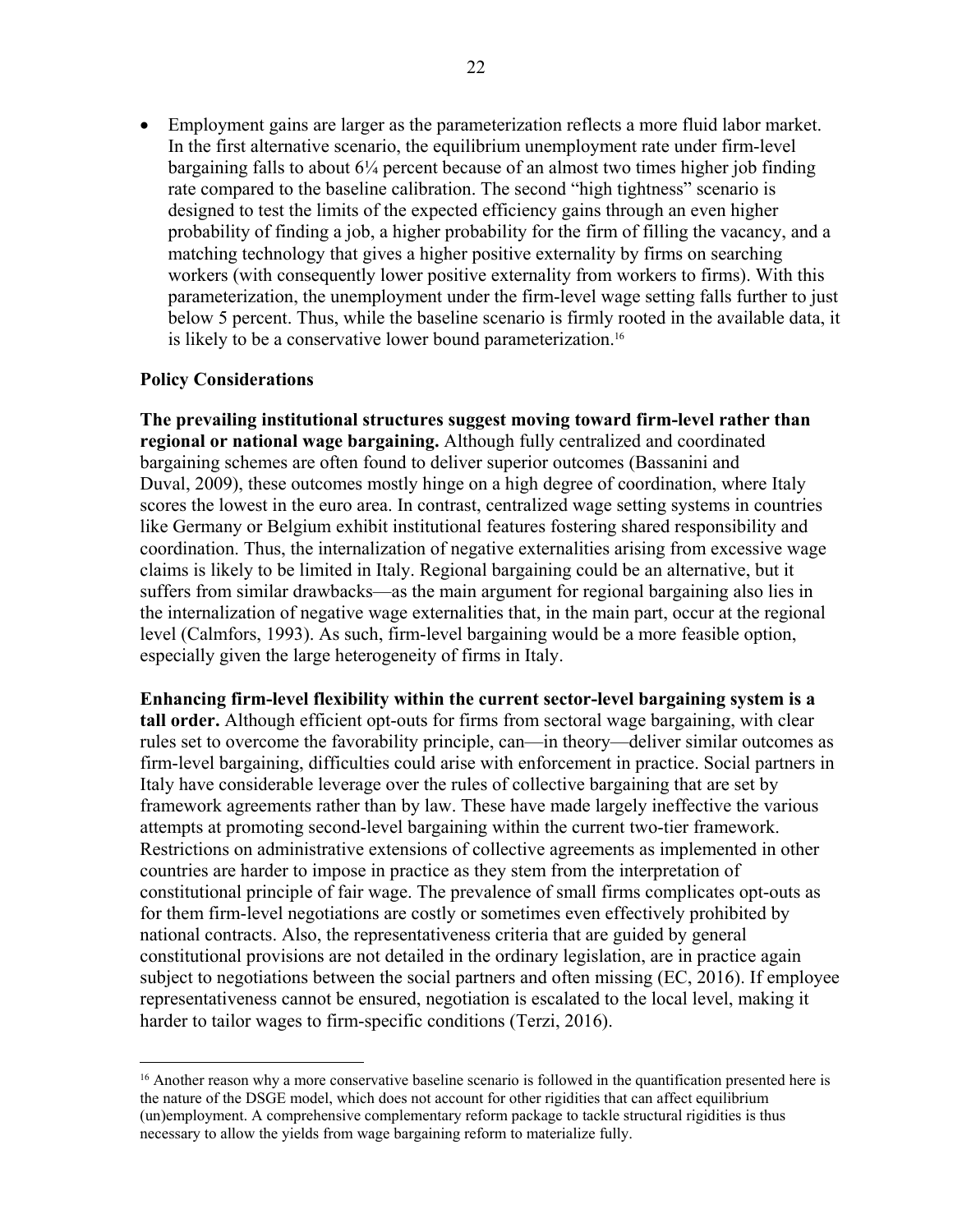**Starting from a "clean slate" could be more effective in addressing legal uncertainty and fostering institutional change.** The numerous legislative uncertainties and deep-rooted institutional structures and practices—as also evidenced by history—make the use of effective opt-outs a tall order. Therefore, a cleaner way to decentralize wage setting and to overcome multiple legal and institutional constraints would be to allow firm-level contracts to take prevalence over higher bargaining levels; firms can be allowed to resort to higher sector- or national-level bargaining only when they do not engage in (or agree to opt out of) firm-level bargaining. Firm-level bargaining (or a derogation from sectoral contracts) should be available for a wide range of issues (i.e., not limited to wages but also hours worked and other non-wage benefits) and the representativeness criteria firmly established in the law.

**A floor on wages could be set by a legal minimum wage.** This option is foreseen in the Jobs Act, although it has not been implemented as wage floors are de facto provided by national contracts. Since at the firm level (and without strong coordination) a higher elasticity of demand in the product markets would make employment more elastic and shift the bargaining power to employers, consideration should be given to instituting a statutory minimum wage. The level of minimum wage should be set appropriately not to disincentivize participation, and ideally would be differentiated by regions given the differences in productivity and living standards.

**Implementing other labor reforms could allow the gains from firm-level bargaining to materialize in full.** Other rigidities can contribute to structural unemployment and dampen the efficiency gains from firm-level wage setting. Therefore, wage bargaining reform can be supported by other labor market measures to reduce supply constraints, including active labor market policies to facilitate search-and-match and reduce skill mismatches, and scaling up child-care and lowering the labor tax wedge for second earners to incentivize employment (Topalova, 2016).

#### **Output and Competitiveness Gains**

 $\overline{a}$ 

**The IMF's Global Integrated Monetary and Fiscal Model (GIMF) can be used to simulate the effect of firm-level wage bargaining on growth and competitiveness.** This is important, not least to assess whether the near-term demand effects are contractionary as wages adjust down toward productivity at the firm level while employment and investment gains take some time to materialize. The incorporation of monopolistic competition and a rich set of rigidities allows the GIMF to help assess the impact of structural reforms on macroeconomic outcomes.17 The key assumption relates to the mapping of specific reforms into meaningful changes in GIMF structural parameters. To derive the mapping, the simulation results are used from the search-and-match DSGE model from the previous section that, in the baseline scenario, pointed to an increase in employment of about 4 percent. To replicate this steady-state employment (as opposed to unemployment) outcome in GIMF (whose labor market representation only contains the intensive margin or hours worked), wage markups are reduced by about 15 percentage points, phased in linearly over five years, is anticipated by households and firms, and fully credible after the fifth year.

<sup>&</sup>lt;sup>17</sup> See Anderson and others (2013) for an overview of GIMF simulation properties and Lusinyan and Muir (2013) for an earlier GIMF application to assess structural reforms in Italy.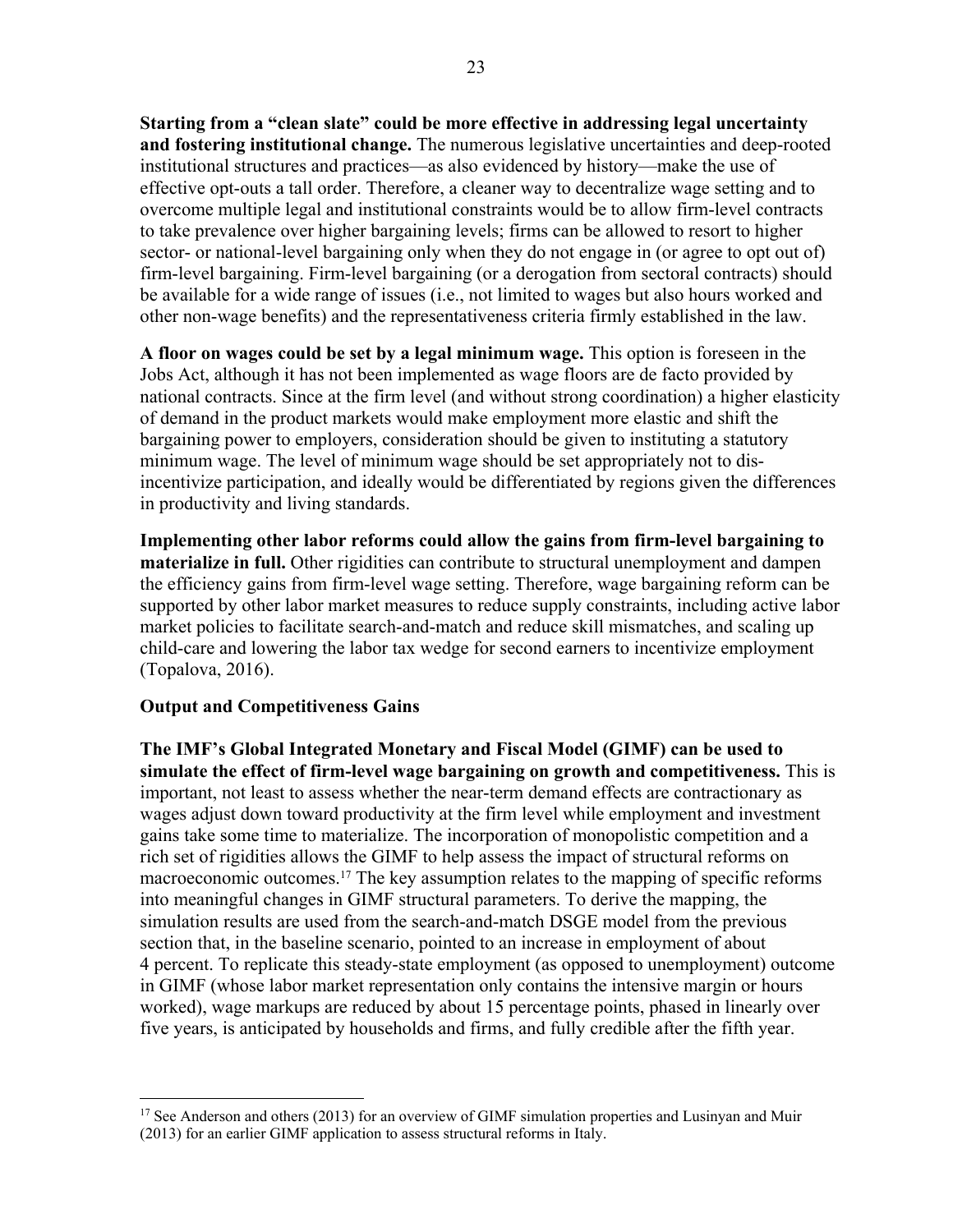**The GIMF simulations predict a notable improvement in output and competitiveness over the medium term.** Figure 6 shows the GIMF simulation results. First and importantly, the reform is associated with little or no upfront output losses. In other words, the concern that the reform is recessionary in the near term need not materialize (especially when consideration is given to a comprehensive reform package; see Andrle and others, 2018b). Real consumption and investment decline somewhat initially as wages and inflation decline that push up real interest rates, but are offset by expenditure switching toward imports as the real exchange rate depreciates. Second, the medium-run gains can be substantial: over a 5–10-year horizon, real output is about 4–5 percentage points higher than in the baseline, while the REER depreciates by about 2–3 percent. Third, there is some initial overshooting; as inflation recovers and real interest rate declines, the improvement in output and the REER reduces slightly in the long-run steady state.

#### **IV. CONCLUSION**

**Over the past two decades, about 35 percent gap in unit labor costs has opened between Italy and Germany and about 30 percent gap between Italy and the euro area.** About 45 percent of Italy's manufacturing ULC-gaps relative to Germany can be attributed to wage developments, 60 percent to lagging labor productivity, and the remaining -5 percent to 'fiscal devaluation'. This paper argues that such an increase in ULCs adversely impacts competitiveness. Increases in wages and ULCs have not translated into commensurately higher prices of goods and services, in part owing to pricing-to-market behavior of Italian exporters. Rather, adjustment has been on profit margins, or employment and investment; correspondingly, Italian exports have lagged those of euro area peers. Relatedly, declining TFP and subdued labor productivity growth, for which the literature has advanced several possible explanations, have not been favorable to upgrades in product quality and shielding against eroding cost competitiveness. The explanations include specialization into lowertechnology and labor-intensive products, low integration into global value chains, high export similarity with China, distancing from technological frontier, and lack of meritocracy combined with slow adoption of new technologies. This paper thus is in line with much of the literature that finds greater evidence for the role cost-based indicators, rather than goods price-based indicators, in explaining Italy's lagging exports.

**High labor costs in excess of productivity requires an institutional reform of the labor market.** Current sector-level bargaining with low flexibility and low coordination among social partners produces suboptimal economic outcomes relative to other labor market institutional settings, as it performs the poorest in internalizing negative wage externalities. Consideration should therefore be given to modernizing wage bargaining so as to align wages with productivity at the firm level. Simulations on search and matching DSGE and GIMF models point to sizable employment and competitiveness gains. As part of a comprehensive reform package (e.g., of product markets, the judicial system, the public administration, and the financial sector), such institutional labor market reforms could go a long way in fostering strong and sustained growth and job creation and improving productivity growth in Italy.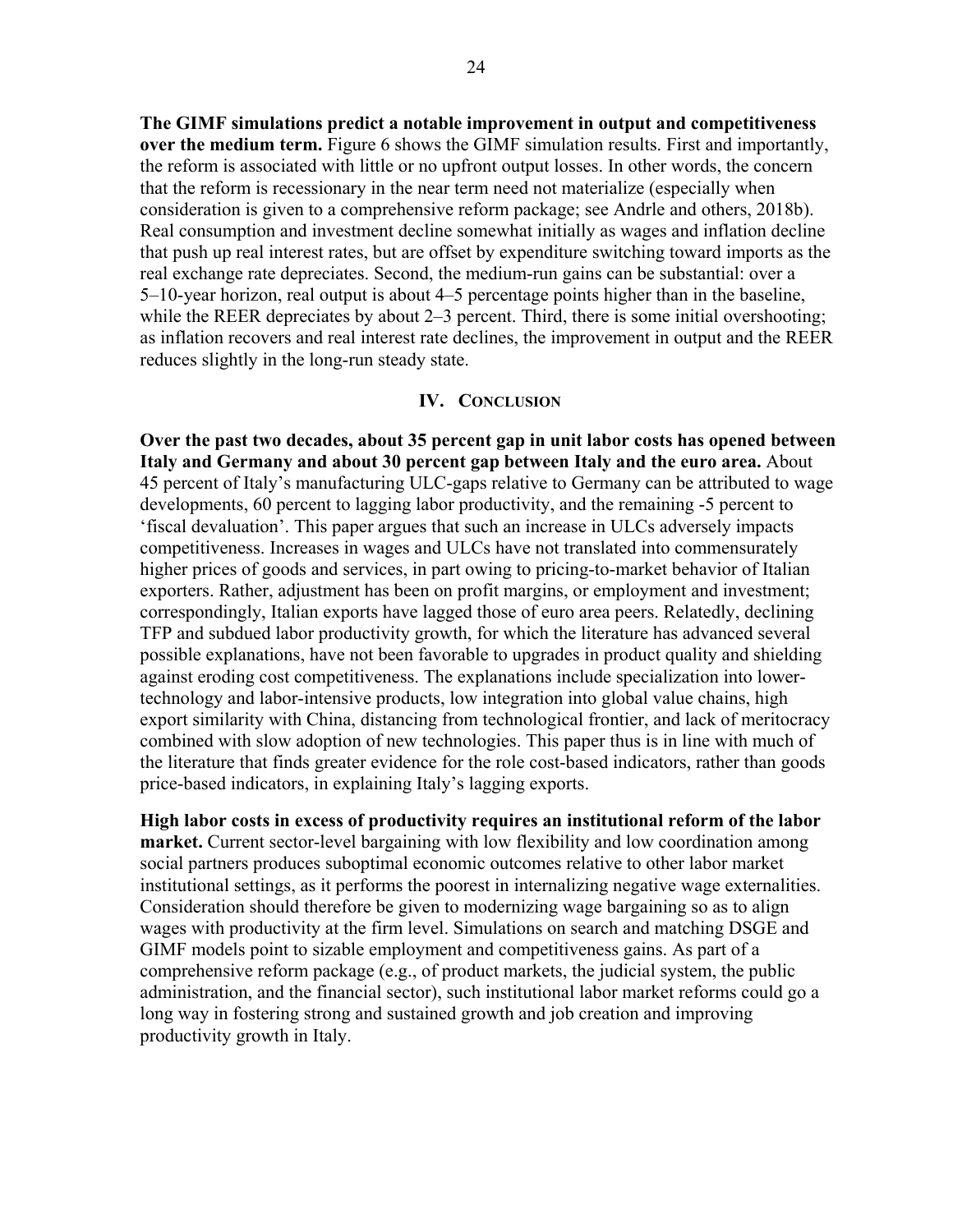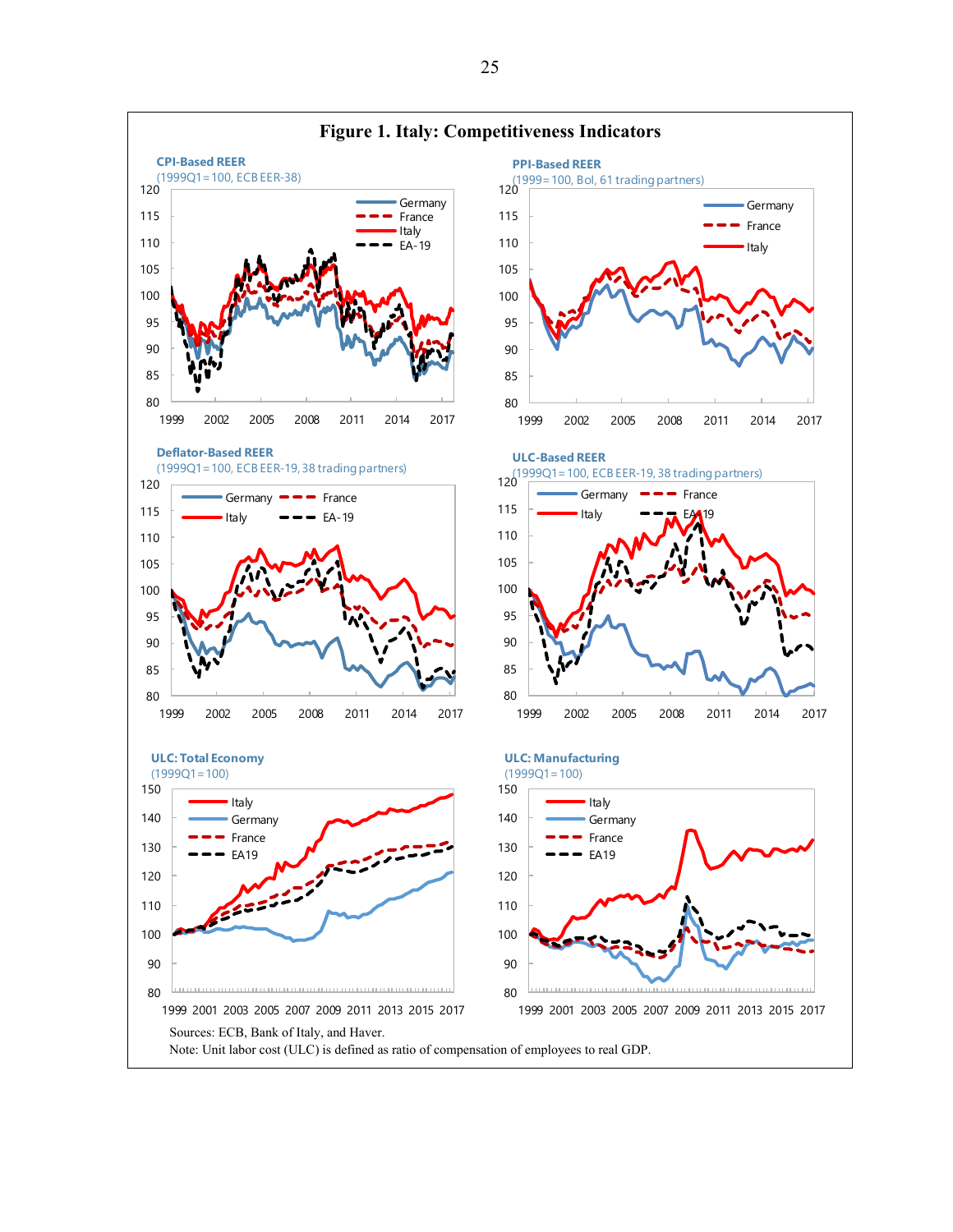

Sources: Eurostat; ISTAT; and IMF staff estimates.

ı

Notes: In the first column productivity is defined as real value added per employment and average wage is defined as a ratio of compensation of employees to employment. In the second column productivity is calculated as real value added per hours of employment and average wage is calculated as compensation of employees per hours worked by employees.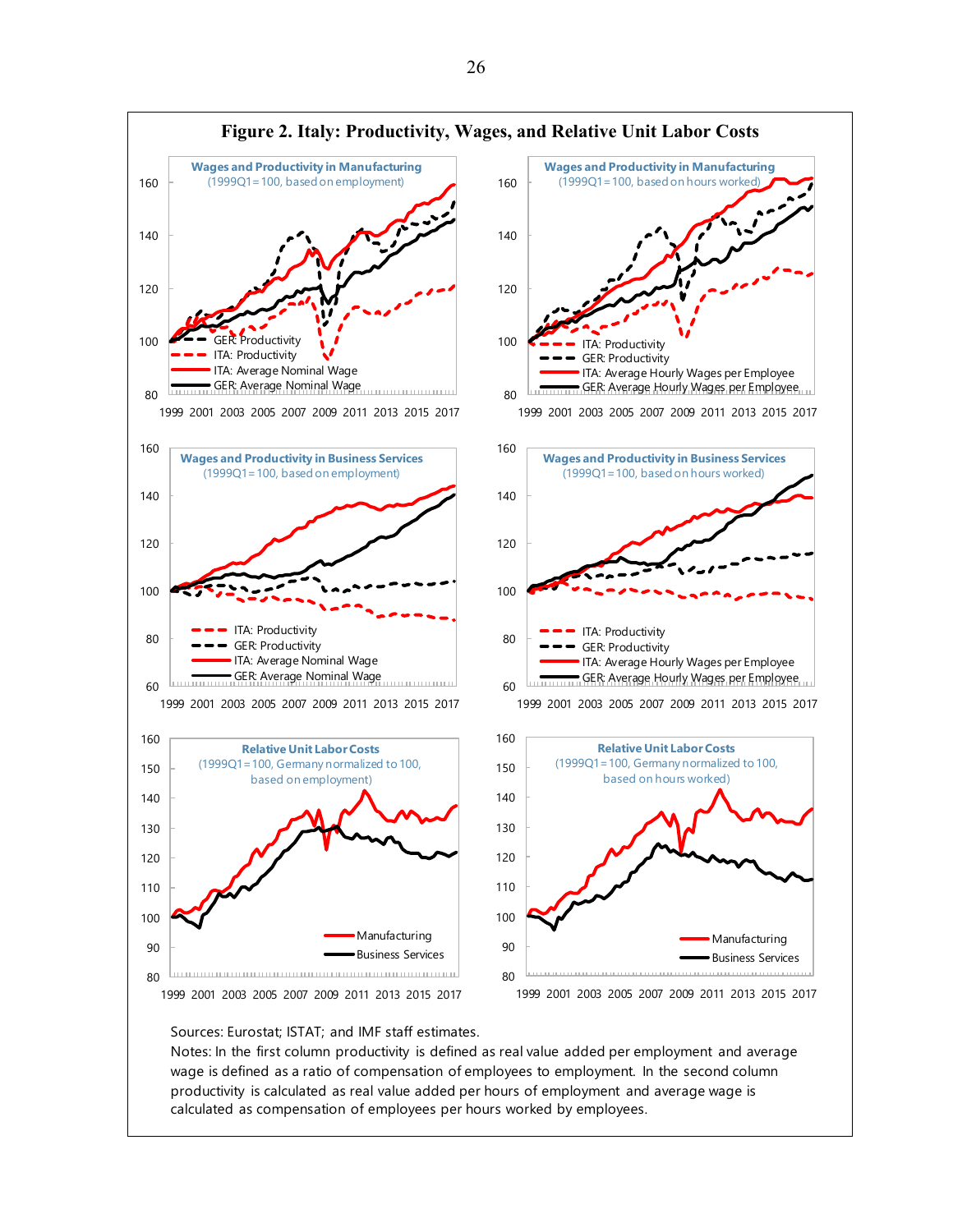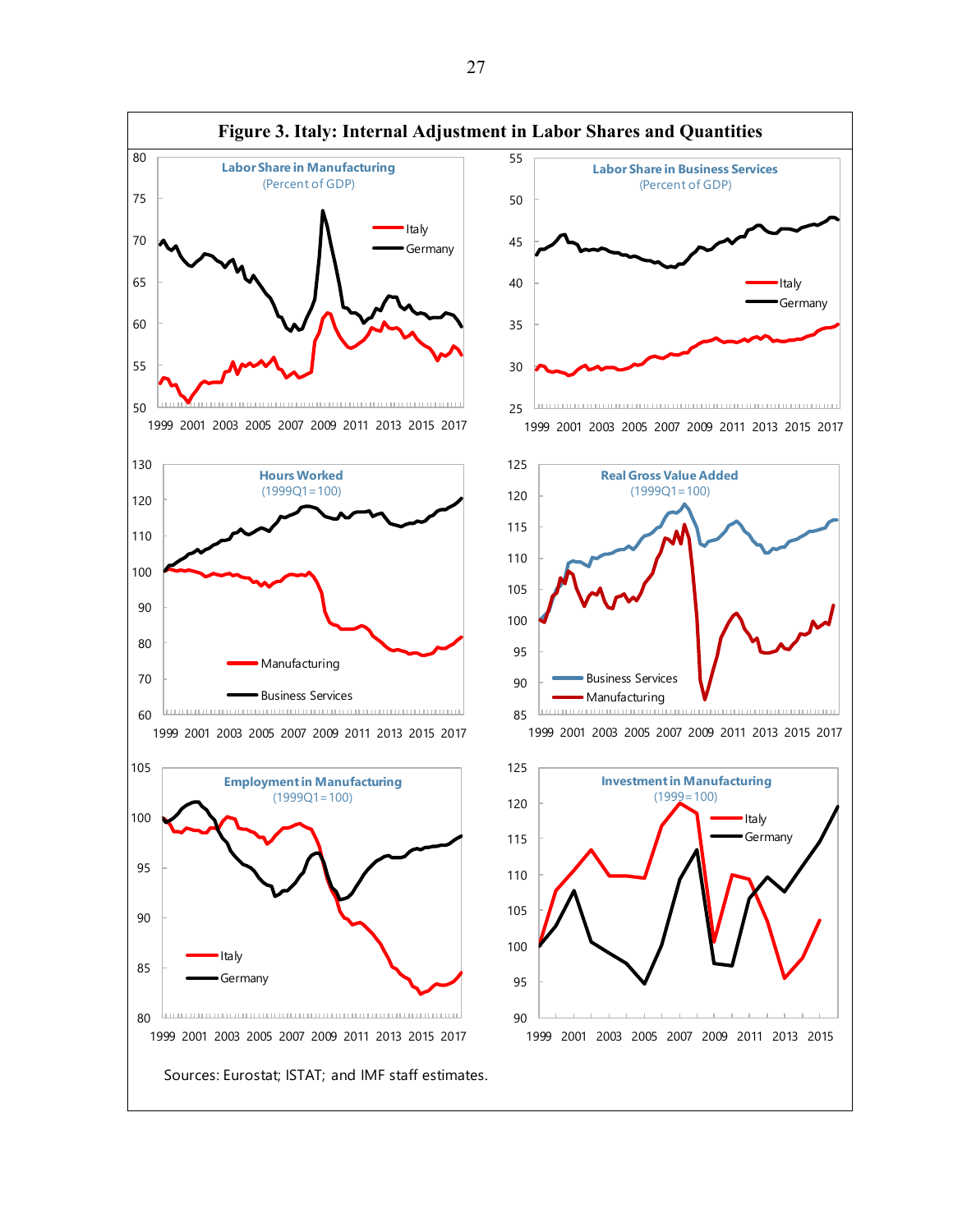

indicators come from Haugh and others (2016). TIVA indicator refers to foreign value added embodied in final domestic demand. Structural GVC measure relates import value of intermediate goods to final domestic demand, is deflated and purged from cyclical effects.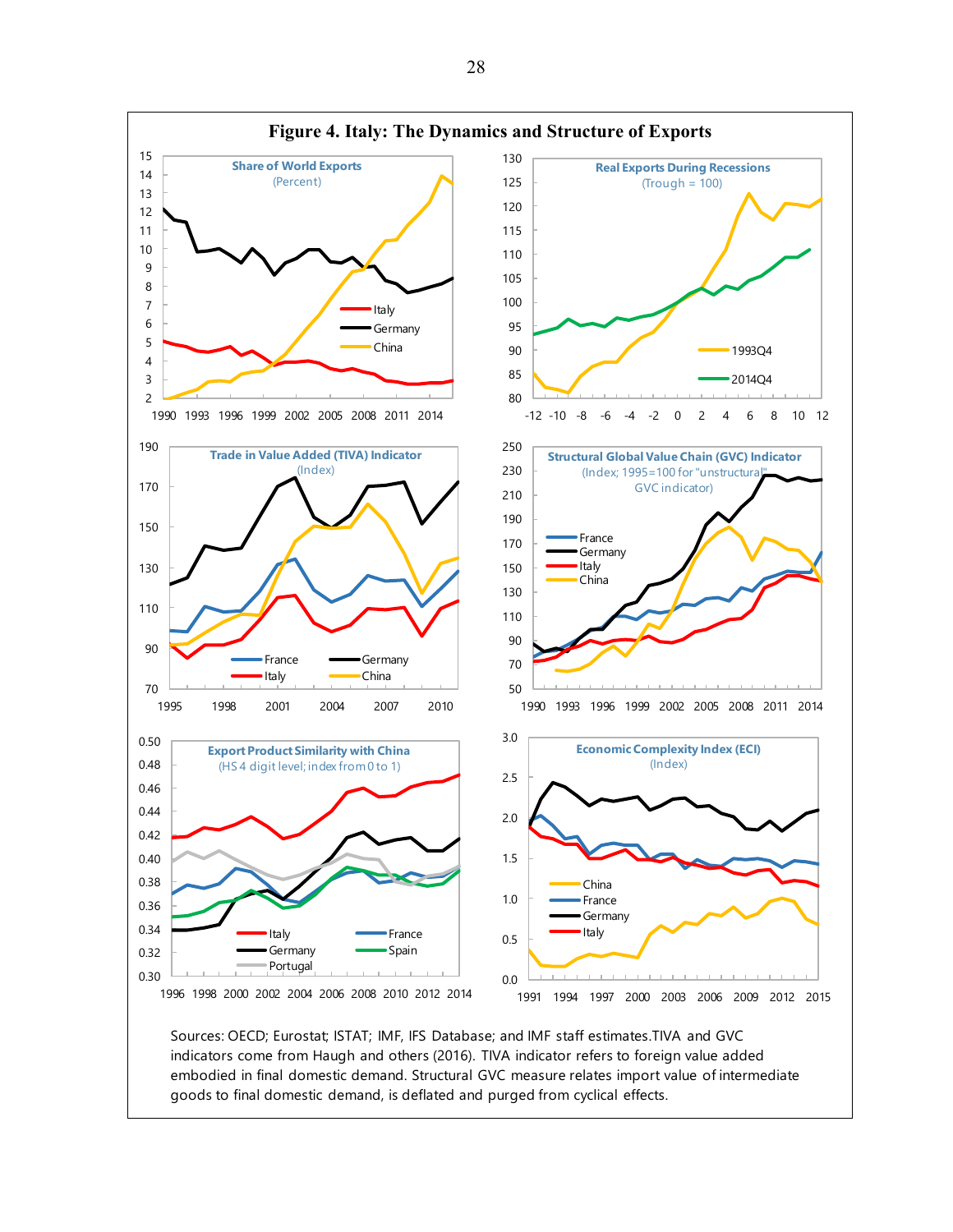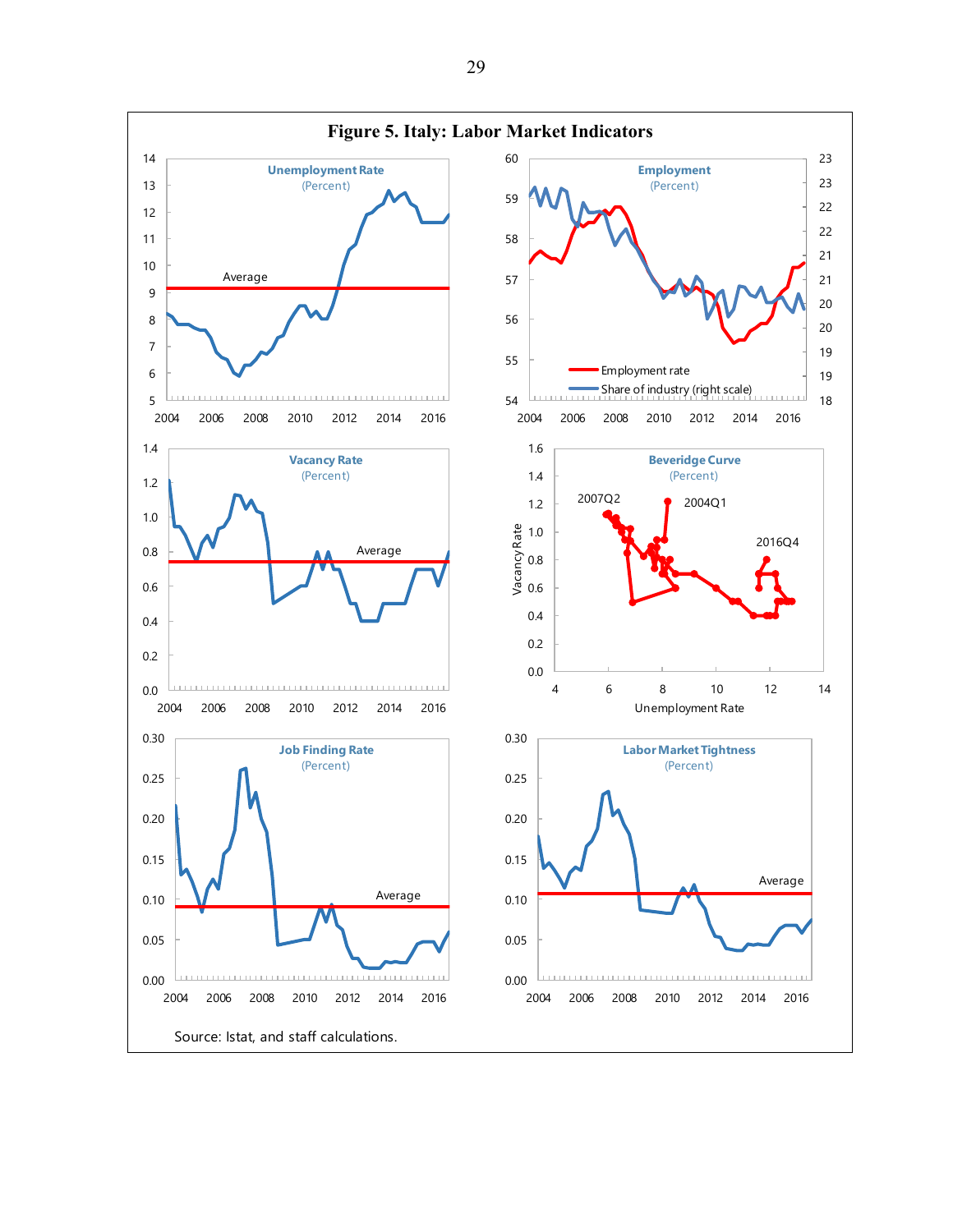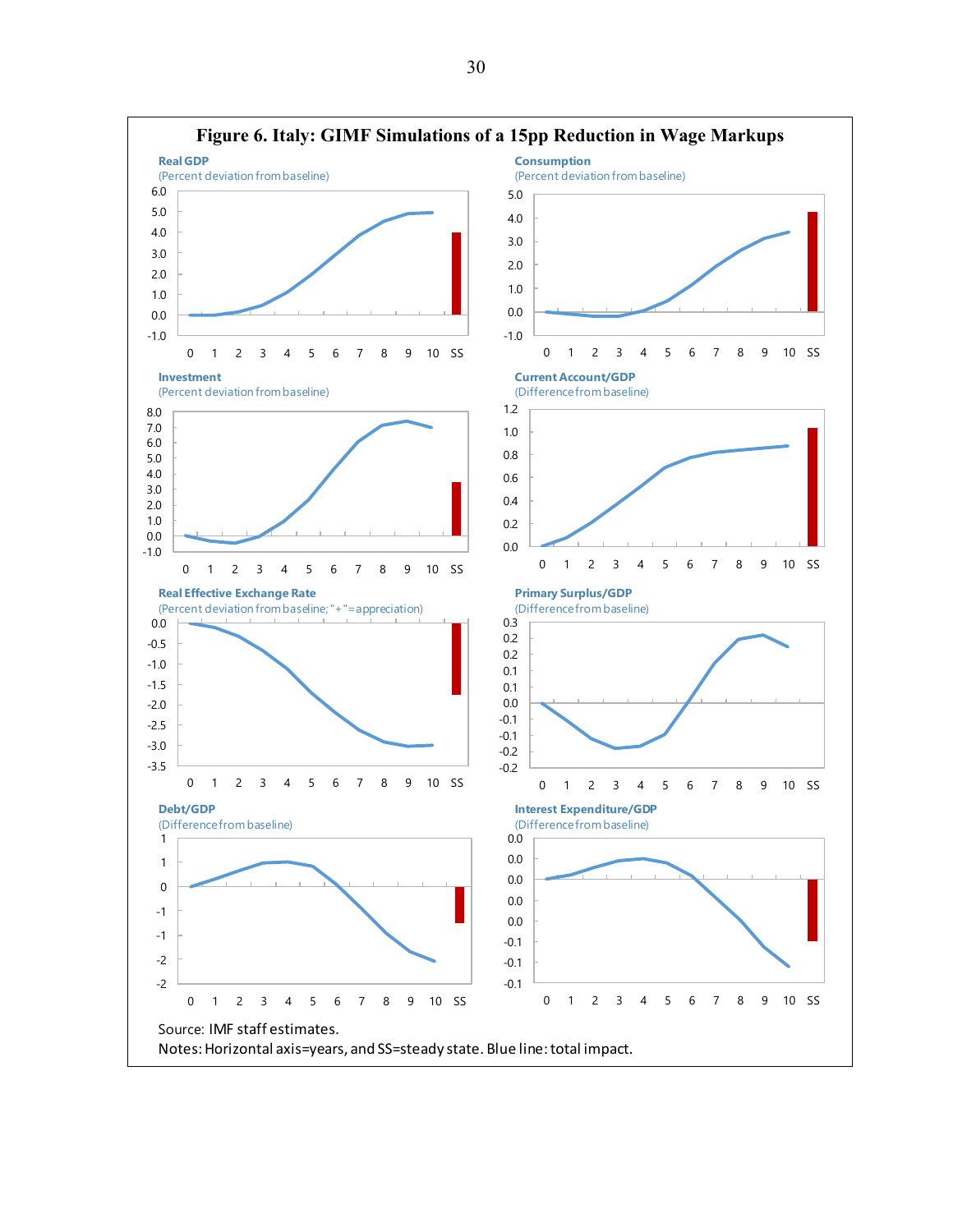|                     |             |            |             |             |             | Table A1. Italy and Euro Area: Export Price Regressions for the Full Period |             |             |           |
|---------------------|-------------|------------|-------------|-------------|-------------|-----------------------------------------------------------------------------|-------------|-------------|-----------|
|                     | <b>EA19</b> | Belgium    | France      | Germany     | Italy       | Netherlands                                                                 | Portugal    | Spain       | Slovenia  |
|                     | (1)         | (2)        | (3)         | (4)         | (5)         | (6)                                                                         | (7)         | (8)         | (9)       |
| Foreign prices      | $-0.082***$ | $-0.341**$ | $-0.109***$ | $-0.173***$ | $-0.167***$ | $-0.372**$                                                                  | $-0.544***$ | $-0.103$    | $-0.250*$ |
|                     | (0.02)      | (0.14)     | (0.04)      | (0.02)      | (0.04)      | (0.16)                                                                      | (0.10)      | (0.14)      | (0.13)    |
| Foreign prices (-1) | $-0.024*$   | 0.022      | $-0.099***$ | $-0.081***$ | $-0.036$    | $-0.214*$                                                                   | $-0.102$    | 0.060       | $-0.177$  |
|                     | (0.01)      | (0.10)     | (0.04)      | (0.02)      | (0.03)      | (0.12)                                                                      | (0.14)      | (0.10)      | (0.16)    |
| Domestic PPI        | $0.585***$  | $0.362**$  | $0.485***$  | $0.720***$  | 0.146       | $0.442**$                                                                   | 0.409       | $0.385*$    | $0.409*$  |
|                     | (0.12)      | (0.17)     | (0.09)      | (0.14)      | (0.11)      | (0.19)                                                                      | (0.33)      | (0.20)      | (0.21)    |
| Domestic PPI (-1)   | 0.073       | 0.117      | 0.050       | $-0.057$    | $0.293***$  | 0.060                                                                       | 0.252       | 0.149       | 0.004     |
|                     | (0.10)      | (0.12)     | (0.08)      | (0.12)      | (0.09)      | (0.13)                                                                      | (0.20)      | (0.18)      | (0.22)    |
| PPI energy          | 0.014       | 0.058      | 0.008       | $-0.009$    | $0.048**$   | 0.018                                                                       | 0.027       | $-0.002$    | $-0.052$  |
|                     | (0.02)      | (0.04)     | (0.03)      | (0.02)      | (0.02)      | (0.04)                                                                      | (0.04)      | (0.05)      | (0.04)    |
| PPI oil             | $0.041***$  | 0.024      | $0.031***$  | 0.014       | $0.036**$   | $-0.010$                                                                    | $-0.009$    | $0.126***$  | $0.094**$ |
|                     | (0.01)      | (0.02)     | (0.01)      | (0.01)      | (0.02)      | (0.04)                                                                      | (0.02)      | (0.02)      | (0.04)    |
| Brent oil price     | 0.000       | 0.015      | 0.002       | $-0.002$    | 0.002       | $0.028*$                                                                    | $0.032***$  | $-0.052***$ | 0.007     |
|                     | (0.00)      | (0.01)     | (0.01)      | (0.00)      | (0.01)      | (0.02)                                                                      | (0.01)      | (0.01)      | (0.01)    |
| Constant            | $-0.001***$ | $-0.002*$  | $-0.001***$ | $-0.002***$ | 0.000       | $-0.003**$                                                                  | $-0.003**$  | 0.001       | $-0.001$  |
|                     | (0.00)      | (0.00)     | (0.00)      | (0.00)      | (0.00)      | (0.00)                                                                      | (0.00)      | (0.00)      | (0.00)    |
| R-squared           | 0.88        | 0.60       | 0.75        | 0.78        | 0.73        | 0.57                                                                        | 0.52        | 0.55        | 0.54      |
| Adj. R-squared      | 0.86        | 0.56       | 0.72        | 0.76        | 0.70        | 0.53                                                                        | 0.48        | 0.51        | 0.49      |
| Observations        | 81          | 86         | 85          | 85          | 82          | 82                                                                          | 86          | 81          | 73        |

**APPENDIX** 

Standard errors in parentheses. \*\*\*, \*\*, and \* denote significance at 1, 5, and 10 percent significance level, respectively.

| Table A2. Italy and Euro Area: Export Price Regressions for Sub-periods |  |  |  |
|-------------------------------------------------------------------------|--|--|--|
|                                                                         |  |  |  |

|                     | <b>EA19</b> |             | France     |             | Germany     |             | Italy       |            | Portugal    |            | Spain       |          |
|---------------------|-------------|-------------|------------|-------------|-------------|-------------|-------------|------------|-------------|------------|-------------|----------|
|                     | Pre         | Post        | Pre        | Post        | Pre         | Post        | Pre         | Post       | Pre         | Post       | Pre         | Post     |
| Foreign prices      | $-0.073***$ | $-0.100***$ | $-0.104*$  | $-0.159***$ | $-0.176***$ | $-0.172***$ | $-0.242***$ | $-0.108*$  | $-0.572***$ | $-0.255$   | $-0.060$    | $-0.345$ |
|                     | (0.02)      | (0.02)      | (0.06)     | (0.05)      | (0.03)      | (0.05)      | (0.04)      | (0.06)     | (0.16)      | (0.16)     | (0.18)      | (0.28)   |
| Foreign prices (-1) | $-0.022$    | $-0.044*$   | $-0.122**$ | $-0.069$    | $-0.073***$ | $-0.115**$  | $-0.038$    | $-0.047$   | $-0.244$    | $0.323*$   | 0.054       | 0.060    |
|                     | (0.02)      | (0.02)      | (0.05)     | (0.04)      | (0.02)      | (0.05)      | (0.04)      | (0.04)     | (0.16)      | (0.17)     | (0.11)      | (0.20)   |
| Domestic PPI        | $0.368*$    | $0.420**$   | 0.472      | $0.393***$  | $0.309***$  | $0.893***$  | 0.055       | 0.163      | 0.008       | $1.234***$ | $0.608*$    | 0.023    |
|                     | (0.21)      | (0.18)      | (0.31)     | (0.12)      | (0.10)      | (0.23)      | (0.15)      | (0.18)     | (0.37)      | (0.24)     | (0.33)      | (0.42)   |
| Domestic PPI (-1)   | $0.380**$   | 0.027       | 0.133      | 0.128       | $0.347***$  | $-0.190$    | $0.280**$   | $0.428***$ | 0.240       | $-0.063$   | $-0.023$    | $0.431*$ |
|                     | (0.18)      | (0.13)      | (0.31)     | (0.09)      | (0.10)      | (0.24)      | (0.12)      | (0.09)     | (0.29)      | (0.19)     | (0.31)      | (0.25)   |
| PPI energy          | 0.012       | 0.038       | $-0.025$   | 0.004       | 0.005       | $-0.026$    | $0.064**$   | $0.035**$  | 0.036       | $0.094**$  | 0.073       | $-0.012$ |
|                     | (0.02)      | (0.03)      | (0.27)     | (0.03)      | (0.02)      | (0.04)      | (0.03)      | (0.02)     | (0.06)      | (0.04)     | (0.15)      | (0.06)   |
| PPI oil             | $0.040***$  | $0.062***$  | $0.031**$  | $0.031**$   | 0.011       | 0.023       | 0.006       | $0.039***$ | $-0.032$    | $0.049*$   | $0.148***$  | 0.072    |
|                     | (0.01)      | (0.02)      | (0.01)     | (0.01)      | (0.01)      | (0.02)      | (0.02)      | (0.01)     | (0.02)      | (0.03)     | (0.03)      | (0.06)   |
| Brent oil price     | 0.001       | $-0.001$    | 0.001      | 0.006       | 0.001       | $-0.005$    | $-0.002$    | $0.008*$   | $0.046***$  | $-0.002$   | $-0.067***$ | $-0.019$ |
|                     | (0.01)      | (0.01)      | (0.01)     | (0.01)      | (0.00)      | (0.01)      | (0.01)      | (0.00)     | (0.01)      | (0.01)     | (0.01)      | (0.03)   |
| Constant            | $-0.002***$ | 0.000       | $-0.002*$  | $-0.000$    | $-0.003***$ | $-0.001*$   | 0.001       | 0.000      | $-0.002$    | $-0.001$   | 0.001       | $-0.001$ |
|                     | (0.00)      | (0.00)      | (0.00)     | (0.00)      | (0.00)      | (0.00)      | (0.00)      | (0.00)     | (0.00)      | (0.00)     | (0.00)      | (0.00)   |
| R-squared           | 0.82        | 0.95        | 0.62       | 0.90        | 0.79        | 0.87        | 0.64        | 0.90       | 0.41        | 0.77       | 0.60        | 0.53     |
| Adj. R-squared      | 0.79        | 0.93        | 0.55       | 0.87        | 0.76        | 0.83        | 0.58        | 0.88       | 0.32        | 0.71       | 0.53        | 0.41     |
| Observations        | 46          | 35          | 50         | 35          | 50          | 35          | 47          | 35         | 51          | 35         | 46          | 35       |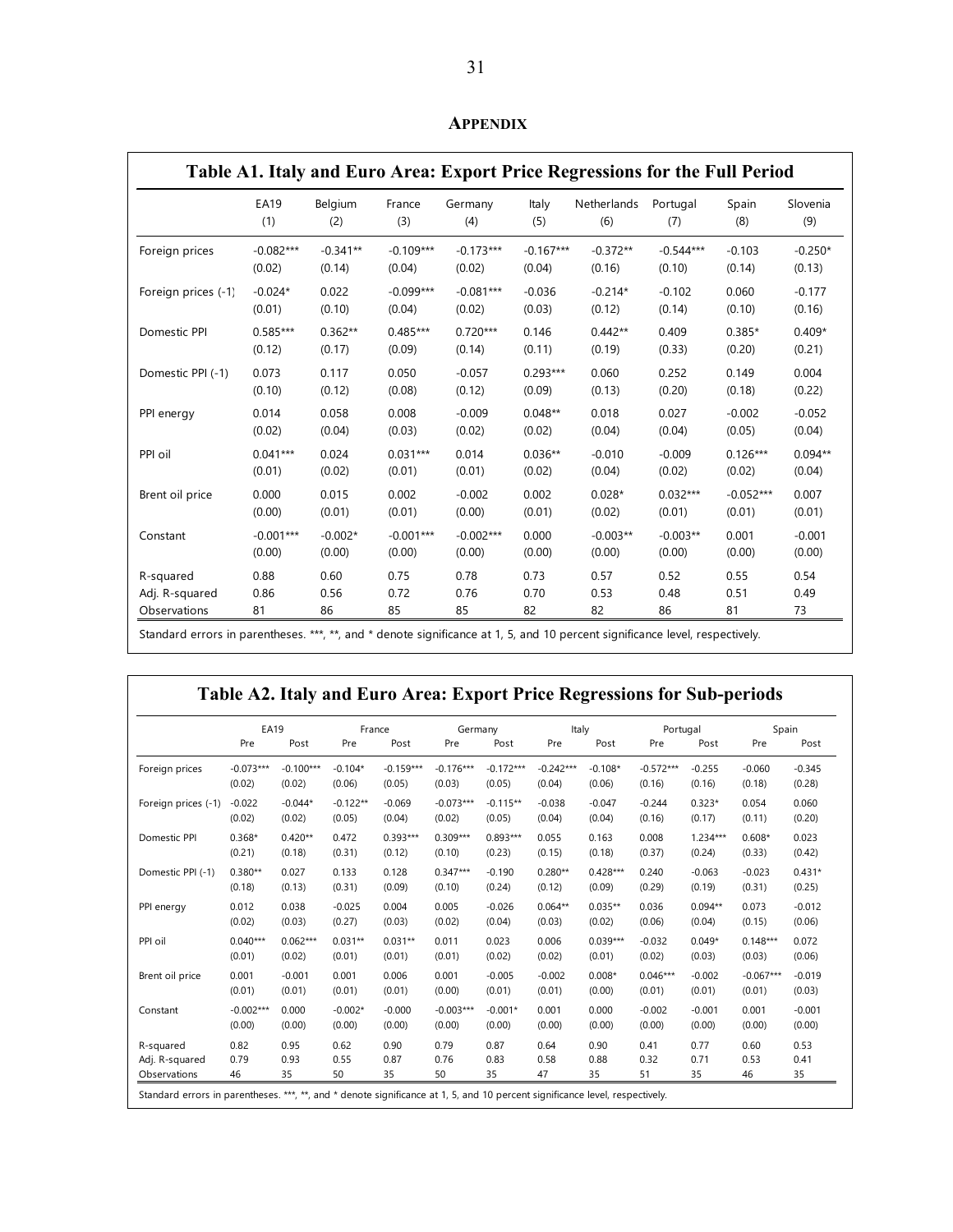# **Table A3. Model Specification and Parameterization**

Calibration to Steady-State Labor Market Conditions

| Parameter                          | Notation                       | Continental<br>Europe        | Italy baseline               | Italy: medium<br>tightness   | Italy: high<br>tightness     | Source                                                       |
|------------------------------------|--------------------------------|------------------------------|------------------------------|------------------------------|------------------------------|--------------------------------------------------------------|
| Discount rate, real interest rate  |                                | 0.01                         | 0.010                        | 0.010                        | 0.010                        | Data.                                                        |
| Vacancy filling rate               | a                              | n/a                          | 0.700                        | 0.700                        | 0.800                        | Raissi (2015), data.                                         |
| Job finding rate                   | $p=[1-F](1-p)\theta q(\theta)$ | 0.20                         | 0.075                        | 0.140                        | 0.356                        | Hobijn and Şahin (2007), data.                               |
| Total separation rate              | $p+(1-p)F(Rs)$                 | 0.02                         | 0.008                        | 0.016                        | 0.040                        | Steady-state condition.                                      |
| Share of exogenous separations     |                                | 0.70                         | 0.700                        | 0.700                        | 0.700                        | Den Haan et al. (2000).                                      |
| Exogenous separation rate          | ρ                              | 0.014                        | 0.006                        | 0.011                        | 0.028                        | Steady-state condition.                                      |
| Idiosyncratic productivity shock   | F(z)                           | $\Phi((\log(z)-\mu)/\sigma)$ | $\Phi((\log(z)-\mu)/\sigma)$ | $\Phi((\log(z)-\mu)/\sigma)$ | $\Phi((\log(z)-\mu)/\sigma)$ | Jimeno and Thomas (2013).                                    |
| SD idiosyncratic (log)productivity | σ                              | 0.15                         | 0.20                         | 0.20                         | 0.20                         | Jimeno and Thomas (2013), assumption.                        |
| Mean idiosyncratic productivity    | μ                              | $-\sigma^2/2$                | $-\sigma^2/2$                | $-\sigma^2/2$                | $-\sigma^2/2$                | Assumption.                                                  |
| Matching function elasticity       | $\epsilon$                     | 0.50                         | 0.40                         | 0.40                         | 0.23                         | Peracchi and Viviano (2004), Petrongolo & Pissarides (2001). |
| Vacancies-to-unemployment rate     | $\theta$                       | 0.25                         | 0.11                         | 0.20                         | 0.45                         | Steady-state condition.                                      |
| Steady-state unemployment rate     | u                              | 0.09                         | 0.10                         | 0.10                         | 0.10                         | Data.                                                        |

Note: all parameter values are quarterly, baseline is sector level wage bargaining. The column for Europe shows Jimeno and Thomas (2013) calibration for an average continental European labor market.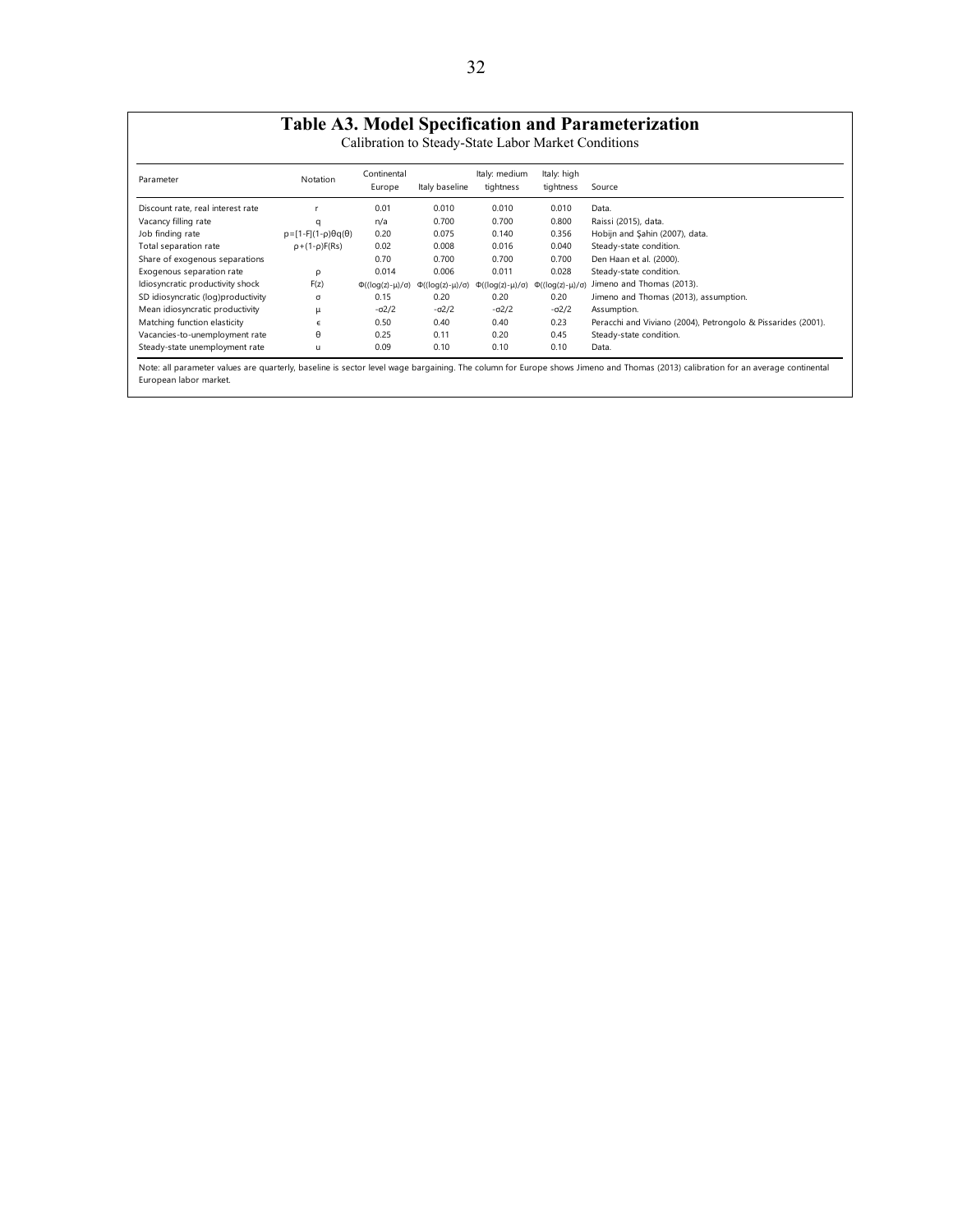#### **REFERENCES**

- Adalet McGowan, M., Andrews, D. and V. Millot, 2017, "The Walking Dead? Zombie Firms and Productivity Performance in OECD Countries," Economics Department Working Papers No. 1372.
- Ahn, J., Mano, R. and J. Zhou, 2017, "Real Exchange Rate and External Balance: How Important Are Price Deflators?" IMF Working Paper No. 17/81 (Washington: International Monetary Fund).
- Amici, M., Bobbio, E. and R. Torrini, 2017, "Patterns of convergence (divergence) in the euro area: profitability versus cost and price indicators," Bank of Italy Occasional Papers, *forthcoming*.
- Anderson, D., Hunt, B., Kortelainen, M., Kumhof, M., Laxton, D., Muir, D., Mursula, S. and S. Snudden, 2013, "Getting to Know GIMF: The Simulation Properties of the Global Integrated Monetary and Fiscal Model," IMF Working Paper WP/13/55 (Washington: International Monetary Fund).
- Anderson, G. and M. Raissi, 2018, "Corporate Indebtedness and Low Productivity Growth of Italian Firms," IMF Working Paper (forthcoming).
- Andrews, D. and F. Cingano, 2014, "Public Policy and Resource Allocation: Evidence from Firms in OECD Countries," *Economic Policy*, Vol. 29, No. 78, pp. 253–296.
- Andrle, M., Hebous, S., Kangur, A., and M. Raissi, 2018a, "Italy: Toward a Growth-Friendly Fiscal Reform," IMF Working Paper (forthcoming).
- Andrle, M., Kangur, A. and M. Raissi, 2018b, "Italy: Quantifying the Benefits of a Comprehensive Reform Package," IMF Working Paper (forthcoming).
- Bassanini, A. and R. Duval, 2009, "Unemployment, Institutions, and Reform Complementarities: Re-assessing the Aggregate Evidence for OECD Countries," *Oxford Review of Economic Policy*, Vol. 25, No. 1, pp. 40–59.
- Bayoumi, T., Harmsen, R., and J. Turunen, 2011, "Euro Area Export Performance and Competitiveness," IMF Working Paper No. 11/140 (Washington: International Monetary Fund).
- Blanchard, O. and J. Gali, 2010, "Labor Markets and Monetary Policy: A New Keynesian Model with Unemployment," *American Economic Journal: Macroeconomics*, Vol. 2, No. 2, pp. 1–30.
- Blanchard, O.J., Griffiths, M. and B. Gruss, 2013, "Boom, Bust, Recovery: Forensics of the Latvia Crisis," *Brookings Papers on Economic Activity*, Vol. 44, No. 2, pp. 325–388.
- Bluedorn, J. and H. Lin, 2017, "External Adjustment in Europe: Competitiveness, the Real Exchange Rate, and the Trade Balance, IMF Country Report No. 17/236.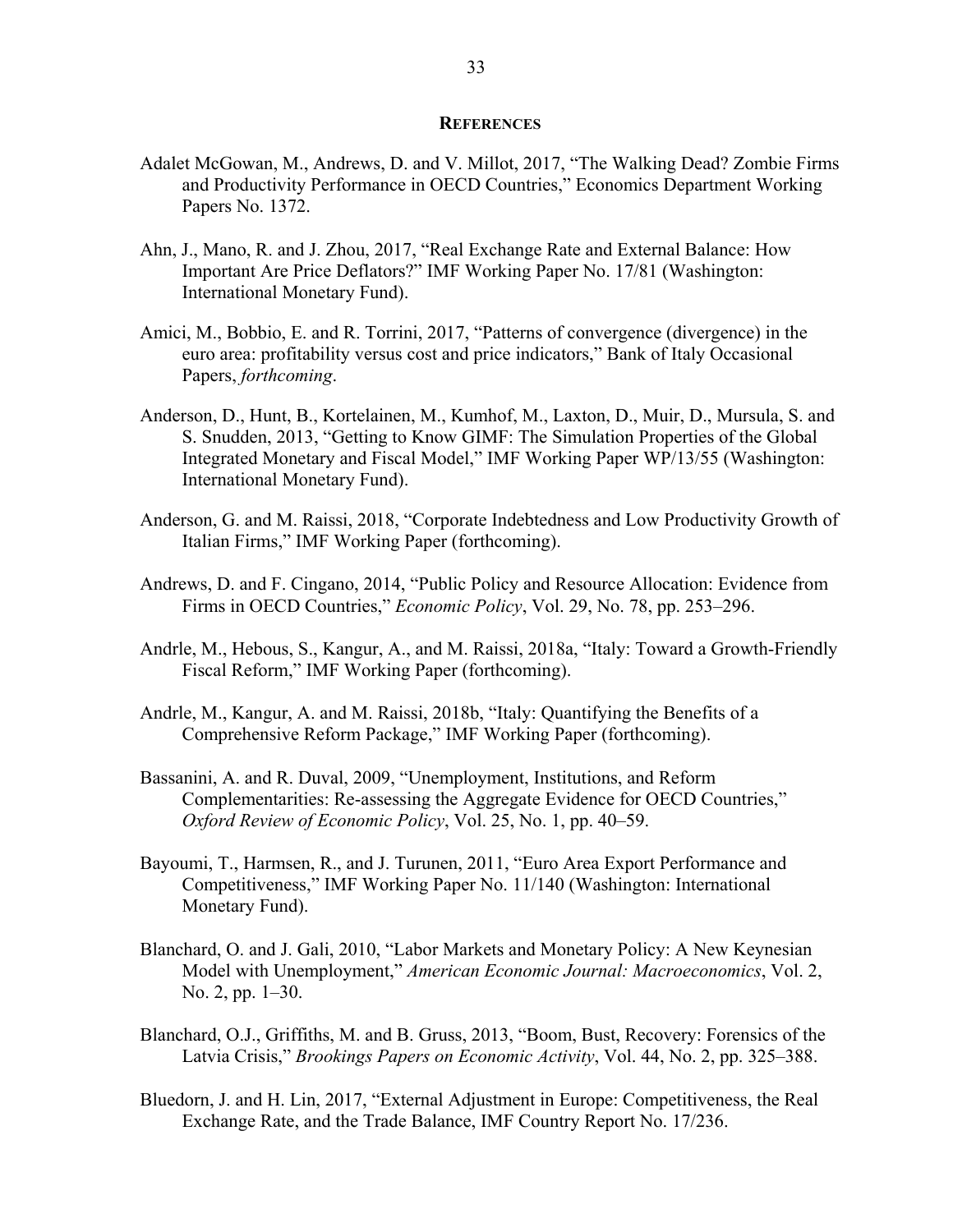- Bobeica, E., Christodoulopoulou, S. and O. Tkačevs, 2016, "The Role of Price and Cost Competitiveness for Intra- and Extra-Euro Area Trade of Euro Area Countries," ECB Working Paper No. 1941.
- Boeri, T., 2014, "Two-Tier Bargaining," IZA Discussion Paper No. 8358.
	- ———, 2015, "Perverse Effects of Two-Tier Wage Bargaining Structures," IZA World of Labor, ISSN 2054–9571, No. 101. http://dx.doi.org/10.15185/izawol.101
- Boeri, T., Ichino, A. And E. Moretti, 2014, "Housing prices, wage and income differences in Italy," XVI European Conference presentation.
- Bugamelli, M., Fabiani, S., Federico, S., Felettigh, A., Giordano, C. and A. Linarello, 2017, "Back on Track? A Macro-micro Narrative of Italian Exports", Bank of Italy Occasional Papers No. 399.
- Bussière, M. and T. Peltonen, 2008, "Exchange-Rate Pass-Through in the Global Economy. The Role of Emerging Market Economies," ECB Working Paper No. 951.
- Calmfors, L., 1993, "Centralization of Wage Bargaining and Macroeconomic Performance: A Survey," OECD Economic Studies No. 21.
	- ———, and J. Driffill, 1988, "Bargaining Structure, Corporatism and Macroeconomic Performance," *Economic Policy*, Vol. 3, No. 6, pp. 13–61.
- Christodoulopoulou, S. and O. Tkatčevs, 2014, "Measuring the Effectiveness of Cost and Price Competitiveness in External Rebalancing of Euro Area Countries. What do Alternative HCIS Tell us?" ECB Working Paper Series No. 1736.
- D'Amuri, F. and C. Giorgiantonio, 2015, "The Institutional and Economic Limits to Bargaining Decentralization in Italy," IZA Policy Paper No. 98.
- Dao, M., 2015, "Recent Labor Market Reforms: A Preliminary Assessment" in Spain: Selected Issues, IMF Country Report No. 15/233 (Washington).
- Decressin, J., Espinoza, R., Halikias, I., Leigh, D., Loungani, P., Medas, P., Mursula, S., Schindler, M., Spilimbergo, A. and T. Xu, 2015, "Wage Moderation in Crises: Policy Considerations and Applications to the Euro Area," IMF Staff Discussion Note (Washington).
- Den Haan, W., Ramey, G., and J. Watson, 2000, "Job Destruction and Propagation of Shocks," *The American Economic Review*, Vol. 90, No. 3, pp. 482–498.
- EC, 2016, "Country Report Italy 2016," Commission Staff Working Document," Brussels, SWD(2016) 81 final.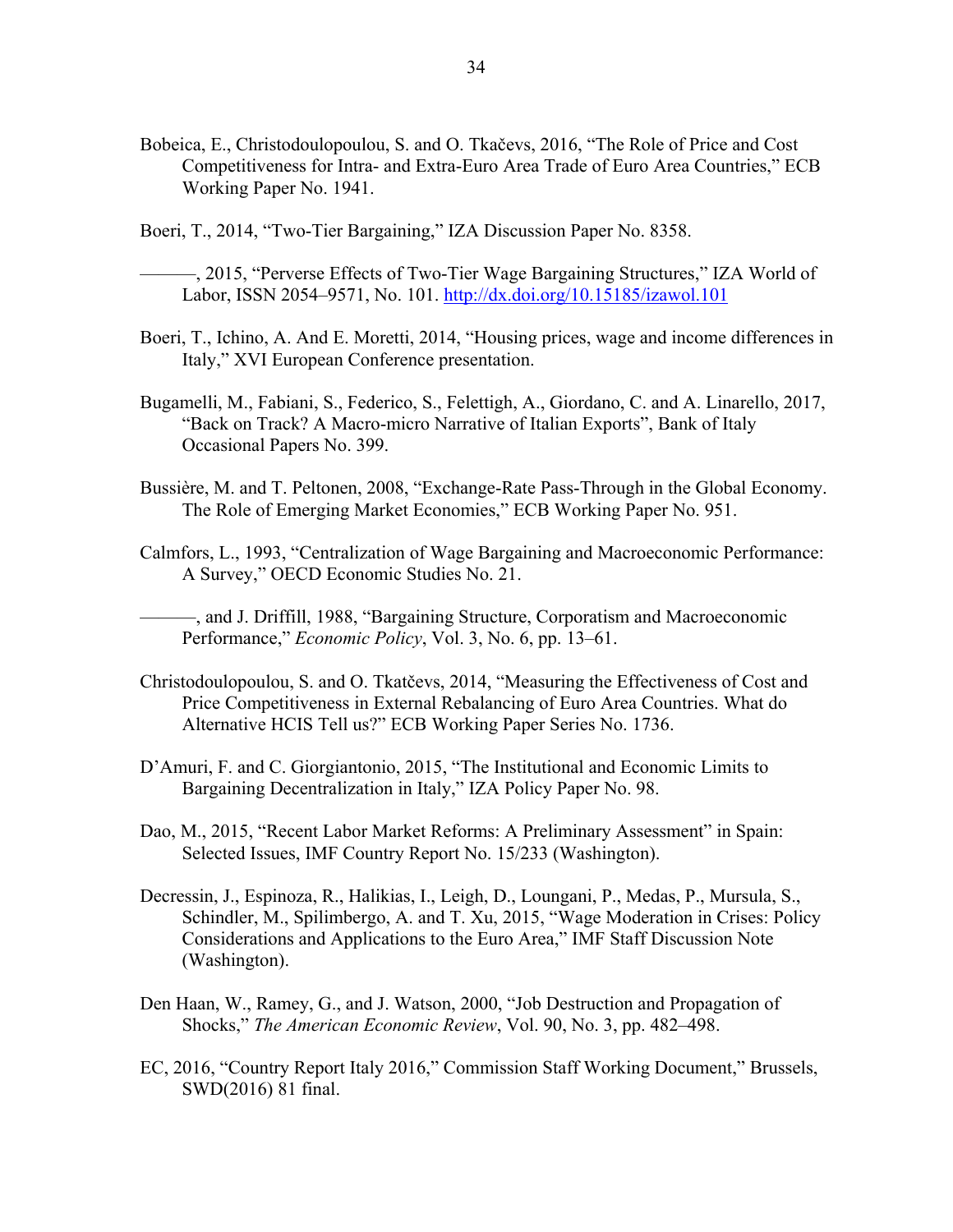- ECB, 2003, "Developments in the euro area's international cost and price competitiveness," ECB Monthly Bulletin, August 2003.
- Felipe, J. and U. Kumar, 2011, "Unit Labor Costs in the Eurozone: The Competitiveness Debate Again," Levy Economics Institute Working Paper No. 651.
- Giordano, R., Lanau, S., Tommasino, P. and P. Topalova, 2015, "Does Public Sector Inefficiency Constrain Firm Productivity: Evidence from Italian Provinces," IMF Working Paper No. 15/168 (Washington: International Monetary Fund).
- Giordano, C. and F. Zollino, 2016, "Shedding Light on Price- and Non-price-competitiveness Determinants of Foreign Trade in the Four Largest Euro-area Countries," *Review of International Economics,* Vol. 24, No.3, pp. 604–634.
- Hausmann, R., Hwang, J. and D. Rodrik, 2007, "What You Export Matters," *Journal of Economic Growth*, Vol. 12, Issue 1, pp. 1–25.
- Haugh, D., Kopoin, A., Rusticelli, E., Turner, D. and R. Dutu, 2016, "Cardiac Arrest or Dizzy Spell: Why is World Trade So Weak and What Can Policy Do About It?" OECD Economic Policy Paper No. 18.
- Henn, C., Papageorgiou, C. and N. Spatafora, 2013, "Export Quality in Developing Countries," IMF Working Paper 13/108 (Washington: International Monetary Fund).
- Hidalgo, C.A. and R. Hausmann, 2009, "The Building Blocks of Economic Complexity," PNAS, Vol. 106, No. 26., pp. 10570–10575.
- Hobijn, B. and A. Şahin, 2007, "Job-Finding and Separation Rates in the OECD," Federal Reserve Bank of New York, Staff Report No. 298.
- Ignatenko, A., Raei, F., Mircheva, B. and V. Tulin, 2018, "Global Value Chains: A New Database and Insights for Europe," IMF Working Paper (forthcoming).
- IMF, 2017, "2017 External Sector Report", IMF Policy Paper (Washington).
- IMF, 2011, "Changing Patterns of Global Trade," IMF Policy Paper (Washington).
- Jimeno, F.J. and C. Thomas, 2013, "Collective Bargaining, Firm Heterogeneity and Unemployment," *European Economic Review*, Vol. 59, pp. 63–79.
- Jin, Y. and P. Lenain, 2015, "Labour Market Reform for More and Better Quality Jobs in Italy," OECD Economics Department Working Papers No. 1266.
- Lanau, S. and P. Topalova, 2016, "The Impact of Product Market Reforms on Firm Productivity in Italy," IMF Working Paper 16/119 (Washington: International Monetary Fund).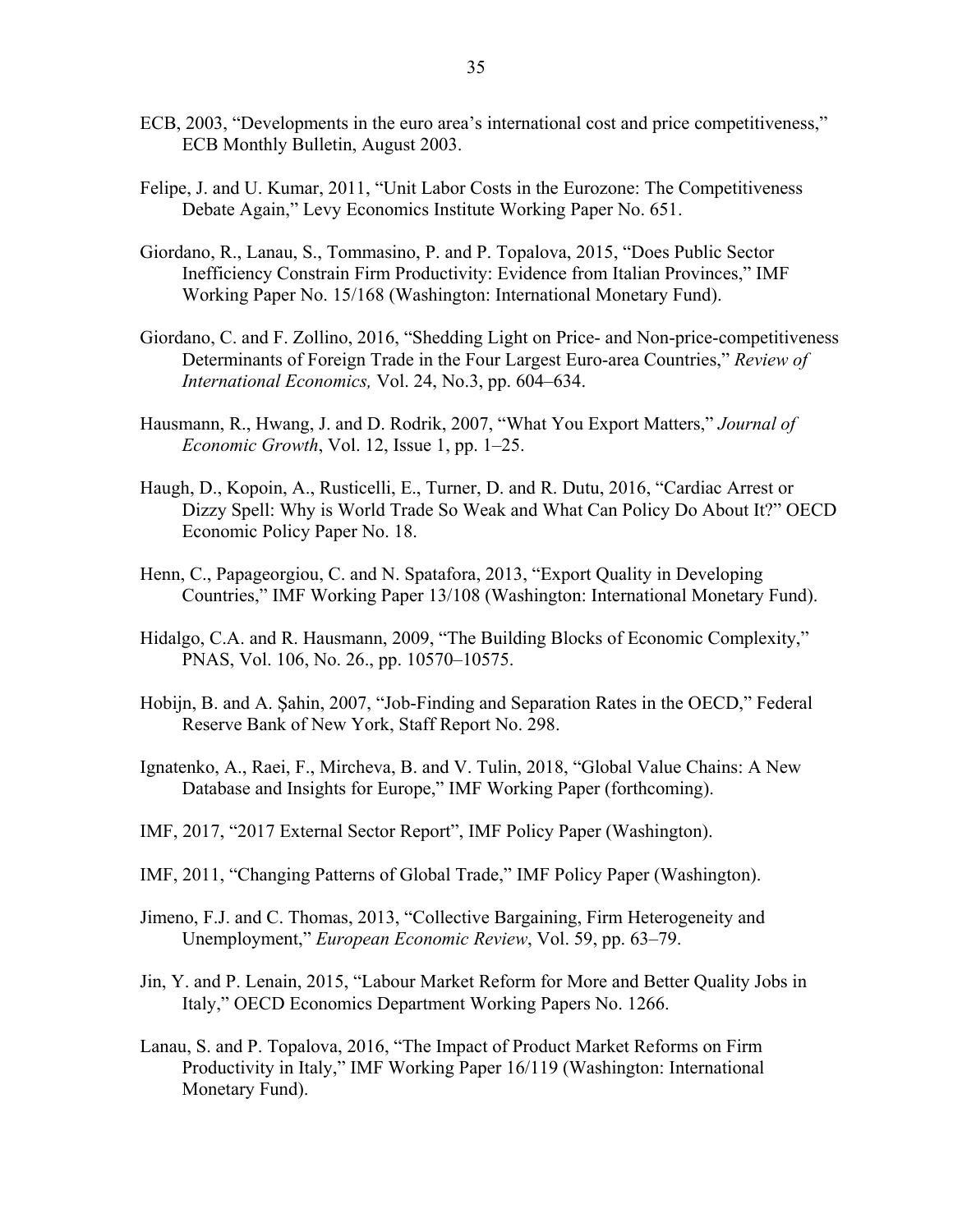- Leigh, D., Lian, W., Poplawski-Ribeiro, M., and V. Tsyrennikov, 2015, "Exchange Rates and Trade Flows: Disconnected?" World Economic Outlook, pp. 105–42.
- Lissovolik, B., 2008, "Trends in Italy's Nonprice Competitiveness," IMF Working Paper No. 08/124 (Washington: International Monetary Fund).
- Lusinyan, L. and D. Muir, 2013, "Assessing the Macroeconomic Impact of Structural Reforms: The Case of Italy," IMF Working Paper No. 13/22 (Washington: International Monetary Fund).
- Manasse, P., 2013, "The Roots of the Italian Stagnation," CEPR Policy Insight No. 66.
- Marazzi, M., Sheets, N., and R. Vigfusson, 2005, "Exchange-Rate Pass-through to U.S. Import Prices: Some New Evidence," FED International Finance Discussion Papers No. 833.
- Mazier, J., Baslé, M. and J.-F. Vidal, 1999, "When Economic Crises Endure," M.E. Sharpe, Inc. (Armonk: New York).
- OECD, 2004, "Wage-setting Institutions and Outcomes," OECD Employment Outlook, pp. 127–181.

———, 2017, "OECD Economic Surveys: Italy 2017" (OECD Publishing: Paris). http://dx.doi.org/10.1787/eco\_surveys-ita-2017-en

- ———, 2017, "Collective Bargaining in a Changing World of Work," in OECD Employment Outlook 2017 (OECD Publishing: Paris).
- Pellegrino, B. and L. Zingales, 2017, "Diagnosing the Italian Disease," NBER Working Paper No. 23964.
- Pellegrino, B. and L. Zingales, 2014, "Diagnosing the Italian Disease," *mimeo*.
- Peracchi, F. and E. Viviano, 2004, "An Empirical Micro Matching Model with an Application to Italy and Spain," Bank of Italy Economic Working Papers No. 538.
- Petrongolo, B. and C.A. Pissarides, 2001, "Looking into the Black Box: A Survey of the Matching Function," *Journal of Economic Literature*, Vol. XXXIX, pp. 390–431.
- Raissi, M., 2015, "Flexible Inflation Targeting and Labor Market Inefficiencies," *Economic Modelling*, Vol. 46, pp. 283–300.
- Rodrik, D., 2013a, "Unconditional Convergence in Manufacturing," *The Quarterly Journal of Economics*, Vol. 128, No. 1, pp. 165–204.
- Rodrik, D., 2013b, "The Past, Present, and Future of Economic Growth," GCF Working Paper 1. London: Global Citizen Foundation.